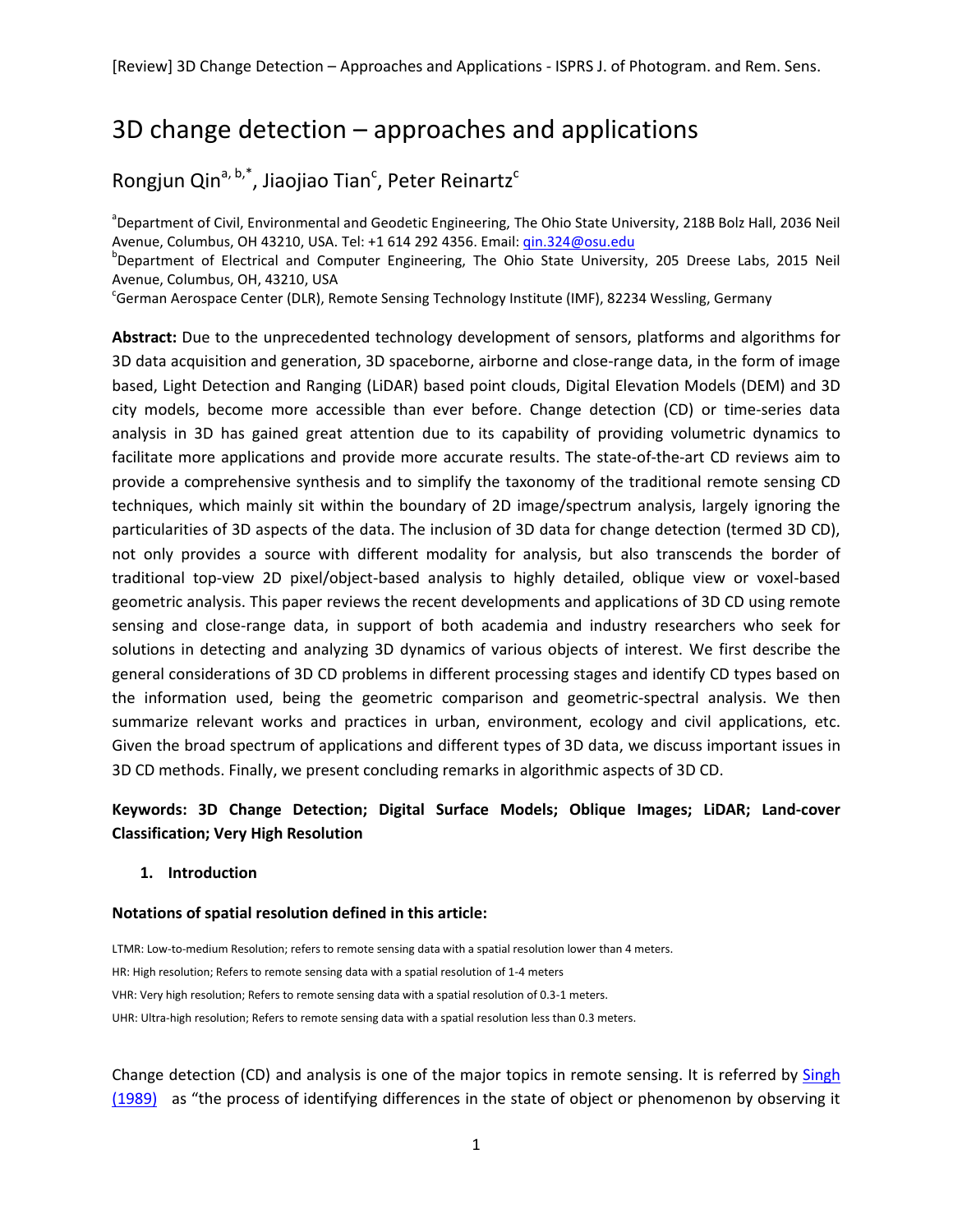at different times". Three-dimensional (3D) CD, as a subset of the general remote sensing CD problem, is featured by its additional data source (height, depth, or full 3D information) and the possible outcomes (volumetric/height differences). The data can be 3D models, point clouds or digital elevation models (DEM) that provide explicit 3D positions/shapes of the ground objects, or stereo-view/multi-view images that have potentials to generate such explicit 3D information. 3D CD is a relatively new topic, greatly driven by the growing accessibility of 3D data and need in 3D smart cities [\(Daniel and Doran, 2013;](#page-25-0) [Gruen, 2013\)](#page-26-0). With this new dimensional information, the scope of CD applications can be greatly expanded to a full 3D space, with flexibilities of detecting change in any viewing perspective and level of detail, including but not limited to 3D deformation analysis in landslides, fault rupture detection, 3D city model updating, 3D structure and construction monitoring, 3D object tracking, tree growth monitoring and biomass estimation etc. [\(Choi and Lee, 2011;](#page-25-1) [Kim et al., 2013;](#page-28-0) [Miller et al., 2000;](#page-29-0) [Rebolj et al., 2008;](#page-30-0) [Torres-Sánchez et al., 2014\)](#page-32-0). Moreover, the 3D geometric information reflects the physical geometry of the objects, which has a great potential to improve the performance and overcome some of the limits of traditional 2D image-based CD.

## 1.1.Existing challenges and limits in traditional 2D image-based change detection

For a long time, many CD studies have been conducted using 2D remote sensing images on large-scale problems such as forest monitoring, urban sprawl, earthquake assessment, etc. [\(Brunner et al., 2010;](#page-24-0) [Coppin et al., 2004;](#page-25-2) [Hayes and Sader, 2001;](#page-27-0) [Lu et al., 2004;](#page-28-1) [Ram and Kolarkar, 1993;](#page-30-1) [Saito et al., 2004;](#page-31-1) [Song et al., 2014;](#page-31-2) [Tewkesbury et al., 2015\)](#page-32-1). Among these works, most of the CD tasks were performed using low-to-medium resolution (LTMR) images on a landscape level [\(Ingram et al., 1981;](#page-27-1) [Lambin and](#page-28-2)  [Ehrlich, 1997;](#page-28-2) [Lu et al., 2002;](#page-28-3) [Mas, 1999;](#page-29-1) [Metternicht, 1999;](#page-29-2) [Singh, 1986\)](#page-31-3). A few of them investigated the possibility of using very high resolution (VHR) images for 2D CD in a finer level [\(Bouziani et al., 2010;](#page-24-1) [Brunner et al., 2010;](#page-24-0) [Huang et al., 2014;](#page-27-2) [Košecka, 2012](#page-28-4); [Vakalopoulou et al., 2015\)](#page-32-2). However, as the image resolution reaches a finer level, several problems emerge in 2D CD:

1)*. Higher spectral variability:* Pixels in VHR images reveal more detailed information, which greatly reduced the mixed-pixel effect in comparison to LTMR [\(Foody, 1996\)](#page-26-1). However, it also brings higher spectral variability for ground objects, since an object can be represented by a group of pixels with different spectral values [\(Blaschke, 2010\)](#page-24-2). This makes the CD results more sensitive to techniques related to pixel-wise comparison such as image differencing and ratioing [\(Lu et al., 2004;](#page-28-1) [Singh, 1989\)](#page-31-0).

2) *Perspective distortion*: Image registration is a crucial step for 2D CD requiring per-pixel correspondences, which is usually modeled by 2D transformations (rigid, similarity and projection, etc.). The 2D transformations approximate the ground as a planar surface, which might be reasonable for LTMR images whereas they are too coarse for VHR images, consequently leading to the problem of multi-sensor image registration [\(Chen et al., 2014;](#page-25-3) [Qin et al., 2013\)](#page-30-2). To a technically more extreme yet common example, i.e. close-range images in a complex street environment [\(Qin and Gruen, 2014;](#page-30-3) Xiao [et al., 2015\)](#page-33-0), purely 2D image-based CD is less likely to be considered due to the large differences of viewing angle and perspective effects. Therefore, most of the 2D CD works limit their study scope to images that have similar viewing angles and are captured by the same or similar sensors (Bouziani et al., [2010;](#page-24-1) [Pacifici et al., 2007\)](#page-30-4), largely restricted to top-view remote sensing data.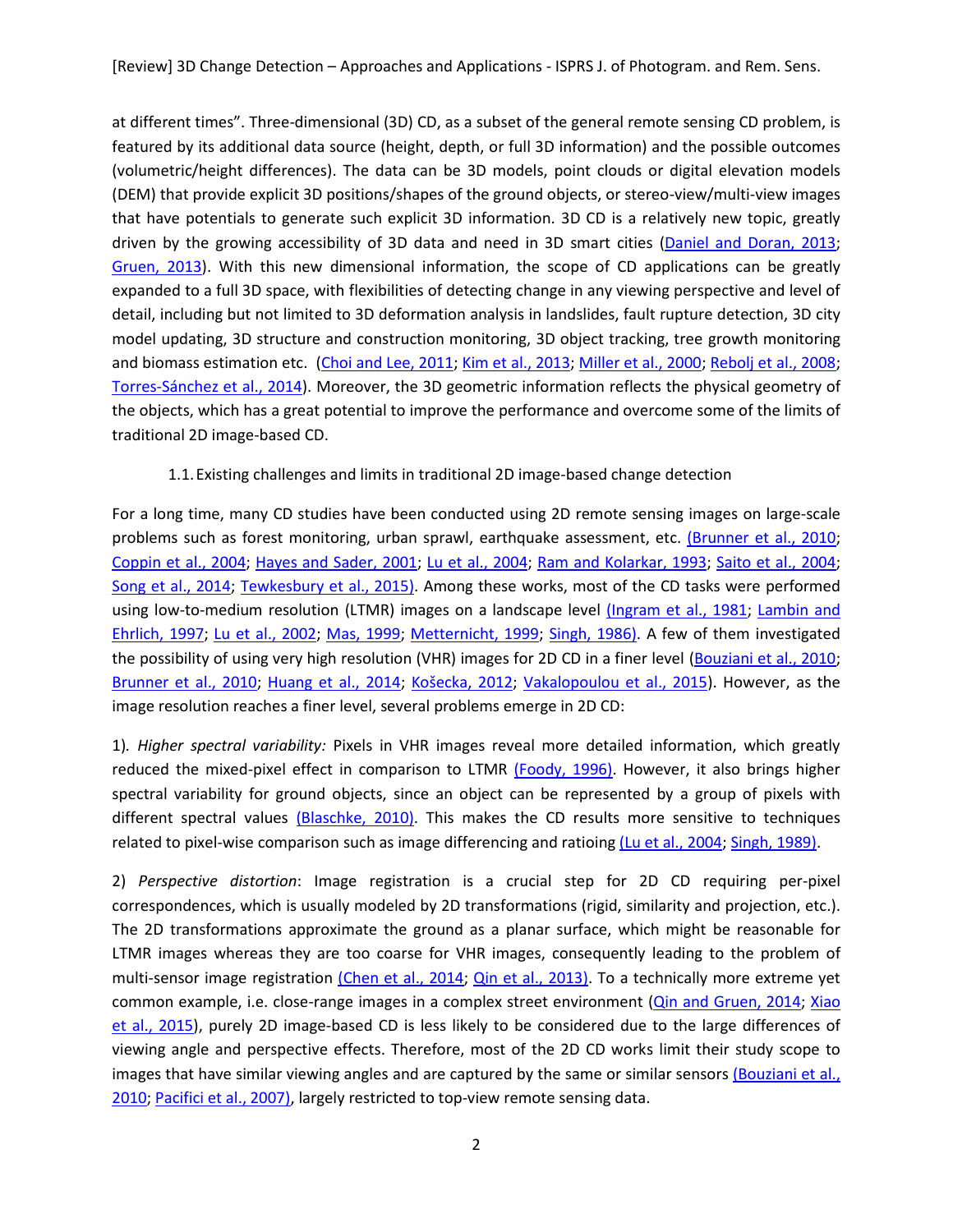3) *Lack of volumetric information.* 2D CD can extract planimetric changes such as appearing/disappearing, shrinking/expanding. However, these results do not suffice the need of applications requiring the vertical information, such as quantitative estimation of landslides volume, tree growth and building construction progress monitoring [\(Martha et al., 2010;](#page-29-3) [Tian et al., 2014b;](#page-32-3) [Waser et al., 2008\)](#page-33-1).

Techniques were used to address the first two problems in 2D CD for VHR image [\(Noh and Howat, 2015\)](#page-29-4). As for the first problem, post-classification methods [\(Pacifici et al., 2007\)](#page-30-4) are usually applied to label the multi-temporal images to bypass the direct comparison of the image spectral values. The object-based analysis is also regarded as an approach that reduces the spectral value variation for change detection [\(Hussain et al., 2013\)](#page-27-3). To address the perspective differences (problem 2), object-based methods are adopted to segment the image into pixel groups (also called super pixels or regions) (Hussain et al., [2013\)](#page-27-3), with the intention to increase the overlap of identical objects for reducing misregistration errors [\(Chen et al., 2014;](#page-25-3) [Desclée et al., 2006;](#page-25-4) [Durieux et al., 2008\)](#page-26-2). Another approach adopts image pyramids for hierarchical result fusion, which takes the CD results of the coarse image level and gradually applies them to a finer level [\(Carvalho et al., 2001\)](#page-24-3). These techniques partially addressed the perspectiveinduced misregistration to a certain level, while the compromise of resolution and granularity brings a lot of detection errors. Indeed, though object-based methods seem to be a fair trick to increase the tolerance of 2D image comparison to perspectively distorted images, it is still quite sensitive to registration errors [\(Chen et al., 2014\)](#page-25-3).

#### 1.2.Advantages and challenges in 3D change detection

*1.2.1.* Advantages

3D CD has clearly more advantages towards the limitations of 2D CD (as shown in Table 1), as the 3D geometric information is free of illumination variations and perspective distortions. The co-registration of 3D data can be rigorously modeled and the pixel/object/surface correspondences can be more precisely achieved [\(Gruen and Akca, 2005\)](#page-26-3), with all range of objects in CD applications. These advantages have been known for a long time [\(Murakami et al., 1999\)](#page-29-5), while the major barrier of 3D CD applications was the cost and accessibility of accurate 3D data: Airborne LiDAR flights were usually expensive, and high accuracy photogrammetric stereo measurements from images still required manual involvement. Nowadays we get much better access to accurate 3D data: low-cost lightweight LiDAR and terrestrial LiDAR system are becoming more affordable, and the recent development of automated image geo-referencing [\(Pierrot-Deseilligny et al., 2011;](#page-30-5) [Snavely et al., 2006\)](#page-31-4) and advanced dense image matching (DIM) techniques have dramatically raised the availability of image-based 3D information [\(Remondino et al., 2014\)](#page-31-5) with improved quality. Image data from UAV (unmanned aerial vehicle) and satellite platforms can be readily processed automatically, flowing from images to point clouds and digital surface models (DSM). It is capable of automatically generating LiDAR comparable dense point clouds within a reasonable processing time [\(Gehrke et al., 2010\)](#page-26-4). Additionally, improved optical satellite sensors enable acquiring large scale (even multi-view) stereo images with sub-meter spatial resolution (such as Worldview, GeoEye images), with short revisit cycles. Nano satellite systems [\(Barnhart et al.,](#page-24-4)  [2007\)](#page-24-4), which coordinate a series of low-cost optical satellites in the orbit, can constantly acquire high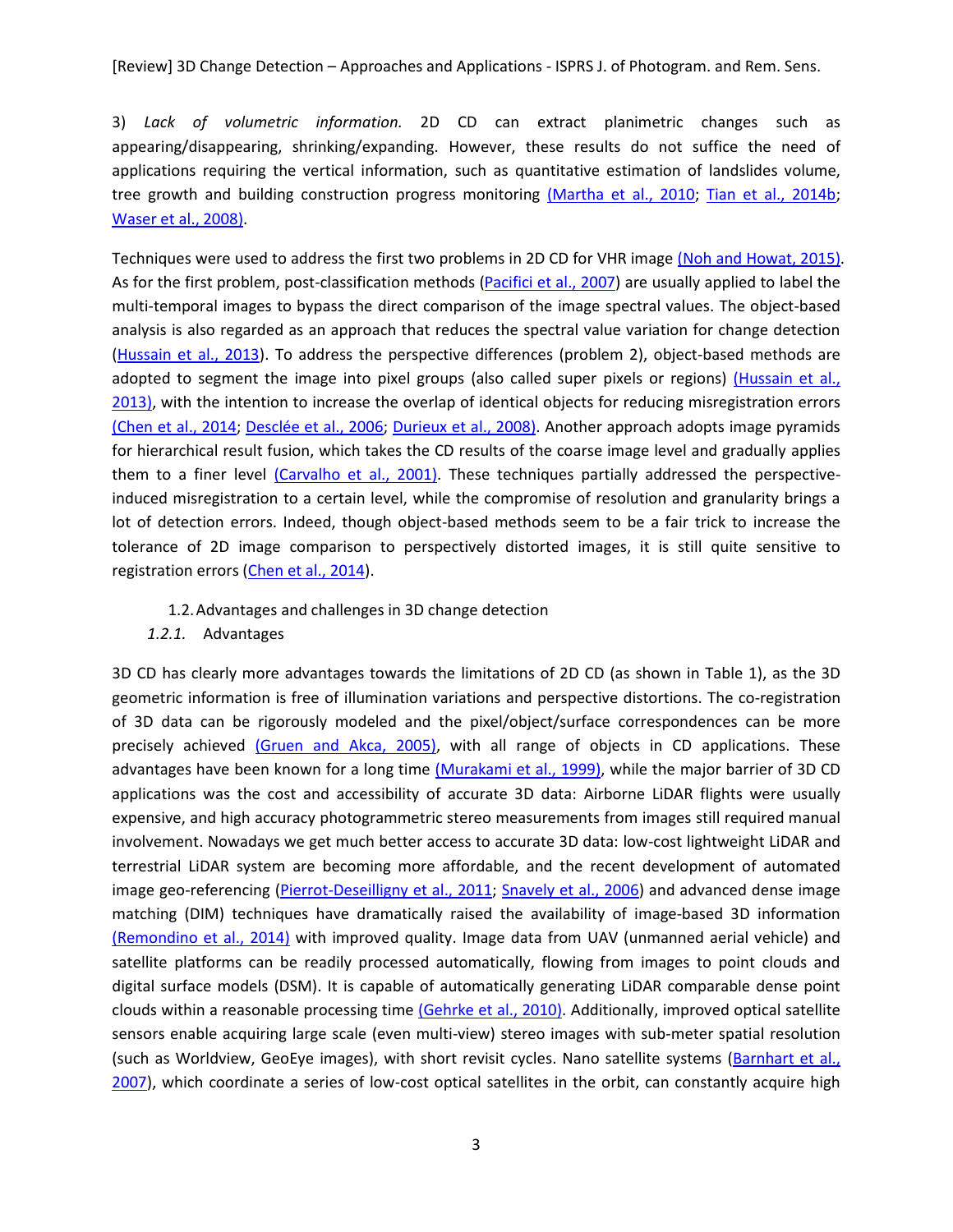resolution images with a global coverage on a daily basis. These sources make the 3D information more accessible and thereby have motivated great interest in using such 3D data for CD problems.

|                      | 2D CD                                                                                                                                 | 3D CD                                                                                                                                 |
|----------------------|---------------------------------------------------------------------------------------------------------------------------------------|---------------------------------------------------------------------------------------------------------------------------------------|
| Data sources         | 2D panchromatic/spectral images, 2D vector data                                                                                       | 3D point clouds, digital surface models, stereo images, multi-<br>view images, 3D models, etc.                                        |
| Application scale    | Generally applied to LTMR images at a landscape level<br>Limited applications in very high resolution at<br>individual building level | Generally applicable to data with any resolution<br>Applicable for data from oblique views                                            |
| Advantages           | Well-investigated<br>Easy to collect data<br>Easy to implement                                                                        | Height component robust to illumination differences<br>Free of perspective effect even for VHR data<br>Provide volumetric differences |
| <b>Disadvantages</b> | Strongly affected by illumination and atmospheric<br>conditions<br>Limited by viewing angles, perspective distortions                 | Unreliable 3D information may result in artifacts<br>Partly still expensive data sources                                              |

| Table 1. Overview of the differences between 3D and 2D CD problems |  |  |
|--------------------------------------------------------------------|--|--|
|                                                                    |  |  |

# *1.2.2.* Challenges in 3D change detection

One more dimension in data for CD may not be regarded as a simple extension of a height layer in image analysis, since an additional dimension in space (from 2D to 3D) can create so much variation that leads to new challenges in both methodological and application domain.

- *1) Uncertainties of 3D data.* Due to various means of 3D data generation, the uncertainty of the geometric (e.g. height) information varies with the sensors, algorithms and object scales. For example, the image matching may fail on thin and tall objects or large texture-less area. Uncertainties of point clouds generated using different dense matching methods may have different and non-uniform distributions.
- *2) Fusion of heterogeneous/multi-modal data*: Geometric data presents a different modality from the image data. Fusion of both data requires special considerations of different types of data uncertainties, feature extraction and multi-source weighting [\(Tian et al., 2013\)](#page-32-4).
- *3) Applications in any viewing perspective with any resolution.* In additional to top-view data, applications in a full 3D space from any perspectives and level of details lead to a largely expanded problem domain, including the handling of single structure monitoring, 3D object tracking, point cloud based CD etc., where the presence of occlusions, disturbances of unwanted objects, incomplete data, and 3D feature extraction require new techniques and methods that were not used in traditional 2D image-based CD.

# *1.2.3.* About this review

This paper provides an overview of the recent developments of 3D CD techniques, with a particular focus on how this third dimensional information (height/depth) is incorporated into the CD process. 3D data generated from images, Light Detection and Ranging (LiDAR), and readily available 3D geospatial products, such as 3D models, digital elevation models (DEM), etc., are the major sources of concern. In addition, this paper also summarizes some of the ongoing efforts and relevant practices that require 3D CD techniques in various fields. According to the objects of interest and viewing-scenario, 3D CD can be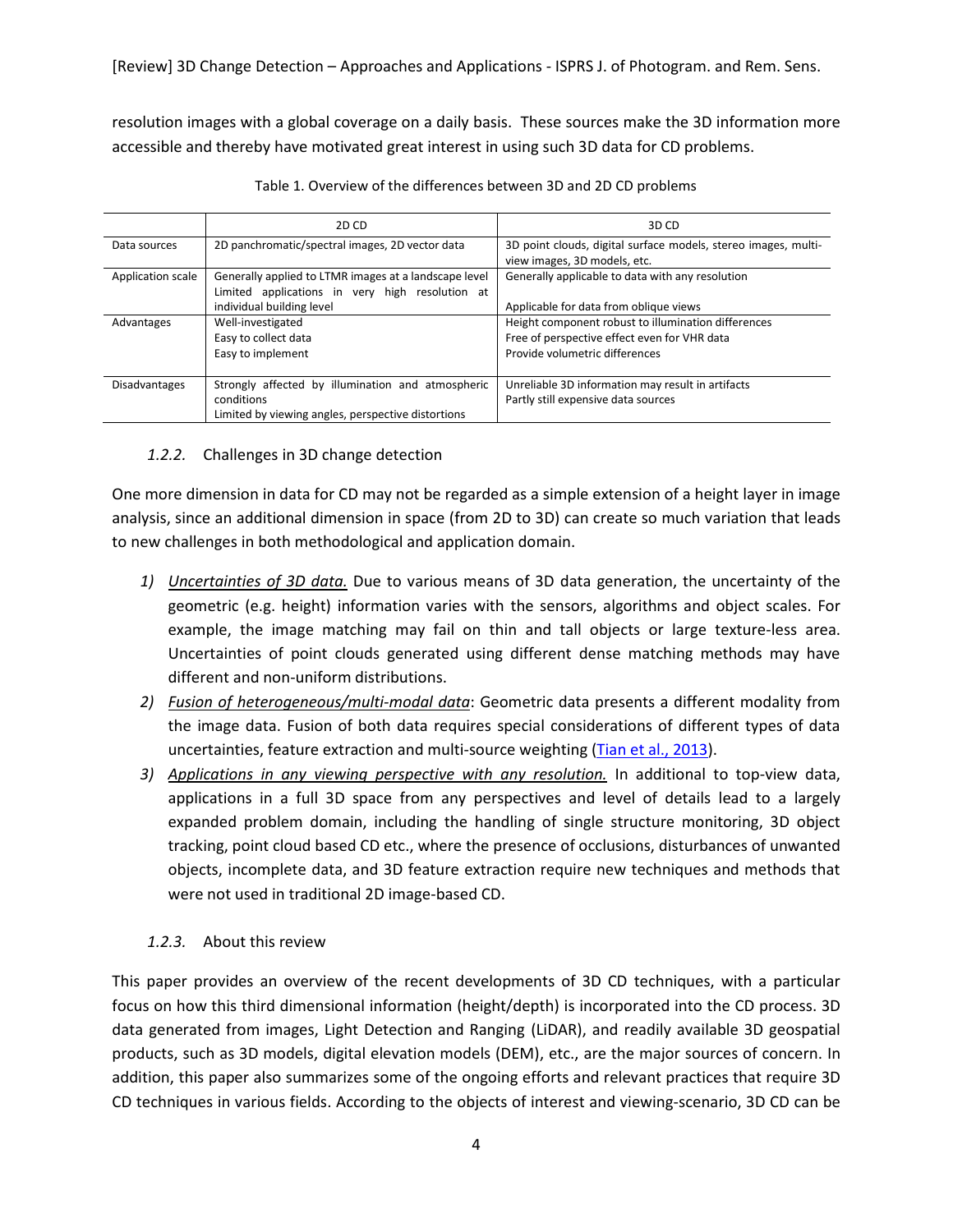applied to both remote sensing data (captured from a top-view) and close-range/oblique data. Although applications and data are highly different, two fundamental utilizations of the 3D data can largely encapsulate the current 3D CD techniques: 1) Geometric comparison and 2) geometric-spectral analysis. We first present the major steps of a 3D CD problem in section 2, and address the technical details of these two points in section 3. In section 4, we categorize and identify applications and works based on different fields supported by 3D CD. In section 5, we discuss the potential problems and remaining challenges by summarizing the presented methods. Section 6 summarizes this survey and provides recommendations on 3D CD solutions.

# **2. General considerations**

3D change detection techniques are highly disparate for many applications. Different applications vary in the object of interest, resolution, quality of available 3D information, etc. Similar to traditional 2D image-based CD, 3D CD tasks typically have three processing steps: (a) Data acquisition/selection; (b) Data co-registration; (c) Change analysis. The first two steps are regarded as the preprocessing steps that generate and align multi-temporal 3D data for change detection and analysis. When 3D information is incorporated in the process, each step requires special considerations (summarized in Table 2). This section outlines the important aspects of 3D data acquisition/generation, co-registration and the change representation in 3D.

| <b>Steps</b>         | Descriptions                                                                                                                                                                                                                                                                                                                                                 | Considerations                                                                                                                                                                                                                                                                                                                                                                                                                                                                                                                                                                                                                                                                                                                                                                                                                                                                                                                                                                                                                                                                                                                                                                                                                                                               |
|----------------------|--------------------------------------------------------------------------------------------------------------------------------------------------------------------------------------------------------------------------------------------------------------------------------------------------------------------------------------------------------------|------------------------------------------------------------------------------------------------------------------------------------------------------------------------------------------------------------------------------------------------------------------------------------------------------------------------------------------------------------------------------------------------------------------------------------------------------------------------------------------------------------------------------------------------------------------------------------------------------------------------------------------------------------------------------------------------------------------------------------------------------------------------------------------------------------------------------------------------------------------------------------------------------------------------------------------------------------------------------------------------------------------------------------------------------------------------------------------------------------------------------------------------------------------------------------------------------------------------------------------------------------------------------|
| Data acquisition     | 3D-IMP: multi-view or stereo view images<br>3D-EXP: point clouds, 3D models, DSMs<br>etc.<br>Acquire/select 3D multi-temporal data (at<br>least two dates). Data can be either 3D-<br>IMP or 3D-EXP.<br>Platforms: Airplane, UAV, satellite, balloon,<br>mobile vehicle, terrestrial stations, etc.<br>Sensors: Optical camera, range camera,<br>LiDAR, SAR. | Cross-seasonal effects may induce geometric changes. The<br>$\bullet$<br>collection of input data should avoid extreme weather<br>conditions such as heavy snows and drought of rivers.<br>Resolution and accuracy should match the range of the<br>$\bullet$<br>object. The resolution should be higher such that the<br>object of interest can be recorded by tenths of points or<br>hundreds of pixels for robust estimation.<br>Top-view image blocks should be acquired following<br>$\bullet$<br>photogrammetric standards, e.g. 60-80% in forward and<br>side overlap.<br>For satellite stereo images, intersection angle should be<br>$\bullet$<br>within the range of 15 to 25 degrees to obtain good DSM<br>for methods such as SGM (Semi-global Matching) in urban<br>areas, and can be slightly larger (up to 40 degrees) for<br>smooth terrain (suburban, mountainous areas).<br>For off-track stereo images, capturing dates of two images<br>$\bullet$<br>should be within a few months, and the radiometric<br>difference of two images should not be large.<br>In oblique and close-range case, incomplete/occluded data<br>$\bullet$<br>may lead to false detection. Convergence images, and/or<br>multi-scan LiDAR point clouds are needed to close gaps. |
| Data co-registration | Align two different datasets in a common<br>coordinates system for point-by-point<br>comparisons, with generally one of the<br>following three methods:<br>1. Using imaging sensor geometry (bundle<br>adjustment);<br>2. Local method: direct 3D transformation<br>using a set of point correspondences;<br>Global<br>method:<br>3D<br>3.<br>iterative      | $\bullet$<br>Co-registration of 3D-IMP data or the mixture of 3D-IMP<br>and 3D-EXP should be performed using imaging sensor<br>geometry.<br>Co-registration of 3D-IMP data should be done before<br>٠<br>turning them into 3D-EXP data.<br>The 3D transformation of 3D-EXP data can be performed<br>$\bullet$<br>combing both local and global methods to achieve higher<br>accuracy.<br>Co-registration for oblique-view<br>datasets is<br>more                                                                                                                                                                                                                                                                                                                                                                                                                                                                                                                                                                                                                                                                                                                                                                                                                             |

**Table 2. Key considerations in a 3D CD task**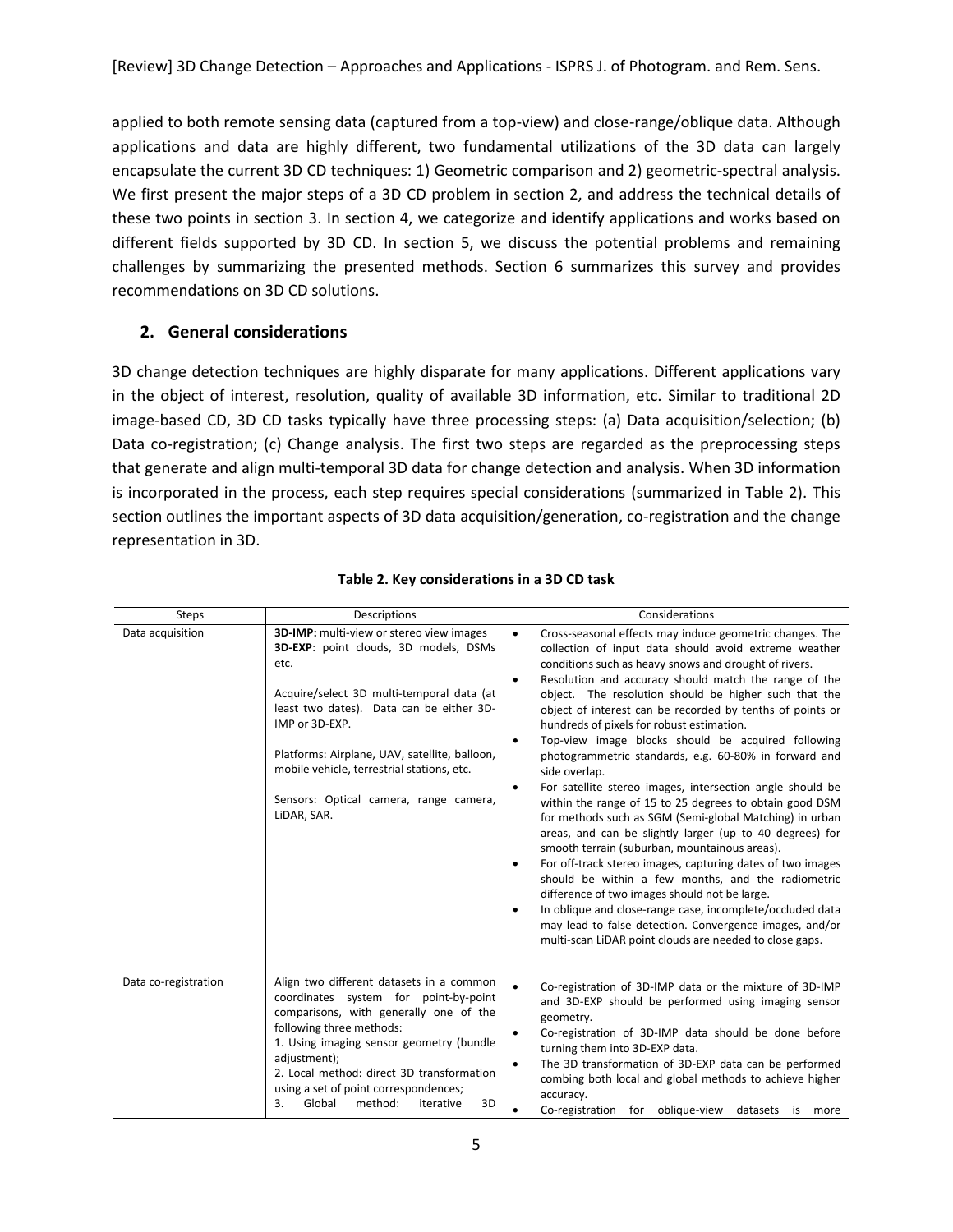|                       | transformation using all points of the<br>datasets (e.g. Least squares 3D surface<br>matching) and ICP (iterative closest point).                                                                                                                                                                                         | and may require initial values for co-<br>complicated<br>registration                                                                                                                                                                                                                                                                                                              |
|-----------------------|---------------------------------------------------------------------------------------------------------------------------------------------------------------------------------------------------------------------------------------------------------------------------------------------------------------------------|------------------------------------------------------------------------------------------------------------------------------------------------------------------------------------------------------------------------------------------------------------------------------------------------------------------------------------------------------------------------------------|
| Change representation | Determine whether a point/group of points<br>is changed between two datasets. There<br>are three types of change presentations:<br>Binary change mask (change/non-<br>change);<br>2. Triple change mask (positive, negative<br>change, or non-change);<br>3.<br>(requiring<br>change<br>Type<br>post-<br>classification). | For a final representation of a triple change mask, the<br>height/depth information should be used independently of<br>the spectral image.<br>Height/depth information can be used to increase the<br>٠<br>classification accuracy.<br>Both the spectral and height/depth information infer<br>change detection. An optimally combined use is a key to<br>produce good CD results. |

# 2.1 Data acquisition and generation

The selection/acquisition of data is an important issue to address a CD problem ( $\mu$  et al., 2004). Different applications consider objects with different ranges (from millimeter to kilometers); data with a matching resolution and accuracy to the object of interest is always desirable for computation and storage considerations [\(Tewkesbury et al., 2015\)](#page-32-1). Sometimes we are not so "free" to select or acquire optimal datasets, e.g. time specific data such as pre-earthquake data or data of a particular day, in which we basically need to rely on what we have to tackle the relevant problems. Here in this subsection, we consider that in most cases we have certain flexibilities for 3D data acquisition and generation with common approaches. Input 3D data can be in various forms such as stereo images, DEM, point clouds and 3D models (vector data) that spatially represent the ground geometry.

## *2.1.1. Seasonal effects*

Seasonal variation is an undesired factor for traditional 2D CD, of which the humidity, snows and color change of tree/flowers etc. are all disturbances for detecting actual changes. 3D data are more robust towards this issue. However, in the case that the ground geometry also changes, such as leaves on/off, dryness of the river and high-level of snow coverage [\(Qin et al., 2015b\)](#page-30-6), seasonal effects may still create disturbances for 3D CD. It is still important to avoid such extreme seasonal discrepancies when selecting data for 3D CD, but this is generally less restrictive than for 2D cases [\(Hussain et al., 2013\)](#page-27-3), which stated that images should be acquired at nearly the same time of a year.

# *2.1.2. 3D data acquisition*

Acquiring high-quality 3D data is an important starting point. The quality of the 3D data usually refers to the accuracy in geometry, completeness, and resolution. Accuracy and resolution requirement for a CD task usually depend on the range of the objects of interest. Data with a matching resolution and accuracy refers to data that exhibit at least equal resolution and accuracy to the object scale. Slightly higher resolution and accuracy are often desired, such that the object of interest can be recorded by tens of points or hundreds of pixels, as it will provide detailed information for object-based analysis [\(Blaschke, 2010\)](#page-24-2).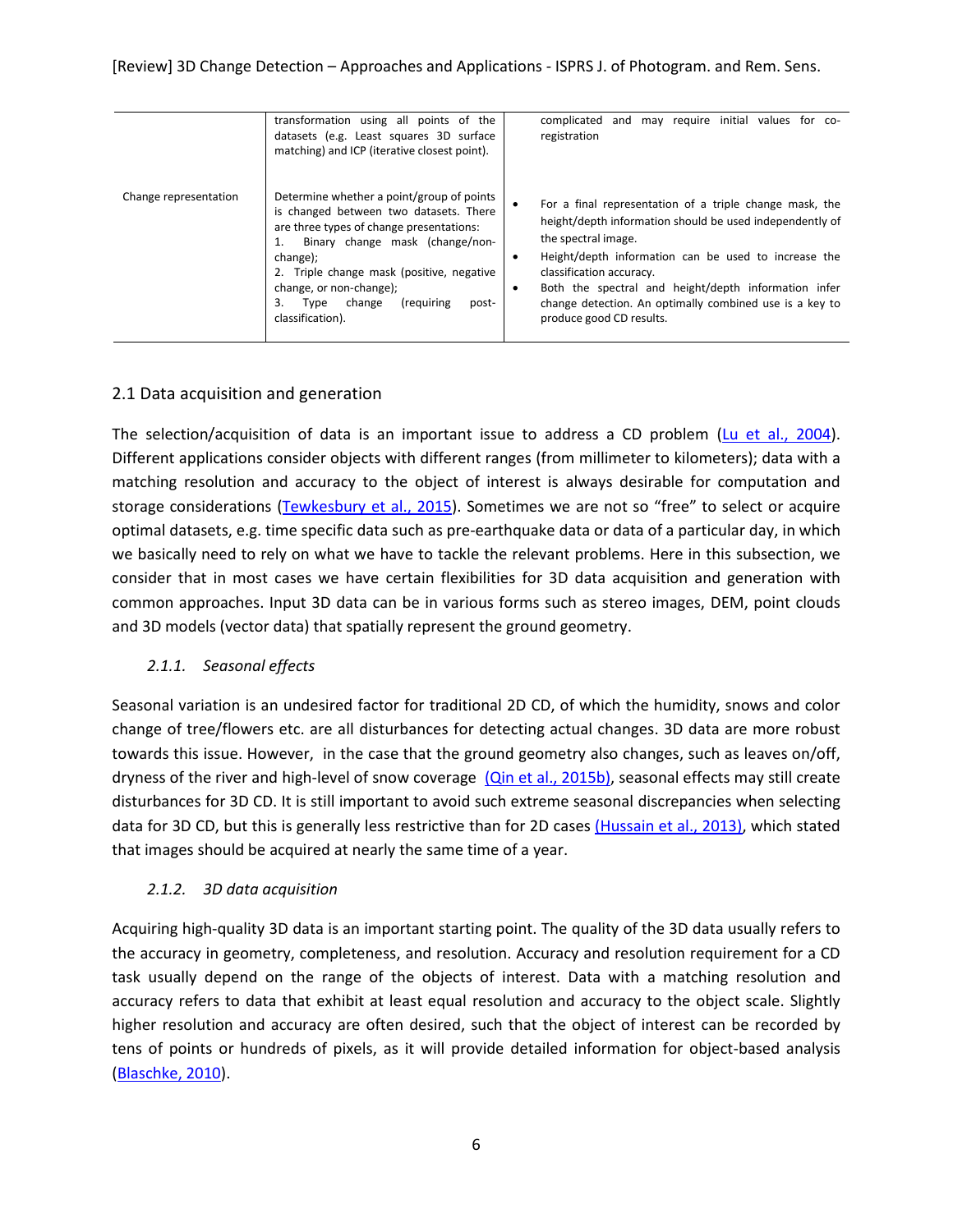# *(a) LiDAR data*

3D data from LiDAR have consistent ranging accuracies. Depending on the platforms and sensors, the resolution/point density varies greatly from a few points per m<sup>2</sup> to thousands of points per m<sup>2</sup>. Airborne LiDAR data is usually regarded as a reliable data source for CD. Every single measurement is highly accurate and in a top-view set up for data capture, and there is not much occlusion. However, when close-range data is considered, such as terrestrial or mobile LiDAR, data completeness becomes a critical issue for change detection, as very likely the occluded area will be identified as changes. Therefore getting complete data requires multiple scans, or to keep the multi-temporal data constantly have the same occlusions.

# *(b) Image-derived 3D data*

For 3D data derived from images, the achievable geo-referencing accuracy is largely correlated to the resolution. Though theoretically other factors, such as sensor distortion, image noise may affect the accuracy as well, these may not be critical issues nowadays for professional or even consumer grade cameras. A major factor for the geo-referencing accuracy is the camera network design [\(Alsadik et al.,](#page-23-0)  [2013\)](#page-23-0) which will be decisive to the performance of image geo-referencing (or bundle adjustment). For aerial and UAV photogrammetry, image blocks with at least 60-80% overlap in both forward and side direction usually renders good ray-intersection, thus giving good accuracy in spatial resection. Such requirements are fairly easy to achieve with automated piloting and shuttering system [\(Chao et al.,](#page-25-5)  [2010\)](#page-25-5): camera shutters are triggered when onboard location reading from the GPS (global positioning system) aligns with the pre-defined waypoints. Nowadays even consumer grade UAVs are equipped with such system [\(Colomina and Molina, 2014\)](#page-25-6).

Satellite stereo imagery is another important 3D data source of consideration. Often the providers offer on-track stereo images, the intersection (or convergence) angle of which should be kept within 15-25 degrees to get small parallax for narrow-baseline matching methods such as SGM [\(d'Angelo et al., 2014\)](#page-25-7). It can be slightly larger (up to 40 degrees) for smooth terrain or mountains. Off-track stereo images (two images taken from different days) refer to image pairs that are not intended to capture as stereo images. Such pairs are selected from single images taken at different dates, of which the capture dates, radiometric properties, and intersection angle needs to be carefully evaluated: capturing date should be within a few months to avoid significant changes between two images of the stereo pair. The radiometric difference of two images should not be significant to affect image matching performances.

Data occlusion (incompleteness) is not a significant problem for top-view data (from aerial/UAV). However, this is an important concern when acquiring image data in oblique or terrestrial scenarios to cover every façade of the objects. Convergence images [\(Remondino and El](#page-31-6) - Hakim, 2006) are necessary to cover occluded parts of the objects, such as the corner of the walls.

# *2.1.3. Image matching algorithm*

Image derived 3D point clouds are generated from geo-referenced images by dense image matching (DIM) techniques, the performance of which is decisive on the quality of the resulting point clouds. DIM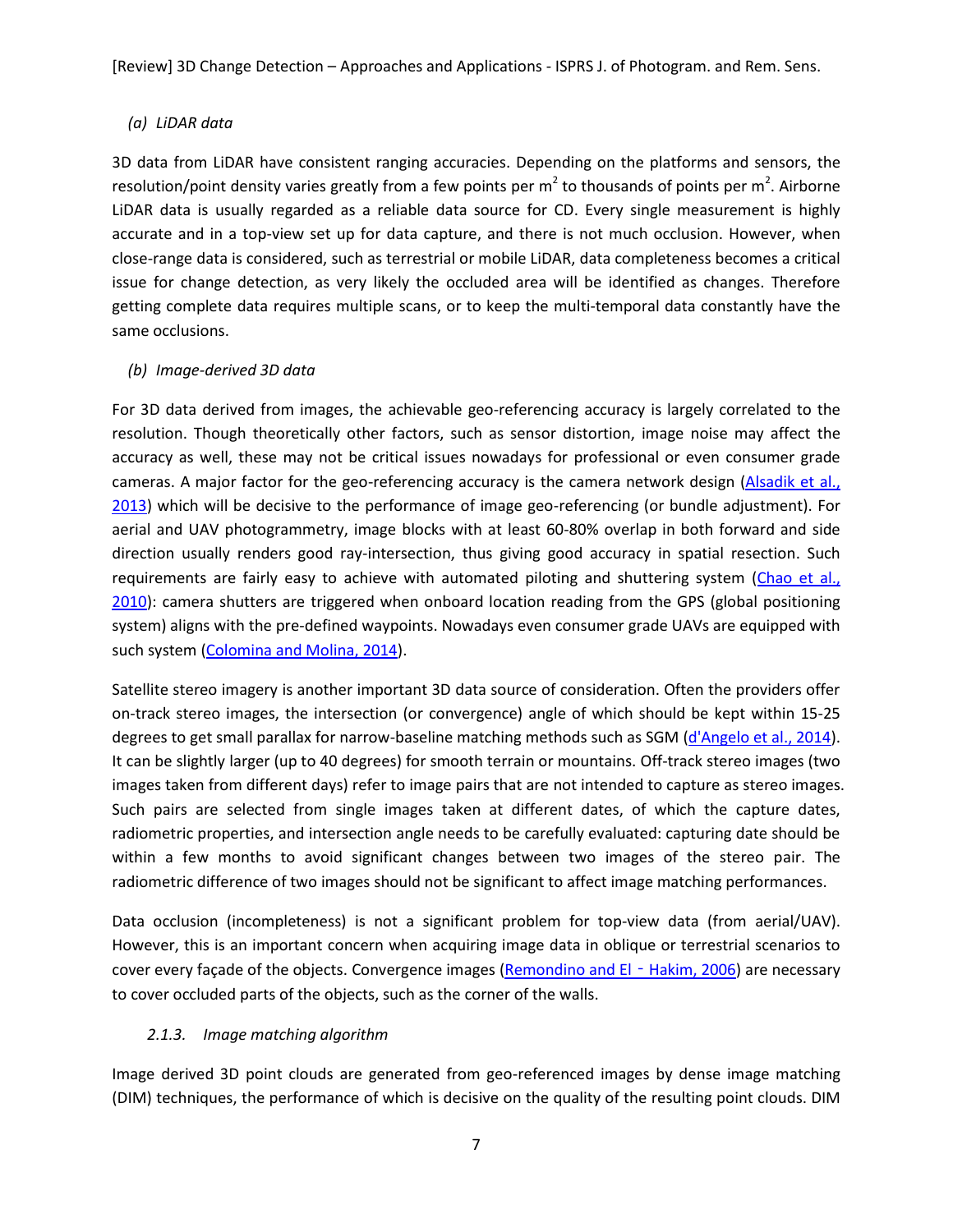methods with multiple images fall generally into two categories according to how images are structured [\(Remondino et al., 2014\)](#page-31-5), 1) multi-stereo matching (MSM); 2) Multi-view matching (MVM). MSM is a direct extension of two-view stereo matching, in which images are paired and point clouds of each pair are fused/filtered to form a final point cloud [\(Haala and Rothermel, 2012;](#page-26-5) [Hirschmüller, 2005\)](#page-27-4). MVM considers matching points across multiple images simultaneously [\(Baltsavias, 1991;](#page-23-1) [Furukawa and Ponce,](#page-26-6)  [2010\)](#page-26-6). MVM is a more rigorous way to incorporate redundant information, but often more complicated to implement. A recent review [\(Remondino et al., 2014\)](#page-31-5) in DIM compared different software packages (contain methods from both MSM and MVM categories) in generating point clouds from consumer grade images. No specific conclusions were given on the performance of all test methods, due to the complex test cases and flexibility of tunable parameters. Both types of methods have advantages and disadvantages, and their performances vary with the camera network, scene content, and complexity, strategies for point matching (global or local) etc. Our own experience is that generally for top-view photogrammetric images blocks (60-80% overlap for frame images and 15-25 degrees of intersection angle for satellite images), the MSM methods such as SGM (semi-global matching) appear to be a good choice, it leverages both speed and performances ([d'Angelo and Reinartz, 2011](#page-25-8); [Krauß et al., 2013\)](#page-28-5). However for images taken from terrestrial and mobile platforms, especially for those that form large baselines and poor camera networks, MVM methods in general produce more complete point clouds, since the visibility are modeled while many stereo algorithms tend to resist objects with large parallax [\(Morgan et al., 2010;](#page-29-6) [Seitz et al., 2006\)](#page-31-7).

# 2.2. Data co-registration

To compare two datasets captured in different times, spatial co-registration is a key step to building up point-to-point, patch-to-patch or point-to-patch correspondences. An apparent advantage of the 3D coregistration is that the 3D data alignment can be well-modeled by 3D rigid [\(Besl and Mckay, 1992\)](#page-24-5) or similarity transformations (Gruen and [Akca, 2005\)](#page-26-3). Here we differentiate two types of 3D data: 1) data contain explicit 3D information (3D-EXP) such as 3D point clouds, DSM, 3D models; 2) data contain implicit 3D information (3D-IMP) such as multi-view/stereo-view images. Depending on the input multitemporal data pairs (3D-EXP, 3D-IMP or mixture), the co-registration can be applied either under the constraint of the imaging sensor geometry [\(Fischler and Bolles, 1981\)](#page-26-7) or by direct 3D transformations. A common approach to co-register two sets of 3DIMP data or mixture (one with 3D-EXP, and the other with 3D-IMP) is to use a set of GCPs (ground control points) and corresponding points, through the process of bundle adjustment [\(Fraser and Hanley, 2003;](#page-26-8) [Triggs et al., 2000\)](#page-32-5). When GCPs are not available, virtual GCPs can be measured from 3D-EXP data for bundle adjustment. The co-registration between two 3D-IMP data can be performed with free-network bundle adjustment without control points. In particular, if a large amount of correspondences are used under a rigorous sensor model, high-accuracy data alignment can be achieved [\(Qin, 2014b\)](#page-30-7) for bi-temporal and multi-temporal data sets (Qin [et al., 2015b\)](#page-30-6). It is recommended to co-register two 3D-IMP datasets before converting them into 3D-EXP datasets, as the process of generating 3D-EXP data from 3D-IMP data (e.g. DSM generation from image blocks) may produce errors and uncertainties [\(Qin, 2014a;](#page-30-8) [Qin, 2014b;](#page-30-7) [Qin and Gruen, 2014\)](#page-30-3).

To co-register two sets of 3D-EXP data, both local and global 3D transformations can be applied. Local methods directly compute 3D transformations using a selected set of point correspondences [\(Theiler et](#page-32-6)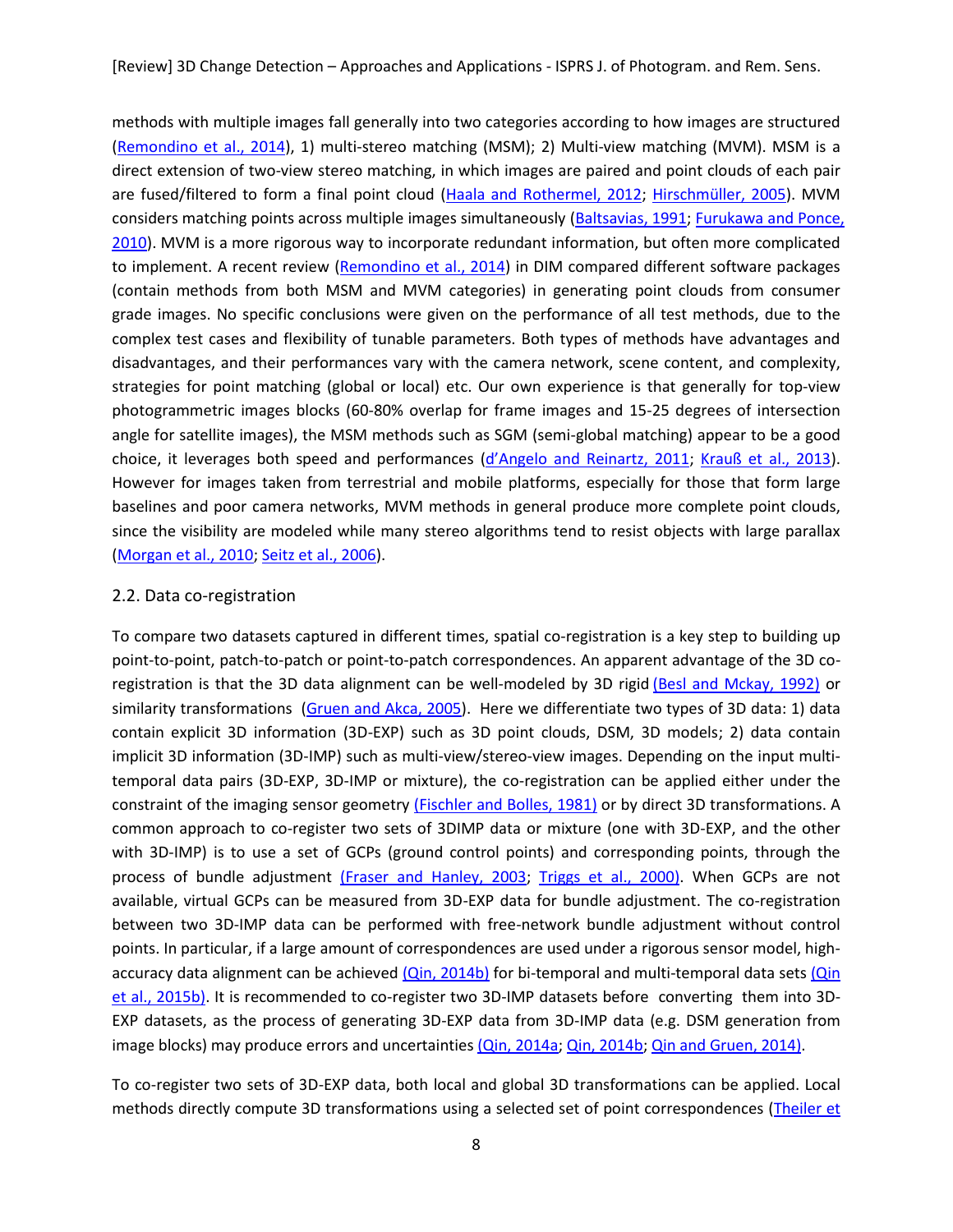[al., 2014\)](#page-32-6), while the global methods minimizes the summed squared error of point-to-point or point-tosurface distances, such as least squares 3D matching [\(Gruen and Akca, 2005\)](#page-26-3) and Iterative closest point (ICP) algorithm [\(Besl and Mckay, 1992;](#page-24-5) [Chen and Medioni, 1992;](#page-25-9) [Zhang, 1994\)](#page-33-2). These global methods have outlier removal procedures that are robust to data with a certain level of noise [\(Pilgrim, 1996\)](#page-30-9). Descriptions of similar methods that minimize point-to-surface distances can be found in [\(Habib and](#page-27-5)  [Schenk, 1999;](#page-27-5) [Karras and Petsa, 1993;](#page-28-6) [Maas, 2000;](#page-28-7) [Schenk et al., 2000\)](#page-31-8). For the co-registration of two DSMs, the process is usually simplified by estimating a 3D shift between two datasets and minimizing the differences in height [\(Zhang and Cen, 2008\)](#page-33-3). Terrestrial 3D-EXP data are often more complicated for co-registration due to the complex geometry and occlusions. Moreover, two acquisitions may not be in a common coordinate system, and initial values for the 3D transformation are needed. The local and global methods are very often applied in a combined fashion: 3D correspondences are first used to perform a coarse estimation of the transformation parameters, and then LS3D (Least Squares 3D Surface Matching) or ICP are applied to achieve point/pixel level registration.

## 2.3. Change representation

In general, the information of change can be represented in three categories: 1) binary change [\(Radke et](#page-30-10)  [al., 2005\)](#page-30-10); 2) triple change mask: positive, negative and non-change [\(Tian et al., 2010\)](#page-32-7) and 3) type change [\(Lu et al., 2004\)](#page-28-1). The binary change provides a binary indicator on change/non-change area. The second type is a triple indicator that labels the status of the change in geometry: "positive" refers to increased height/reduced depth and negative refers to the opposite. Type change is the most general and complete representation for CD tasks [\(Lu et al., 2004\)](#page-28-1). It requires a full change matrix that specifies the change direction of the land-cover in a bi-temporal basis, and the positive/negative change can be additionally incorporated to each type changes.

These three categories of change representation could largely encapsulate general cases. Both category 2) and category 3) are mainly considered in top-view data scenarios, in which the third-dimensional information is provided as height and depth. In such cases, the presentation is similar to 2D CD, with the smallest unit being a pixel, object or 3D surface patch. For category 2), the height/depth information plays a major role in change representation, and the spectral information may be used to assist the change analysis *[\(Tian et al., 2010\)](#page-32-7)*. Post-classification is usually needed for calculating the type changes for category 3), and the use of height/depth information may be effective to improve the classification accuracy of the urban area [\(Huang et al., 2011\)](#page-25-9) [\(Qin et al., 2015a\)](#page-30-11) [\(Zhang et al., 2015\)](#page-33-4).

The final change determination is usually performed through the comparison of the geometric (height/depth) and/or spectral information [\(Sasagawa et al., 2013;](#page-31-9) [Stal et al., 2013\)](#page-31-10). Both the geometric and spectral differences infer cues of possible changes, while such cues may have strong conflicting evidence that may require proper weighting scheme between them [\(Tian and Reinartz, 2013;](#page-32-8) [Zebedin et](#page-33-5)  [al., 2008\)](#page-33-5).

## **3. Change detection techniques with 3D information**

The process of change detection and analysis is to find out the differences of the registered 3D data, optionally with associated spectral information. The 3D data can be in various formats. A DSM is a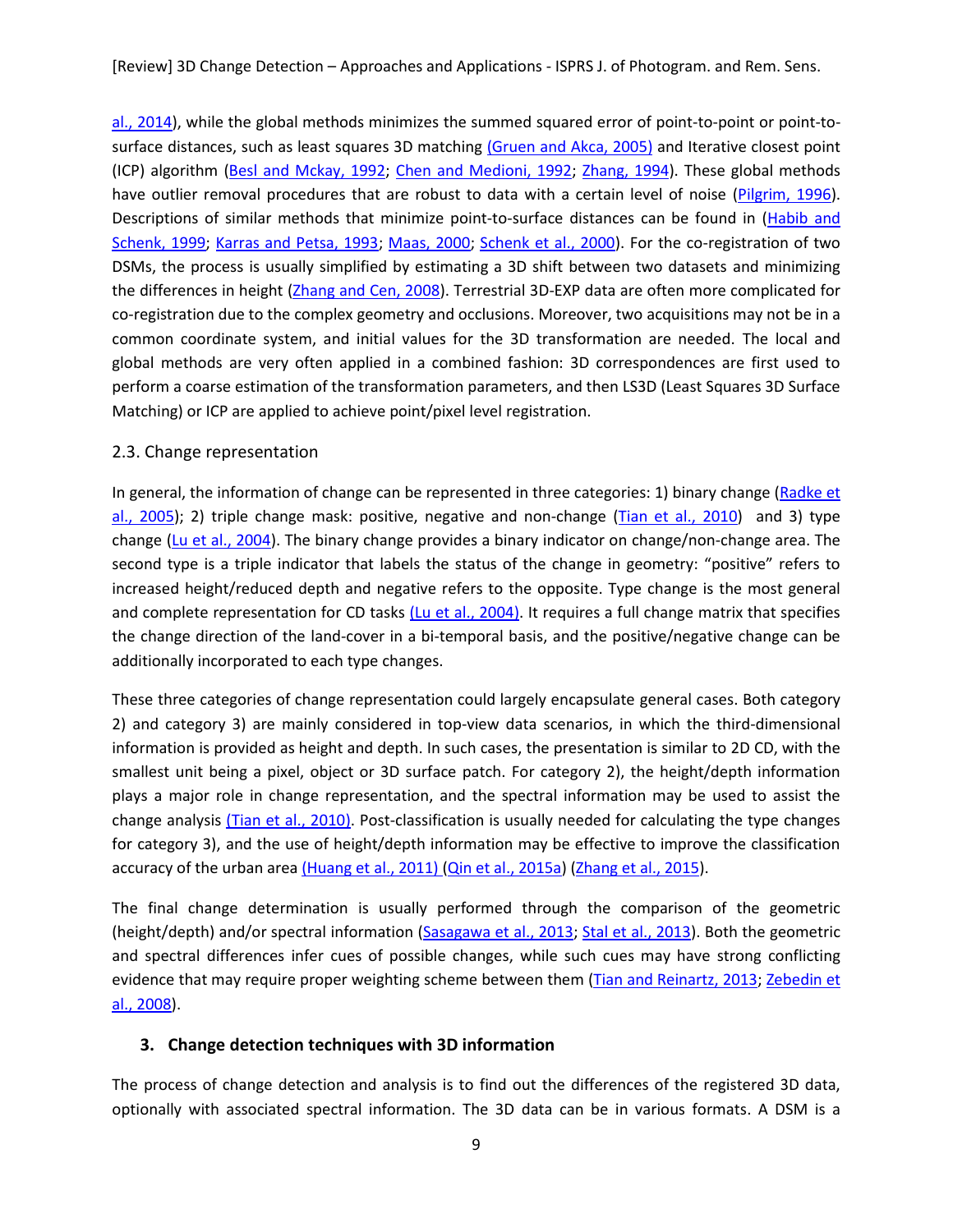simple and compatible 3D format for top-view CD, as it can be converted directly from point clouds, or resampled from complex data such as 3D polygonal models [\(Qin, 2014a\)](#page-30-8). For DSMs generated using DIM, the associated images (panchromatic, multispectral, hyperspectral or color) can be corrected to true orthophotos, with per-pixel correspondence to the DSM grids; thereby each pixel contains both height and spectral information. Oblique-view or close-range data are more complex due to the complicated multi-layer 3D structures and occlusions. 3D geometric information plays a key role in 3D CD on obliqueview data, whereas the spectral information is less considered as change evidence due to the large luminance variation and artifacts created by texture mapping problems.

Essentially, the 3D geometric information reveals two properties: 1) Geometric property – it provides physical measurements of the ground scene in the object space. 2) Information property – the geometry can be seen as an information source of the ground scene, enabling features (such as shapes, volumes, etc.) to be extracted for analysis. Although the geometric information can be used in various ways for 3D CD tasks, the basic concepts behind the methods can be simply differentiated according to these two properties. Therefore, our introduction to the current 3D CD methods will follow two rationales: 1) Geometric comparison - methods that measure the 3D geometric differences; 2) Geometric - spectral analysis - methods that take into account the geometric and/or spectral information for change analysis.

It should be noted that these two ways of using the 3D geometric information are not completely isolated; rather they may sometimes be used jointly to address the 3D CD problems. Table 3 summarizes the major methods in both geometric comparison and geometric-spectral analysis, and in the following two subsections, these two categories of 3D CD techniques will be introduced in detail.

|                                   | Descriptions                                                                                                                                                                                                            | Advantages                                                                                                                                                                                                                                                                     | Limitations                                                                                                                                             | Examples                                                                                                                                                                                                                                                                                                                                                                                           |
|-----------------------------------|-------------------------------------------------------------------------------------------------------------------------------------------------------------------------------------------------------------------------|--------------------------------------------------------------------------------------------------------------------------------------------------------------------------------------------------------------------------------------------------------------------------------|---------------------------------------------------------------------------------------------------------------------------------------------------------|----------------------------------------------------------------------------------------------------------------------------------------------------------------------------------------------------------------------------------------------------------------------------------------------------------------------------------------------------------------------------------------------------|
| <b>Geometric comparison</b>       |                                                                                                                                                                                                                         |                                                                                                                                                                                                                                                                                |                                                                                                                                                         |                                                                                                                                                                                                                                                                                                                                                                                                    |
| - Height differencing             | Differencing of two co-<br>registered DSMs.                                                                                                                                                                             | Easy to implement, efficient<br>for large-scale CD problem.                                                                                                                                                                                                                    | Sensitive to misregistration and<br>image matching errors; may<br>produce many false positives for<br>matched DSMs; only applied to 2.5<br>D scenarios. | (Gong et al., 2000), (Martha et al.,<br>(Chaabouni-Chouayakh et al.,<br>2010).<br>Chaabouni-Chouayakh et al.,<br>2011;<br>2010;<br>Chaabouni-Chouayakh<br>and<br>Reinartz, 2011), (Sasagawa et al.,<br>2013), (Dini et al., 2012), (Tian et al.,<br>2010), (Murakami et al., 1999), (Jung,<br>(Stal et al., 2013; Vu et al.,<br>2004)<br>(Karras and Petsa, 1993),<br>$2004$ ).<br>(Pilgrim, 1996) |
| - Euclidean distances             |                                                                                                                                                                                                                         |                                                                                                                                                                                                                                                                                |                                                                                                                                                         |                                                                                                                                                                                                                                                                                                                                                                                                    |
|                                   | Compute the<br>Euclidean differences<br>between two 3D<br>surfaces.                                                                                                                                                     | Robust to small registration<br>errors for top-view 3D data;<br>can be applied to full 3D data<br>comparison.                                                                                                                                                                  | The computation may require time<br>intensive correspondence search,<br>and it also requires complicated<br>implementation.                             | (Akca et al., 2010; Akca et al., 2009),<br>(Waser et al., 2008; Waser et al.,<br>2007), (Gruen and Akca, 2005), (Qin et<br>al., 2014) (Eden and Cooper, 2008),<br>(Champion et al., 2010), (Heller et al.,<br>2001) (Habib et al., 2005), (Maas,<br>2000), (Mitchell and Chadwick, 1999),<br>(Rosenholm and TORLEGARD, 1988),<br>(Schenk et al., 2000), (Xiao et al.,<br>2013), (Zavodny, 2012)    |
| - Projection-based<br>differences | Correlate images of a<br>stereo pair in one<br>epoch using<br>DSMs/point clouds<br>from another epoch,<br>and then compare<br>these two images<br>Correlate multi-view<br>images and compare<br>their color consistency | Avoid matching errors of<br>stereo images and can be<br>applied to stereo images that<br>exhibit a large intersection<br>angle; particularly effective<br>when the available<br>DSMs/point clouds are highly<br>accurate (such as those<br>derived from LiDAR or 3D<br>models) | May have missing detections in<br>homogenous areas, and is sensitive<br>to the accuracy of the available 3D<br>information.                             | (Qin, 2014a), (Qin and Gruen, 2014),<br>(Knudsen and Olsen, 2003), (Taneja et<br>al., 2013; Taneja et al., 2011), (Crispell<br>et al., 2012), (Pollard and Mundy,<br>2007), (Schindler and Dellaert, 2010)<br>(Ulusoy and Mundy, 2014)                                                                                                                                                             |

## **Table 3. An overview of the current 3D change detection methods**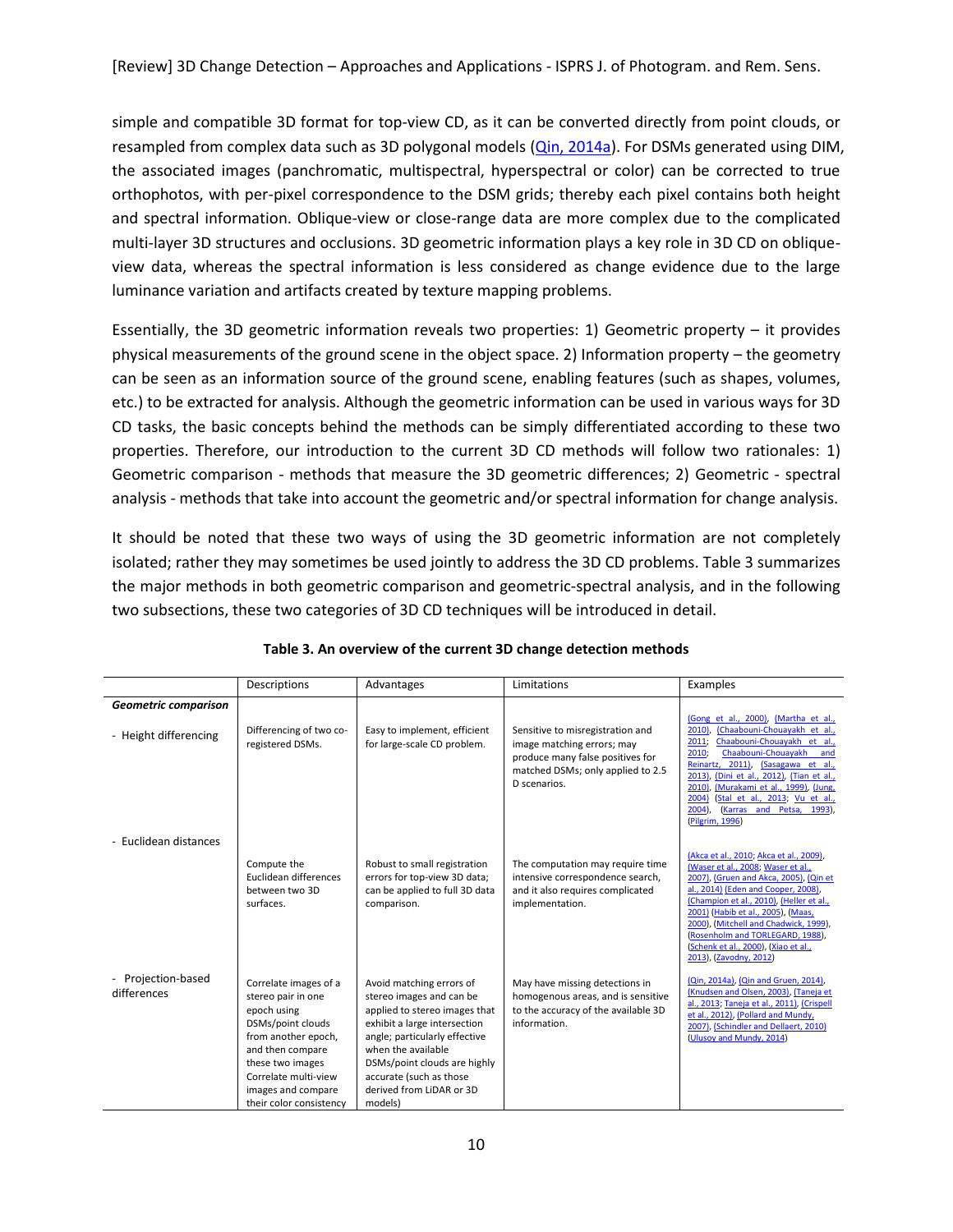| Geometry-spectrum<br><b>Analysis</b> |                                                                                                                                                 |                                                                                                                                                                                                                                                                                                       |                                                                                                                                                                          |                                                                                                                                                                                                                                                                     |
|--------------------------------------|-------------------------------------------------------------------------------------------------------------------------------------------------|-------------------------------------------------------------------------------------------------------------------------------------------------------------------------------------------------------------------------------------------------------------------------------------------------------|--------------------------------------------------------------------------------------------------------------------------------------------------------------------------|---------------------------------------------------------------------------------------------------------------------------------------------------------------------------------------------------------------------------------------------------------------------|
| - Post-refinement                    | Results from<br>geometric comparison<br>(e.g. DSM difference)<br>are refined with<br>geometric and spectral<br>information                      | The algorithms are flexible<br>and quite efficient.<br>Parameters are easy to<br>understand and<br>straightforward to tune.                                                                                                                                                                           | Initial change results solely depend<br>on the geometric comparison, and<br>changes<br>missing<br>cannot<br>be<br>recovered in the subsequent steps.                     | (Sasagawa et al., 2008), (Fan et al.,<br>1999; Liu et al., 2003; Pang et al.,<br>(Chaabouni-Chouayakh et al.,<br>2014).<br>2010;<br>Choi et al., 2009; Zhu et al.,<br>(Chaabouni-Chouayakh and<br>2008),<br>Reinartz, 2011), (Guerin et al., 2014),<br>(Qin, 2014b) |
| -Direct feature fusion               | Simultaneously<br>consider the<br>geometric and spectral<br>features through a<br>fusion algorithm to<br>compute change<br>evidence             | Consider both geometric and<br>spectral information at the<br>same time; can easily<br>combine other sources of<br>information without<br>additional modification of<br>the algorithm.                                                                                                                | Critical to configure the parameters<br>in the fusion algorithms;<br>Inappropriate parameters may<br>propagate errors of each individual<br>source to the final results. | (Tian, 2013), (Tian et al., 2014b), (Tian<br>et al., 2014a), (Nemmour and Chibani,<br>2006; Qin, 2014a; Trinder and Salah,<br>2012)                                                                                                                                 |
| - Post-classification                | Firstly perform object<br>detection or<br>classification to each<br>dataset, and then<br>compare the resulting<br>object labels for<br>analysis | The 3D information can<br>greatly enhance the<br>classification and object<br>detection accuracies;<br>Training samples/rules are<br>from each dataset, which<br>avoids a direct comparison of<br>uncalibrated geometric and<br>spectral information, being<br>more robust to temporal<br>variations. | The CD results highly depend on<br>the classification accuracies that<br>may require careful sample<br>collection and feature design.                                    | $2004$ ),<br>(Walter,<br>(Olsen,<br>$2004$ ),<br>(Matikainen et al., 2010), (Champion,<br>2007), (Olsen and Knudsen, 2005),<br>(Rottensteiner et al., 2007), (Qin et al.,<br>2015a), (Tian, 2013), (Nebiker et al.,<br>2014), (Champion et al., 2009),              |

# 3.1. Geometric comparison

Depending on the viewing scenario (oblique-view, top-view) and data format (DSM, point clouds, stereo images, etc.), the geometric comparison can be quite different. It can refer to a 2.5D comparison such as height/depth difference (shown in Figure 1a), or a fully 3D comparison through a Euclidean distance measure (shown in Figure 2b). Moreover, image sets taken from different perspectives implicitly contain 3D geometric information (refer to 3D-IMP data in section 2.2), and the geometric difference of such data requires image comparison through projection (projection-based method) (an example is shown in Figure 1c), or multi-ray consistency evaluation. Different methods have their advantages for different types of 3D data, and it is important to select an appropriate approach according to the application and data.



Figure 1. Different geometric comparison methods. (a) Height difference, distances are computed vertically. (b) Euclidean distances, distances are computed in the surface normal direction. (c) projection-based inter-correlation method, the geometric difference is computed by projecting image  $I_1$ on to the object, and then back project to image  $I_2$  as  $\Pi(I_1)$ ; the differences are given by measuring the differences between  $\Pi(I_1)$  and  $I_2$ .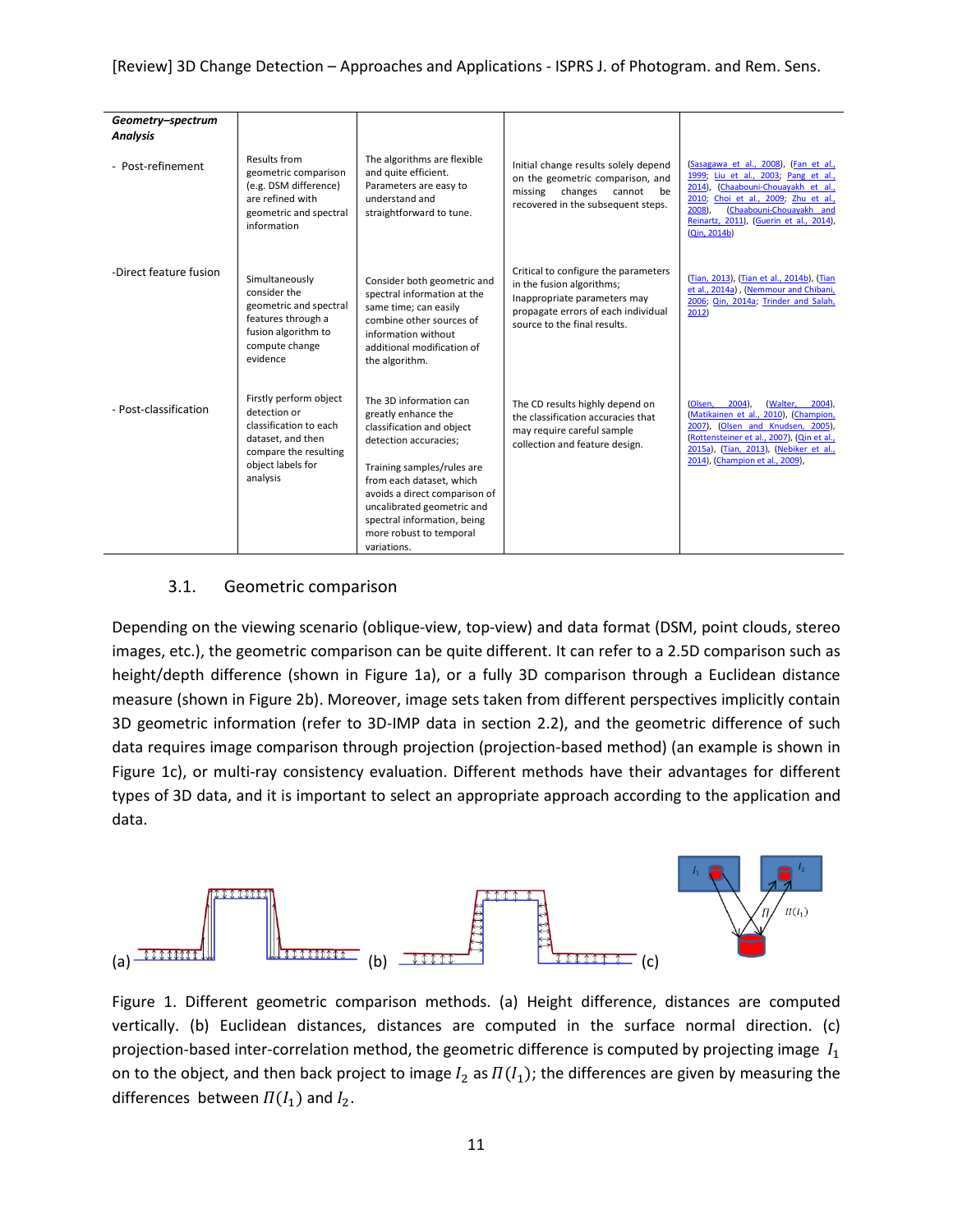## *3.1.1.* Height differencing

The DSM provides height/depth information in the form of a map grid, which essentially treats the 3D information as 2.5D by projecting the 3D information to a plane, either in horizontal (height) or in vertical (depth). Some algorithms tend to find the minimal planes [\(Schenk et al., 2000\)](#page-31-8), and often this is determined by the application context. Height differencing is a straightforward derivation of image differencing, which applies a simple subtraction to multi-temporal DSMs, resulting in height residual maps to indicate potential changes. This has been widely used in applications such as tree growth monitoring [\(Gong et al., 2000;](#page-26-9) [Stepper et al., 2015;](#page-31-15) [Waser et al., 2008;](#page-33-1) [Waser et al., 2007\)](#page-33-7), earthquakes and damage assessment [\(Menderes et al., 2015;](#page-29-11) [Turker and Cetinkaya, 2005\)](#page-32-15) etc. It was also applied to urban areas. [Sasagawa et al. \(2013\)](#page-31-9) applied the height differencing in the urban area using DSMs generated from ALOS (Advanced Land Observation Satellite) triplets to indicate changes on individual buildings. [Turker and Cetinkaya \(2005\)](#page-32-15) used the DSMs generated from pre- and post-earthquake stereo aerial images to detect collapsed buildings. However, many artifacts were observed for small buildings. The height residuals are directly related to the co-registration and DSM accuracy. It gives a good approximation of the volumetric difference area-wise, while it is not accurate enough to infer conclusions on individual objects due to the presence of DSM noise (especially for those generated from images).

To reduce the errors induced by height differencing, window-based or object-based methods were proposed to average the height differences. [Tian et al. \(2010\)](#page-32-7) took the minimal height differences over a shifting window to reduce DSM noise occurring at the object borders. In their later work [\(Tian et al.,](#page-32-4)  [2013\)](#page-32-4), panchromatic image-derived objects were used as the height differencing unit, which further reduced false positives. Such strategy is effective to reduce noise for large urban objects; however there remain potential risks of discarding actual changes on small objects. Very often, if the objective of CD was to detect the change status of individual objects (such as buildings), the height differences usually served as an initial step for further refinements [\(Chaabouni-Chouayakh and Reinartz, 2011;](#page-24-8) [Jung, 2004;](#page-27-6) [Wang, 2005\)](#page-33-12). Such refinements can be performed using additional features such as geometric primitives, textural/spectral features, or external data sources such as from GIS (Geographical Information System) database [\(Dini et al., 2012\)](#page-25-10).

The height threshold, as one of the most important parameters to obtain the final change mask, is influenced by the accuracy of the data, as well as the co-registration result. One way for threshold determination is to use a priori information such as the pre-assessment of the DSM quality and empirical choices, or trial-and-error tests [\(Lu et al., 2004;](#page-28-1) [Murakami et al., 1999\)](#page-29-5). Another way is to estimate the threshold from the data themselves, such as from the histogram of the height residual statistics [\(Chaabouni-Chouayakh and Reinartz, 2011\)](#page-24-8). In [Turker and Cetinkaya \(2005\)](#page-32-15), the sensitivities of the threshold selection were tested using their experimental dataset (bi-temporal DSMs generated from aerial stereo images). By tuning the height threshold  $T$  from 1 to 10 m, they compared the resulting change mask to the reference mask, with an observation that in one test  $T = 7$  delivered the best kappa index (KIA) and  $T=4$  rendered the best producer's accuracy. However, these values changed when the test areas were different. To avoid single threshold truncation, multiple thresholds can be also used to indicate different levels of confidence [\(Qin et al., 2015a\)](#page-30-11). Regions with a very high confidence of being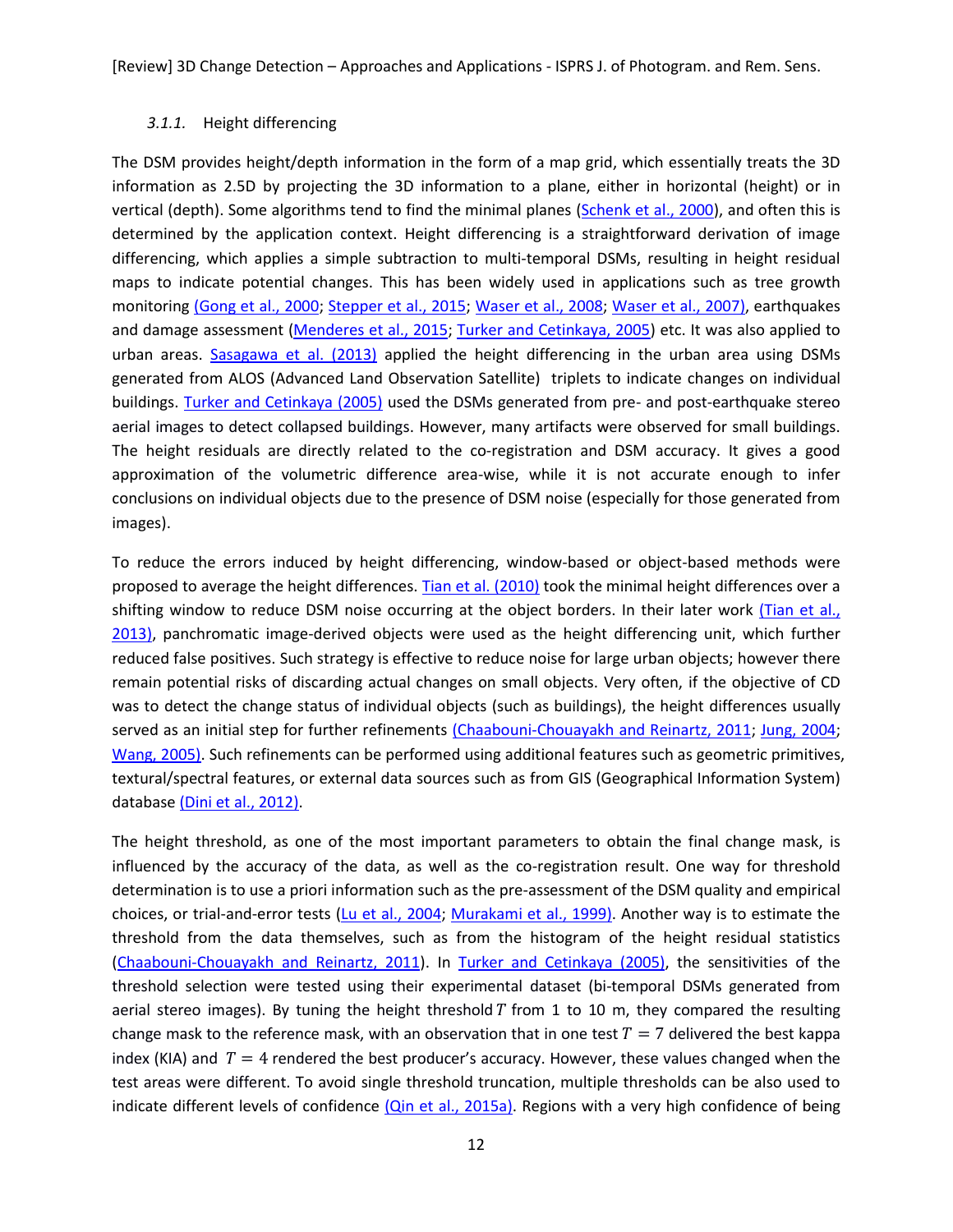changed can be used directly as the CD output, while uncertain ones could be sent for operator's decision.

#### *3.1.2.* 3D Euclidean distances

A major problem of height differencing is its high sensitivity to misregistration and artifacts, which may lead to significant errors around object boundaries (e.g. building edges). This is because the height differences consider the distance between two surfaces in a projected space (map projection), not necessarily their Euclidean difference (in the surface normal direction). The Euclidean distance of two surfaces take the three degrees of freedom for 3D geometry into account by computing the distance in the normal direction, which is theoretically more rigorous. The difference between the Euclidean and height distance can be easily understood in Figure 1(a-b). Techniques in this category are generally developed in the domain of surface co-registration and change detection, where in surface coregistration, changes are regarded as outliers. An example of the technique in this category proposed by [Gruen and Akca \(2005\)](#page-26-3) through a least squares framework, combining co-registration and Euclidean distance estimation. It was later applied by [Waser et al. \(2008\)](#page-33-1) for estimating the forest volume dynamics between two image-derived DSMs. Under the context of 3D model quality control, [Akca et al.](#page-23-2)  [\(2010\)](#page-23-2) adopted the LS3D method to detect the 3D geometric modeling error against the LiDAR measurements. Euclidean differences are also closely tied to co-registration methods, the goal of which is to minimize the Euclidean differences of two 3D surfaces, and the readers may refer to the global methods that minimize point-to-surface or surface-to-surface distances [\(Habib et al., 2005;](#page-26-11) [Karras and](#page-28-6)  [Petsa, 1993;](#page-28-6) [Maas, 2000;](#page-28-7) [Mitchell and Chadwick, 1999;](#page-29-7) [Pilgrim, 1996;](#page-30-9) [Rosenholm and TORLEGARD, 1988;](#page-31-11) [Schenk et al., 2000\)](#page-31-8), where the outliers of the co-registration can be detected as changes.

Although Euclidean distance is theoretically more rigorous than height difference, its advantages on processing the DSMs can be sometimes compensated by post-processing techniques after height difference. However, its capabilities on oblique data are irreplaceable. Occlusions and incompleteness of 3D data generated from oblique-view images and/or terrestrial/mobile LiDAR present much more complex scenarios than remote sensing top-view data. Co-registration is more difficult in such a case, hence it requires strict solutions. [Akca \(2007\)](#page-23-4) showed various successful CD examples using Euclidean distance measure in close range applications under the context of deformation analysis and quality control [\(Akca et al., 2010\)](#page-23-2). Other derivative measures based on Euclidean distance can be also used for CD. [Girardeau-Montaut et al. \(2005\)](#page-26-14) applied an octree structure to divide the 3D spaces, and the Hausdorff measure was employed to compute the distance between different spaces. Similarly, Kang [and Lu \(2011\)](#page-28-10) adopted the Hausdorff distance [\(Huttenlocher et al., 1993\)](#page-27-8) to detect the difference between LiDAR scanning data and a reference 3D model. Instead of using the octree structure, they applied the Hausdorff measure on the point segments, and occluded parts are estimated using the depth images of the scan. In an indoor environment, [Núñez et al. \(2010\)](#page-29-12) modeled the environmental geometry with a Gaussian Mixture Model (GMM), and distance of the new LiDAR scan to the GMM are computed to detect the changes.

Sometimes the pixel-wise geometric comparison may render many artifacts, while certain extracted geometric features may be more robust. [Eden and Cooper \(2008\)](#page-26-10) measured the differences of 3D lines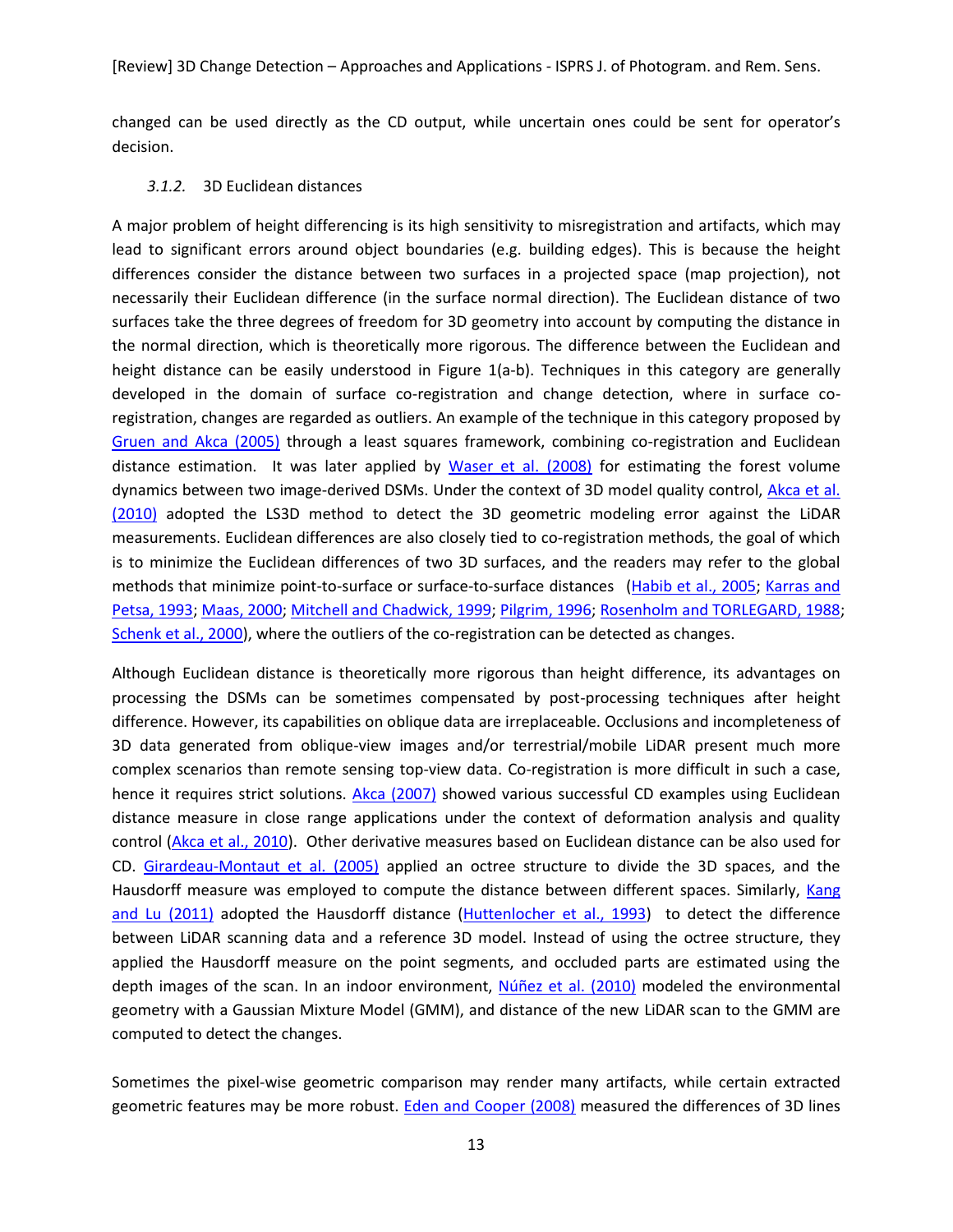across two multi-view image sets, which **s**ignificantly reduced the noise and disturbances. Under the same concept, [Champion et al. \(2010\)](#page-25-11) extracted 3D lines from stereo images to verify the existence of buildings by comparing them to the GIS database. [Heller et al. \(2001\)](#page-27-7) extracted changes by comparing the co-registered 3D data derived from images taken from different sensors. Changes were represented by multiple feature points that were significantly different in the geometric comparison. Nevertheless, failing to detect such features may omit some important changes. Therefore, feature-based methods should only be applied under the context that the object of interest can be represented by certain features.

# *3.1.3.* Projection-based geometric differences

Poorly captured stereo images, such as those with large intersection angles, leading to large parallaxes, may not be able to produce usable DSMs/point clouds for CD using even the most advanced DIM algorithms. If relatively reliable DSM or point cloud is available at one date and images are georeferenced with respect to the 3D data, the projection-based geometric difference can be used to assess the geometric consistency between the stereo images and 3D data. It correlates, one image of the stereo pair, using the DSM or point cloud, with the other image, and compares their radiometric/spectral differences (shown in Figure 1c). In principle, these two correlated images should be the same if the stereo pair is consistent with the DSM/point clouds. [Qin \(2014a\)](#page-30-8) applied intercorrelation in the process of 3D model updating , where two satellite stereo images are correlated using 3D polygonal models, and the correlated image patches are evaluated using the energy produced by SGM (Semi-global matching) algorithm [\(Hirschmüller, 2008\)](#page-27-9). In [Knudsen and Olsen \(2003\)](#page-28-8), 3D models were projected onto 2D photos, followed by supervised classification for change detection.

This technique is particularly effective to the oblique-view images and point clouds/3D models, as a direct comparison using point clouds generated via DIM usually produces many artifacts. [Taneja et al.](#page-32-10)  [\(2011\)](#page-32-10) applied inter-correlation of a stereo pair to an image-derived surface model, and the differences in color were used as change evidence. [Qin and Gruen \(2014\)](#page-30-3) extended inter-correlation to a multistereo case to determine view-based change evidence by comparing a strip of images with mobile LiDAR point clouds. Due to a fine co-registration and high accuracy of the LiDAR data, over 70% changes were detected in their experiments.

Another streamline of the projection-based method divides the 3D spaces into voxel/object representations. In each voxel, consistencies of the projected color from multi-view images are evaluated statistically. Voxels with significant color differences will be spotted as changes, examples are [Crispell et al. \(2012\)](#page-25-12), [Pollard and Mundy \(2007\)](#page-30-13), [Schindler and Dellaert \(2010\)](#page-31-12), [Ulusoy and Mundy \(2014\)](#page-32-11). [Pollard and Mundy \(2007\)](#page-30-13) performed CD with two sets of oblique imageries. They first computed the surface of the scene using a space carving method, where probabilities of change for each voxel were assigned according to the color inconsistencies projected to that voxel. [Schindler and Dellaert \(2010\)](#page-31-12) took 3D objects grouped by sparse points as change unit for color consistency check. Such colorconsistency check implicitly applied a multi-ray point matching strategy, where false positives might be present in occluded areas and false negative might occur in non-texture areas. Very often after the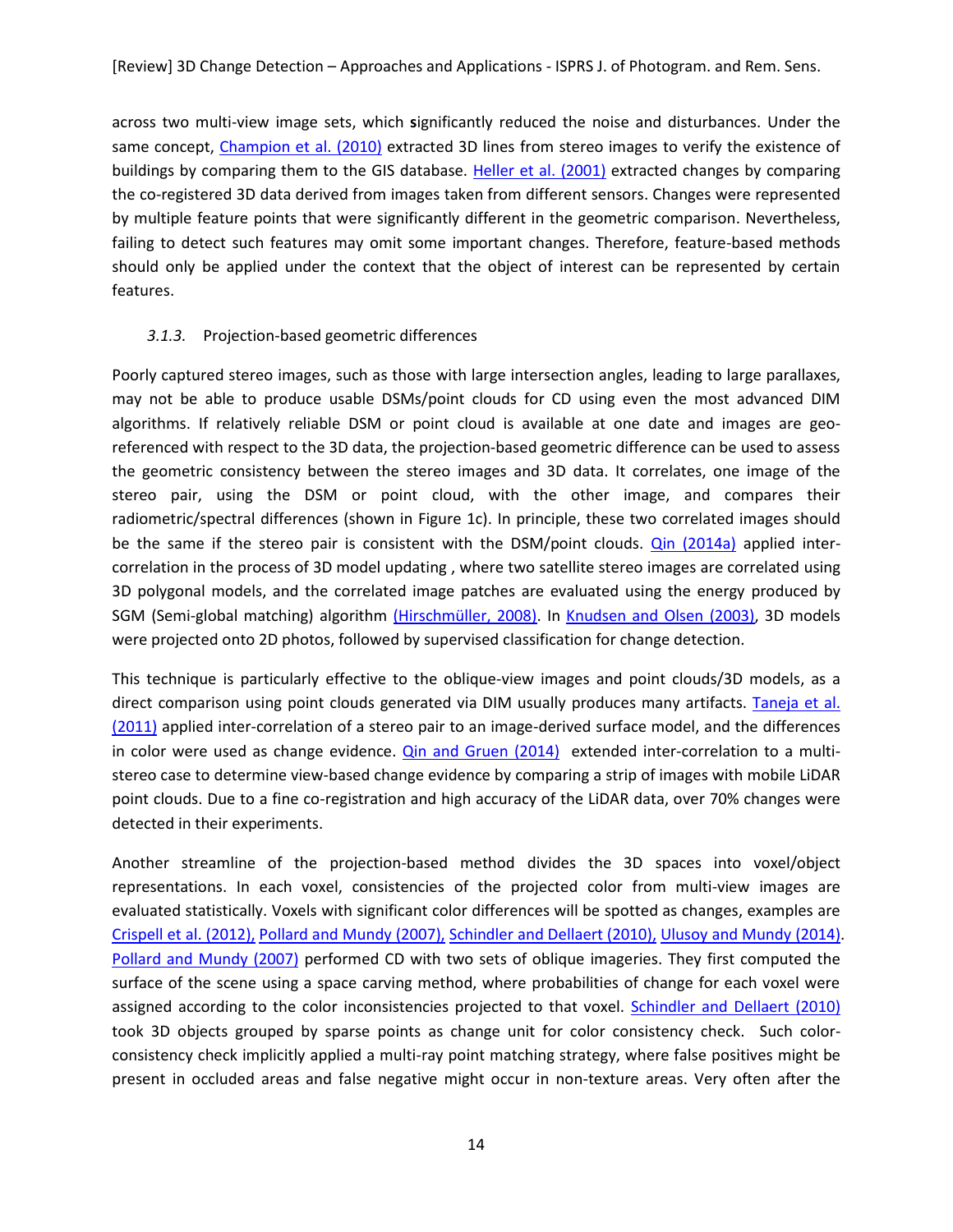probability assignment, Markov interfering processes [\(Blake et al., 2011\)](#page-24-10) were applied to reduce noise effects.

The projection-based method is an effective strategy to provide raw change evidence when the 3D scene is rather complex, as it does not necessarily require explicit 3D data. It can be seen as an inverse operation of matching, while this again, still depends on the quality of the available 3D data and may not be able to handle areas with insignificant texture features.

# 3.2. Combined geometric and spectral analysis

3D geometric information (DSMs, point clouds and 3D models, etc.), as an information source, can be applied for various analysis, such as object extraction/recognition, shape analysis. Very often the geometric information comes with spectral information, such as multispectral/hyperspectral orthophoto and image texture. It is straightforward to understand that additional channels of information may lead to enhanced CD results, as it can compensate errors induced by single sources. However they bring both advantages and error sources: the combined use of geometric and spectral information could be beneficial to each other, while on the other hand, it faces the risk of propagating both of their deficiencies to the CD results. Therefore, the main challenge of geometric-spectral analysis methods remains on how to appropriately address the advantages of the different information sources without bringing too many additional errors. In general, there are three ways to integrate the geometric and spectral features as information sources into a 3D CD process: 1) Post-refinement. 2) Direct feature fusion. 3) Post-classification. Post-refinement refers to the process of using geometric and/or spectral information to refine the initial change evidence resulting from the geometric comparison. The second approach takes into account the geometric and spectral information (or their transformed features) as cues of changes, and these features are used jointly to determine the presence of change. The third approach is very popular in 2D change detection, which first classifies both datasets or detects the objects of interest, and then compares the resulting labels of the two datasets.

# *3.2.1.* Post-refinement

The results of geometric comparison vary with the quality and accuracy of the 3D data. False positives/negatives occur due to artifacts of the DSM/point clouds, or incomplete 3D models. Sometimes such errors may reveal certain patterns, such as the observation that artifacts often occur at object boundaries, or in vegetation classes. Such problems can be well-addressed if additional information can be extracted from the geometric or spectral data. Images have sharper boundaries, and if near-infrared is available, NDVI (normalized difference vegetation index) can be used to eliminate disturbances from the seasonal varying vegetation. Following the initial change evidence computed from geometry comparison, the geometric and spectral information can be strategically placed as an important source for refining the result. Attempt for such consideration was given for manual interpretations [\(Sasagawa et al., 2008\)](#page-31-13), where the radiometric difference of the images was used as a double-check for DSM subtraction results. To automate the process, change "candidates" can be further classified by using spectral and textural information of the original images [\(Fan et al., 1999;](#page-26-12) [Liu et al., 2003;](#page-28-9) [Pang et al., 2014\)](#page-30-14).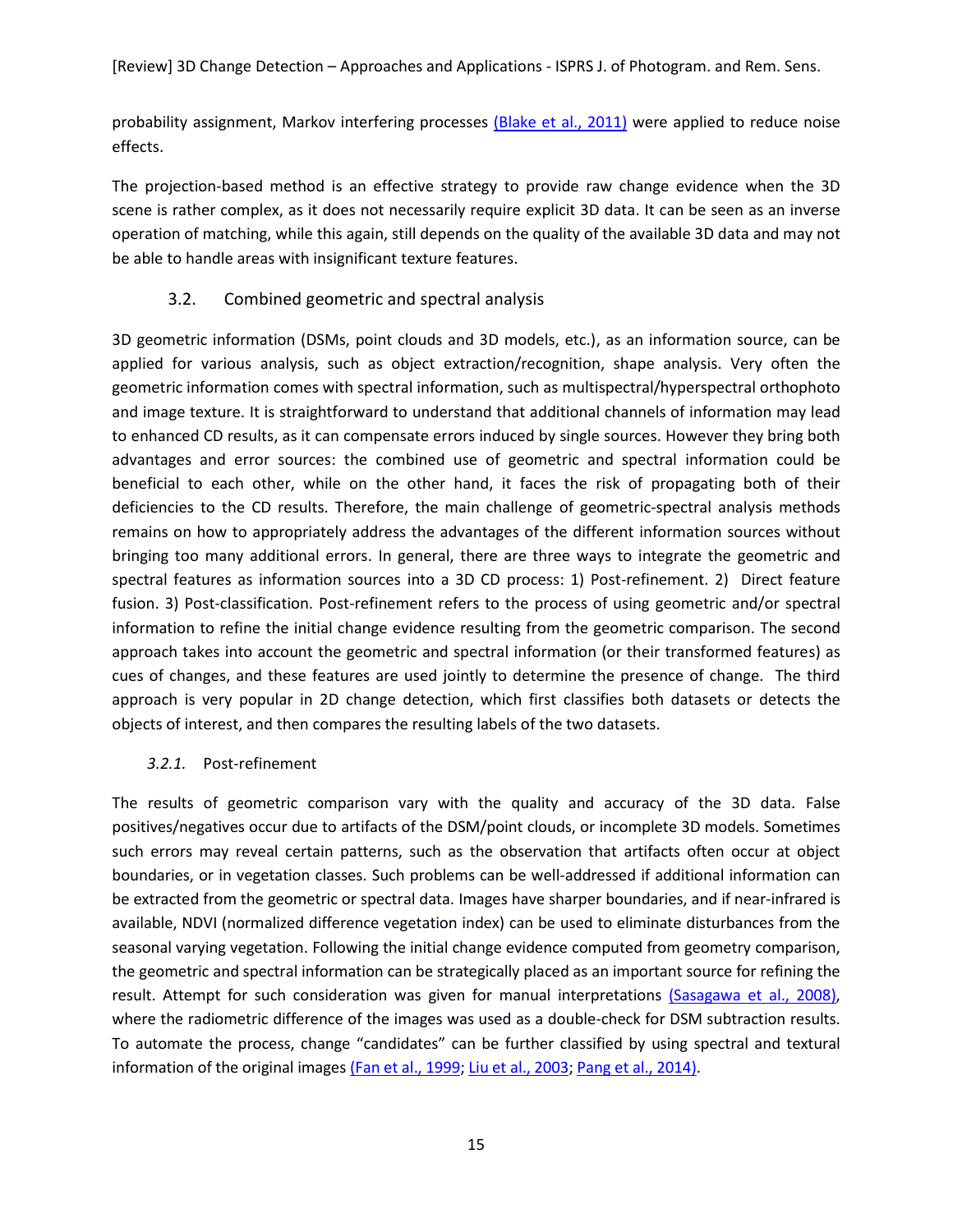Due to the presence of noise effects in DSM subtraction, some noise-removal approaches, for instance, morphological filtering can be used to improve the initial change masks [\(Chaabouni-Chouayakh et al.,](#page-24-7) [2010;](#page-24-7) [Choi et al., 2009;](#page-25-13) [Zhu et al., 2008\)](#page-33-10). When only a certain type of object is of interest, shape features from the DSM can be used to refine the change mask using either supervised [\(Chaabouni-Chouayakh and](#page-24-8)  [Reinartz, 2011\)](#page-24-8) or unsupervised methods. Geometric regularities can also be used to improve the initial change masks. [Tian et al. \(2010\)](#page-32-7) applied a box-fitting method to regularize extracted building boundaries. [James et al. \(2012\)](#page-27-10) adopted the map boundaries to constrain the DSM difference to a certain area of interest. [Choi et al. \(2009\)](#page-25-13) adopted a supervised method on the initial change mask. Various shape features such as roughness, size, and height of the change segments were used to classify them into different types of objects. Based on the assumption that the change maps are globally smooth, Guerin et [al. \(2014\)](#page-26-13) applied a global optimization that employs this spatial context using a generalized dynamic programming to eliminate potential inaccuracies resulting from DSM subtractions. Markov random field as a powerful refinement model, were used in 2D CD approaches [\(Bruzzone and Prieto, 2002;](#page-24-11) Kasetkasem [and Varshney, 2002\)](#page-28-11), and similar methods were also developed under a 3D context [\(Pollard and Mundy,](#page-30-13)  [2007;](#page-30-13) [Qin and Gruen, 2014;](#page-30-3) [Taneja et al., 2015\)](#page-32-16). under the contexts of CD with UAV (unmanned aerial vehicle) images, [Qin \(2014b\)](#page-30-7) hierarchically refined the initial change masks using various levels of segmentation combining both the orthophoto and DSM information. Different levels of segmentation encode the local spatial dependence between different segments. This work refined the mask using spatial consistencies of these segments, and reported that the method can monitor even sub-building sized urban objects (such as vehicles).

The "post-refinement" approaches employ a hierarchical structure, where initial change evidence are given by geometric comparison, followed by geometric and spectral analysis for result refinements. Parameters are often easy to understand and straightforward to tune. Such methods are flexible to be decomposed or re-composed according to different CD applications, and the step-wise process makes such methods computationally efficient. However, the initial CD result solely depends on the geometric comparison, and missing changes in the initial step cannot be recovered in the subsequent refinement.

#### *3.2.2.* Direct feature fusion

Contrary to the hierarchical "post-refinement" approaches, direct feature fusion simultaneously considers all channels of information. Such feature fusion can be performed in either the feature level or decision level, meaning either the geometric/spectral features (e.g. height differences, shape indexes, spectral differences, NDVI. etc) are fused to generate change evidence, or change evidence resulting from all the sources are fused as the final change cues. Although existing works in "direct feature fusion" mainly consider the fusion of multi-sources images [\(Longbotham et al., 2012;](#page-28-12) [Nemmour and Chibani,](#page-29-8)  [2006\)](#page-29-8) for change detection, there are still some works that fused both geometric and spectral information directly for CD.

[Tian et al. \(2013\)](#page-32-4) directly fused the height and radiometric differences of Cartosat-1 datasets (only panchromatic images are available) under a change vector analysis (CVA) [\(Johnson and Kasischke, 1998\)](#page-27-11) framework, which finally resulted in a single change indicator for thresholding. The geometric and radiometric information is weighted with empirical values. A subsequent work in [Tian et al. \(2014b\)](#page-32-3) adopts a Kernel Minimum Noise Fraction (KMNF) to minimize the noise statistically presented in both the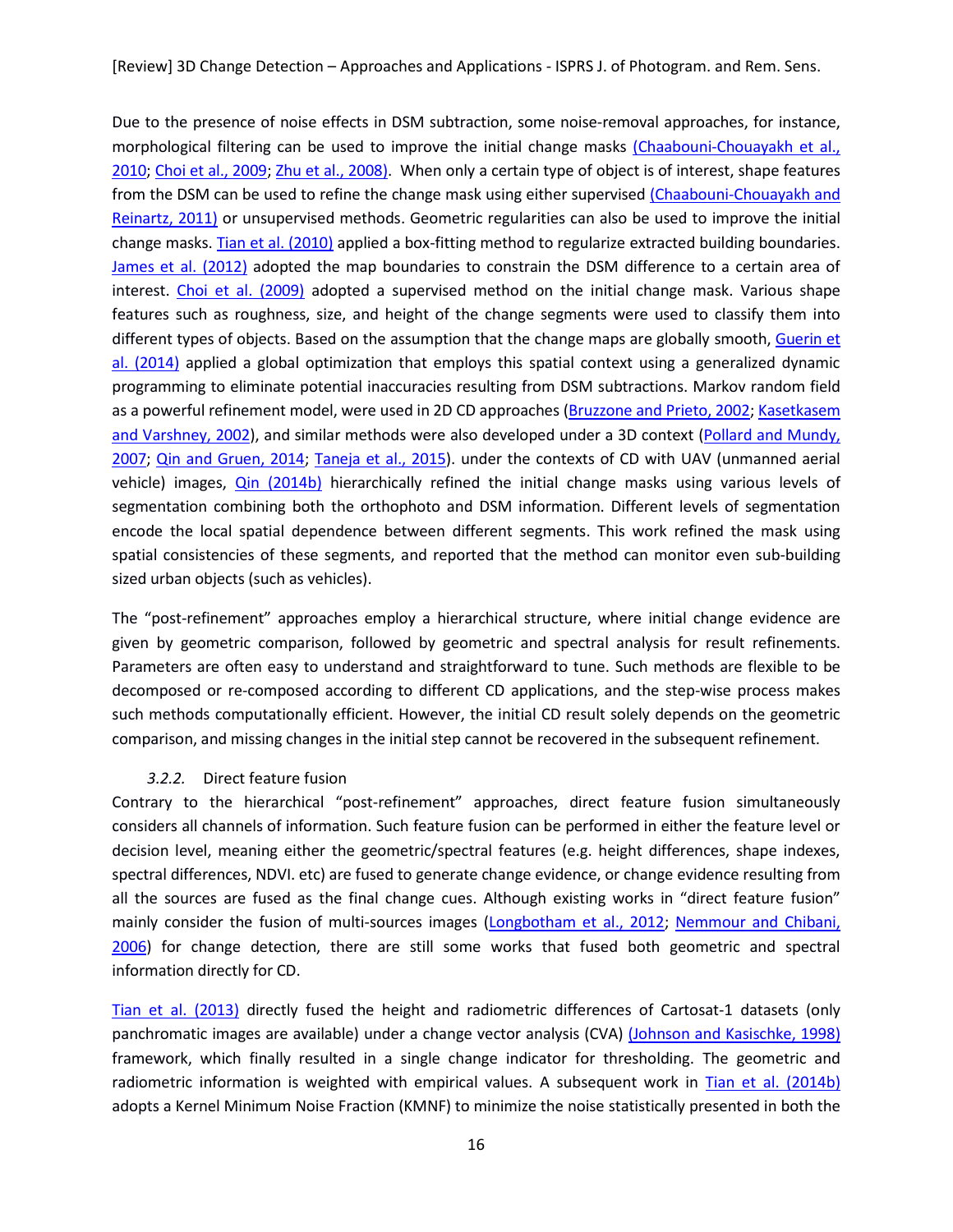height and radiometric difference for fusion, and Iterated Canonical Discriminant Analysis (ICDA) for generating the final change masks. The experiments were conducted on forest areas using Cartosat-1 images, in which they reported a notable improvement compared to simple DSM/radiometric subtraction and CVA fusion, and to other traditional classification methods like SVM [\(Vapnik, 1963;](#page-33-13) [Vapnik and Kotz,](#page-33-14)  [1982;](#page-33-14) [Wang, 2005\)](#page-33-12), and random forest [\(Breiman, 2001\)](#page-24-12). Other information fusion theories have also been tested using satellite datasets. With multispectral orthophotos together with the DSMs, [Tian et al.](#page-32-13)  [\(2014a\)](#page-32-13) adopted the Dempster-Shafer (DS) fusion to integrate several change cues extracted from DSMs, panchromatic and multispectral images. In their approach, the changes extracted from DSMs and images were used separately. The fusion model was built by assuming changes from images indicating changes of all object classes, while changes in height indicated change only for a subset of the objects (e.g. buildings, trees). [Vögtle and Steinle \(2004\)](#page-33-15) proposed a two-step change detection approach based on LiDAR data. Firstly the building object and non-building objects were separated. Then the height change information was fused with the building object map to deliver a detailed change detection results. A similar research was performed by [Teo and Shih \(2013\)](#page-32-17), in which the above ground objects were classified into buildings and vegetation according to the surface roughness. The object map was fused with the height difference map to obtain four types of changes. Under a 3D model updating process, [Qin \(2014a\)](#page-30-8) fused multiple change evidence resulting from DSM and spectral features via unsupervised self-organizing maps (SOM) [\(Kohonen, 1982;](#page-28-13) [Moosavi and Qin, 2012\)](#page-29-13), where the a priori information (the quality of the change evidence) can be used to weight individual change indicators to obtain the final change evidence for change determination.

Training features extracted directly from different sources and performing supervised classification also fall into the "direct feature fusion" category. Feature vectors are usually formed with the differences of geometric [\(Chehata et al., 2009\)](#page-25-15) and/or spectral information [\(Nemmour and Chibani, 2006;](#page-29-8) Pacifici et al., [2007\)](#page-30-4), and these features are combined into a classifier to identify change and non-change area (Chen et [al., 2016;](#page-25-16) [Trinder and Salah, 2012\)](#page-32-14). The "direct feature fusion" methods consider both the geometric and spectral information as pure information sources. Different kinds of information can be combined appropriately to achieve optimal CD results. Such methods can be easily incorporated into other kinds of information without additional re-design of the algorithm. It is critical to determine the individual contribution of each information source when using linear fusion models. Classifier-based models may be able to learn the weights of information sources, such as Random Forests [\(Breiman, 2001\)](#page-24-12) and Neural Network [\(Foody, 1996\)](#page-26-1), while this requires accurate training samples. For unsupervised fusion models (e.g. CVA), an equal contribution may not render the best results. Therefore a priori information or trialand-error test may be needed to obtain an optimal parameter configuration.

## *3.2.3.* Post-classification comparison

The temporally varying conditions may greatly disturb the geometric and spectral comparison of two datasets. Post-classification methods propose to detect objects of interest or perform land-cover classification first, and then compare the resulting labels (classes), which avoid direct comparison of the spectral and height information. A core advantage of such method is that the 3D information may potentially increase the accuracy of object detection/classification, leading to improved CD results. A number of studies [\(Huang et al., 2011;](#page-27-12) [Mayer, 1999;](#page-29-14) [Sohn and Dowman, 2007;](#page-31-16) [Zhang et al., 2015\)](#page-33-4) have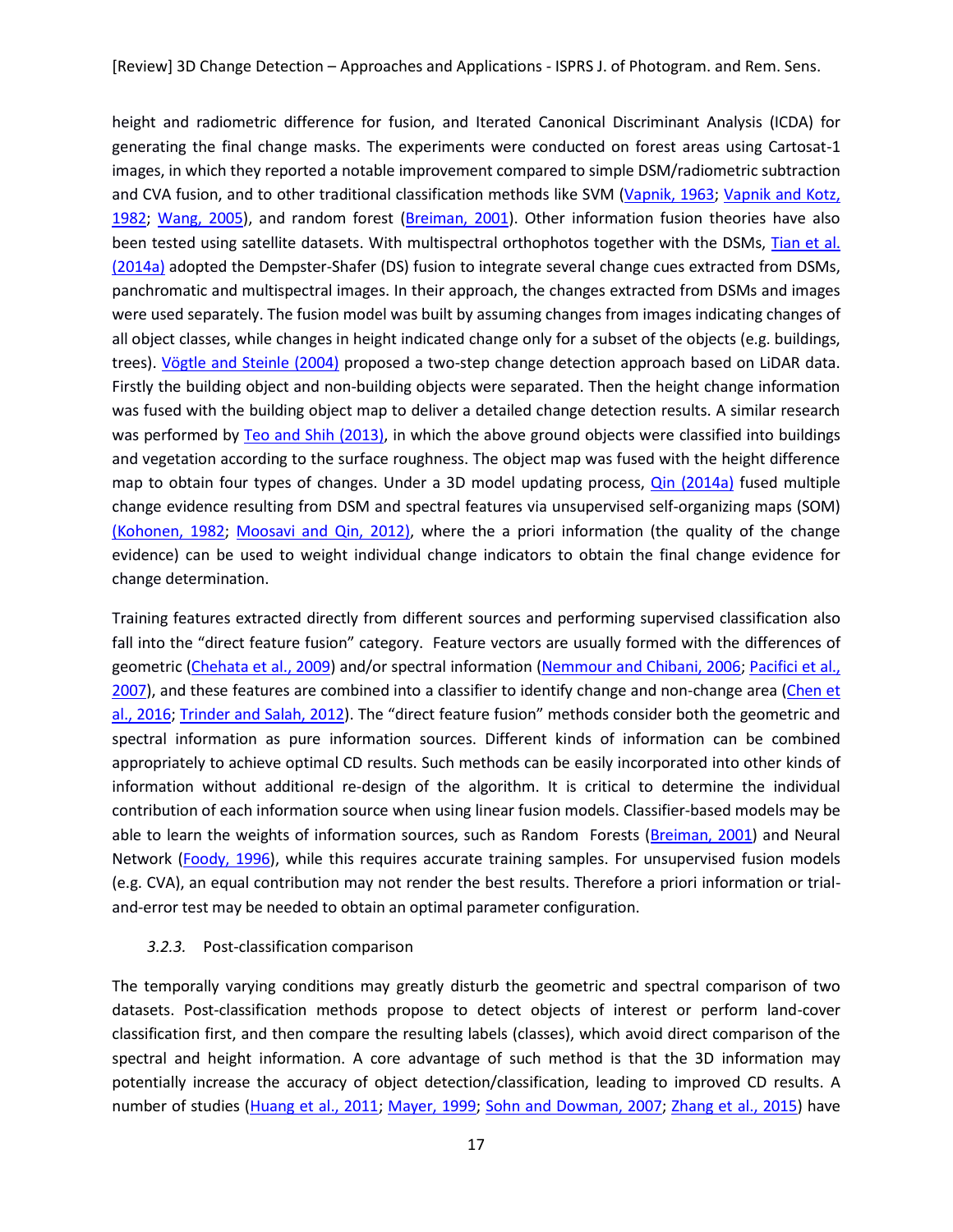proven that the height information can increase the accuracy of land-cover classification to a notable level.

In the classification or object extraction procedure, DSMs from LiDAR or stereo images can be essentially seen as an additional channel of information, which is equally free to be applied into popular classifiers. Researchers have investigated such a strategy via a number of classification approaches, such as in ISODATA [\(Olsen, 2004\)](#page-30-15), maximum likelihood [\(Walter, 2004\)](#page-33-11) decision tree [\(Matikainen et al., 2010\)](#page-29-9), rule-based method [\(Champion, 2007;](#page-24-9) [Olsen and Knudsen, 2005\)](#page-30-16) and decision-fusion method (Nebiker et al., [2014;](#page-29-10) [Rottensteiner et al., 2007\)](#page-31-14)

In an urban environment, buildings are one of the most relevant object types. "Building detection + Change detection" is a popular strategy to detect changes of buildings. Under this framework, [Qin et al.](#page-30-11)  [\(2015a\)](#page-30-11) integrated the height information to a supervised framework for building detection using scanned aerial survey photos. Building objects were then compared by considering both the height and texture dissimilarities. In their approach, the integration of the height information was mainly three-fold: 1) in image segmentation; 2) in feature extraction for classification 3) in building change evaluation. This approach was particularly effective for rebuilt buildings, as it evaluated each building object using various features such as height, texture, as well as shapes.

Supervised methods may require training samples. By assuming the amount of changes in the scene is not significant, existing GIS data can be used as training data [\(Champion et al., 2009;](#page-25-14) [Matikainen et al.,](#page-29-9)  [2010;](#page-29-9) [Walter, 2004\)](#page-33-11) to assist building detection. They can either be used directly as training samples [\(Walter,](#page-33-11) 2004), or modified using some other cues based on geometric and spectral features [\(Champion](#page-25-14)  [et al., 2009;](#page-25-14) [Qin et al., 2015b\)](#page-30-6).

The post-classification method is regarded as a popular method, since it transforms the direct geometric/spectral comparison to label changes, which tends to be more robust towards disturbances induced by acquisition conditions (season, luminance differences, etc.), on the other hand, it is able to provide a type change matrix. However, in most cases, the CD results of this method highly depend on the classification/object detection results, which it subsequently requires careful sample collection and feature design.

# **4. 3D change detection applications**

The development of 3D CD can greatly facilitate many new and existing applications. In this section, we outline existing attempts and works that adopt 3D CD techniques across various domains. Due to space restrictions, not all potential applications and references are included in this survey; we show several examples of research works in this context to demonstrate the growing demands and possibilities for 3D CD in various fields. A summary of 3D CD applications is included under Urban, Environment & Ecology, and Civil contexts:

Urban – building/infrastructure/urban canopy change detection, 3D city model update, disaster assessment.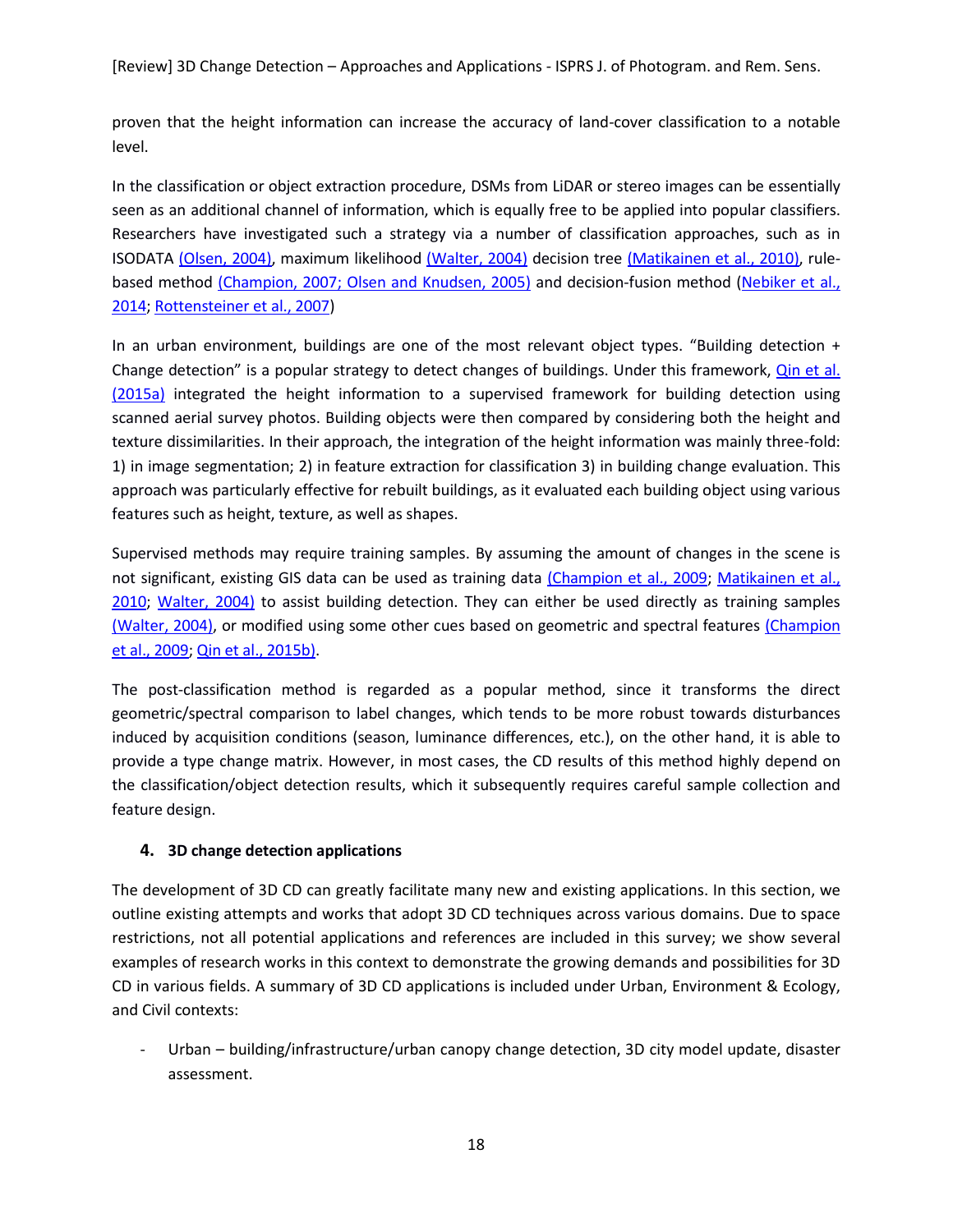- Environment & Ecology –landslides estimation, volcanic eruption, glacier movement, coastal line monitoring, forestation/deforestation, plant growth monitoring, dynamics of biomass.
- Civil monitoring of structure, construction/mining progress, traffic and pedestrian tracking.

| Data platform         | Urban                                                                                                      | Environment & Ecology                                                                                                                                  | Civil                                                                                            |
|-----------------------|------------------------------------------------------------------------------------------------------------|--------------------------------------------------------------------------------------------------------------------------------------------------------|--------------------------------------------------------------------------------------------------|
| Spaceborne            | Building/infrastructure change<br>detection: (Grigillo et al., 2011;<br>Nebiker et al., 2014),(Liu et al., | Landslides monitoring: (Martha et al., 2010),<br>(Travelletti et al., 2012), (Ghuffar et al., 2013)<br>Volcano eruption: (Hunter et al., 2003), (Baldi | Construction monitoring: (Chen et al.,<br>2011), (Baily et al., 2003), (Malpica et<br>al., 2013) |
| Airborne              | 2003; Qin et al., 2015a)<br>3D model/map update: (Knudsen                                                  | et al., 2005), (Vassilopoulou et al., 2002)                                                                                                            |                                                                                                  |
|                       | and Olsen, 2003; Li et al., 2008; Qin,<br>2014a), (Kim et al., 2013), (Maas et<br>al., 2016)               | Fault detection: (Copley et al., 2011), (Barisin<br>et al., 2009).                                                                                     |                                                                                                  |
|                       | Disaster management: (Menderes et<br>al., 2015), (Adams and Friedland,                                     | Glacier monitoring: (Herman et al., 2011),<br>(Noh and Howat, 2014), (Baltsavias et al.,<br>2001), (Nuth and Kääb, 2011)                               |                                                                                                  |
|                       | 2011),(Turker and Cetinkaya, 2005),<br>(Choi and Lee, 2011), (Gerke and<br>Kerle, 2011)                    | Forest & vegetation monitoring: (Waser et al.,<br>2008), (Gong et al., 2000), (Nurminen et al.,<br>2013), (Miller et al., 2000)                        |                                                                                                  |
|                       |                                                                                                            |                                                                                                                                                        |                                                                                                  |
| <b>UAV</b>            |                                                                                                            | Crop growth monitoring: (Bendig et al., 2013),<br>(Lelong et al., 2008), (Torres-Sánchez et al.,                                                       | Construction monitoring: (Siebert and<br>Teizer, 2014), (Han et al., 2015),                      |
|                       |                                                                                                            | 2014)                                                                                                                                                  | (Brauna et al., 2015), (Rebolj et al.,                                                           |
|                       |                                                                                                            | Glacier monitoring: (Immerzeel et al., 2014)                                                                                                           | 2008)                                                                                            |
| <b>Ground Vehicle</b> | Infrastructure monitoring: (Qin and<br>Gruen, 2014), (Košecka, 2012),                                      | Landslides monitoring: (Singer et al., 2006),                                                                                                          | Mining progress monitoring: (Wong,<br>2001), (Lee and Choi, 2015)                                |
|                       | (Taneja et al., 2015), (Girardeau-                                                                         | (Jones, 2006), (Jaboyedoff et al., 2012), (Baldo<br>et al., 2009), (Bauer et al., 2005)                                                                |                                                                                                  |
| Terrestrial           | Montaut et al., 2005), (Xiao et al.,                                                                       |                                                                                                                                                        | Traffic monitoring: (Douret and                                                                  |
|                       | 2015)                                                                                                      |                                                                                                                                                        | Benosman, 2004), (Reinartz et al., 2006)                                                         |
|                       |                                                                                                            |                                                                                                                                                        | Pedestrian tracking: (Bajracharya et al.,                                                        |
|                       |                                                                                                            |                                                                                                                                                        | 2009)<br>structure monitoring: (Park et al.,                                                     |
|                       |                                                                                                            |                                                                                                                                                        | 2007), (González-Jorge et al., 2014)                                                             |

# Table 4. Examples of 3D CD applications

Table 4 summarizes examples associated with different applications. Sometimes the scopes of the study vary even for the same applications (e.g. landslides monitoring). Some classic applications such as forest and vegetation monitoring, earthquake assessment can be performed more robust by including the height information [\(Menderes et al., 2015;](#page-29-11) [Waser et al., 2008\)](#page-33-1) Due to the growing demand for 3D geospatial data, efforts collecting nation-wide/city-wide 3D models are gradually being carried out [\(Straitstimes, 2014\)](#page-32-19), of which the updating process is particularly important to maintain such expensive data. On the other hand, the popularity of UAV has driven the applications of crop growth monitoring [\(Lelong et al., 2008\)](#page-28-16), mining [\(Lee and Choi, 2015\)](#page-28-17) and construction monitoring [\(Rathinam et al., 2008\)](#page-30-20), which may greatly improve the efficiency of traditional field works. Works in quantifying landslides and volcanic eruption masses can be carried out with 3D data [\(Martha et al., 2010\)](#page-29-3). Some of the classic applications are benefited by the use of LiDAR-based 3D CD, e.g. structural engineers can use precise point clouds to assess the deformation, risk, and health of the critical infrastructure such as bridges and towers [\(Park et al., 2007\)](#page-30-19). The accuracy of these applications is based on the development of 3D CD approaches, of which all the aforementioned methods and processes (in section 2 and 3) are keys for successful practices.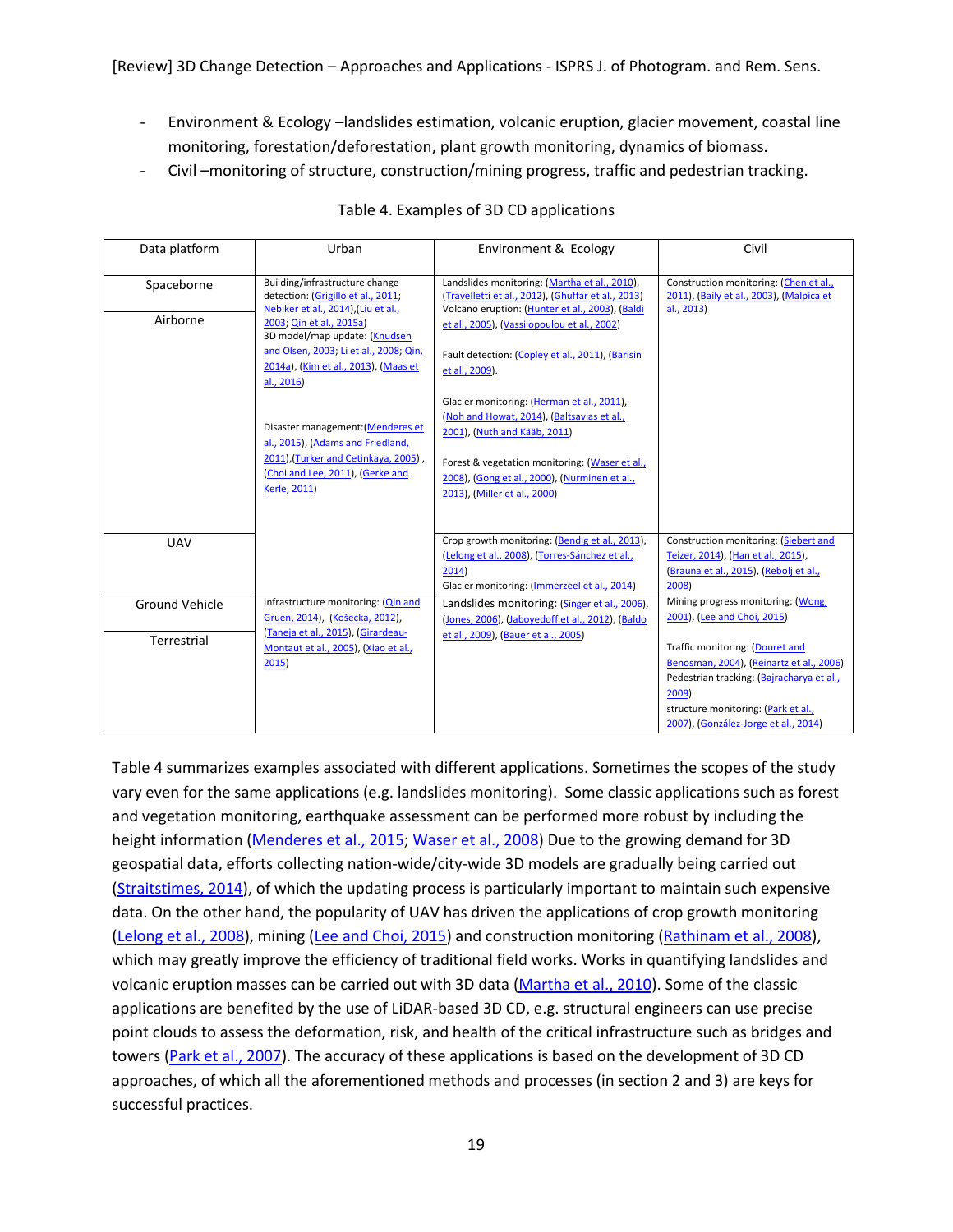# **5. Discussions**

3D CD tasks aim to find all the differences in a scene or for particular types of objects using multiple acquisitions of 3D data. Therefore in most cases, a CD problem is not only a simple data differentiation, but also an identification of changes for meaningful objects. Both issues are indispensable to form successful solutions for 3D CD. The "data differentiation" and "identification of meaningful objects" are in line with two properties of the 3D data introduced in section 3, being geometric and information properties: geometries are compared to obtain the geometric differences, and objects of interest are identified through cues and features extracted from 3D information. Here in this subsection we extensively discuss these techniques, and other specific issues related to 3D CD techniques and applications.

# 5.1.Geometric comparison

Height differencing remains to be the most convenient method for an initial check on the data quality, although it leads to potential errors due to misregistration and data quality issues. A first attempt at developing a 3D CD algorithm with top-view data is usually to test if the DSM subtraction could already reveal a certain amount of significant changes based on the given data, further strategies and analytical methods can be formulated from this point. The Euclidean distance measure is often coupled with a coregistration, for which finding the normal direction and corresponding points are computationally heavy. In 3D CD using DSM (2.5D) and images, the Euclidean distance does not really offer many advantages in terms of geometric measurement in practical applications, as the relative rotation between DSMs is not significant [\(Waser et al., 2008\)](#page-33-1), and errors in the object boundaries can be eliminated by post-filtering techniques. Height differences can describe the geometric discrepancies well for registered DSMs (Qin, [2014a\)](#page-30-8). The Euclidean distance measure is of particular value for oblique or close-range data, where more precise registration and requirements for blunder eliminations are necessary.

When the 3D geometry of the scene is so complex that even the most advanced DIM method could not generate reliable point clouds (often occurring in close-range applications), the projection-based method may be used as a smart trick to measure the geometric differences. It has the capability to eliminate potential geometric differences in a projected plane, or in the 3D voxel/object space, as it measures the color consistencies in a projected plane or voxel (or a 3D object). Its major problem is that it may omit areas with insignificant textures. Moreover, the voxelization of the space may result in aliasing problems in the final results.

# 5.2.Geometric – spectral analysis

Three categories of methods using geometric and/or spectral information have been described in section 3.2. These methods are mainly applied to top-view remote sensing data ("DSMs + orthophoto"). Among all the investigated methods, "post-refinement" appears to be the top choice when using high accuracy DSMs. This is because DSMs generated using advanced DIM methods nowadays are quite reliable, hence it can render good initial "change candidates" for further "post-refinement", which is easy to implement and straightforward to understand. However, the refinements in the current works mainly focus on removing the false detections and some noise effects. Recovering of the false negatives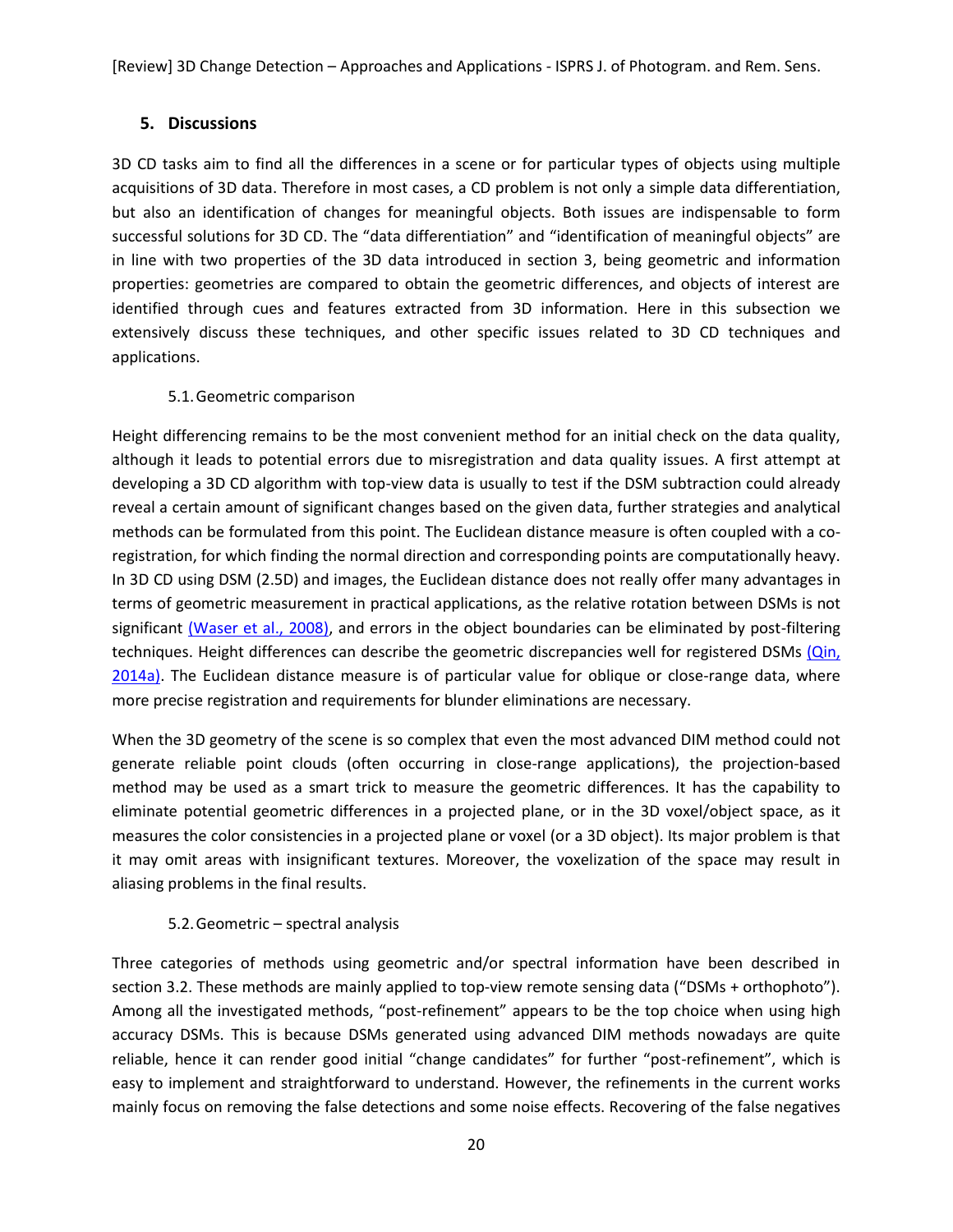is very difficult and has not yet been tested to the author's best knowledge. The 'direct feature fusion', which fuses the height changes from DSM and spectral changes from images, is further proposed under the concept of information fusion. The advantage of this method is that it is effective to lower resolution data and there are many readily available fusion algorithm such as CVA and kernel CD (Johnson and [Kasischke,](#page-27-11) 1998; [Tian et al., 2014b\)](#page-32-3).

It should be noted, that "post-classification" methods are in some cases able to produce accurate results. It is not sensitive to temporal variances of the spectral information as it brings semantic information into the datasets. Indeed a combinational use of both strategies (post-refinement and post-classification) might produce better results. When available, existing GIS data can be very helpful in both change refinement (for regularization) [\(Dini et al., 2012\)](#page-25-10) and classification (for sample collection) [\(Maas et al.,](#page-28-15)  [2016\)](#page-28-15) .

#### 5.3.Pixels, Objects, Voxels

The pros and cons about object/pixel-based techniques in remote sensing image processing have been frequently discussed. Although they differ in the processing units, the underlying algorithmic concepts are very similar in many cases as indicated by [Tewkesbury et al. \(2015\)](#page-32-1). As this paper mainly focuses on VHR data, we do not particularly differentiate between these two concepts, rather keep in mind that for object-based methods, we gain a special property, which is the shape of the segments. For analyzing individual objects, the object-based concept is necessary as the shape features are very important to differentiate one type of object from another [\(Benediktsson et al., 2003\)](#page-24-17). There is a potential risk that wrongly segmented objects may lead to erroneous results, while this could be alleviated since the segmentation can be improved by incorporating the available height information (Qin [et al., 2015a\)](#page-30-11). Pixel-based concepts in 3D CD is usually used for large-scale volumetric estimation, or in the initial height differencing step of a 3D CD task, where analysis of individual objects is not yet necessary. The concept of voxels is mainly applied for the oblique-view/close-range data, where the 3D geometry cannot be simply represented as a 2.5D map grids. Voxelization of the space produces regular 3D grid, and the classic 2D inferences algorithm [\(Blake et al., 2011\)](#page-24-10) can be extended directly to 3D. Nevertheless, dividing the 3D space into regular cubes may dramatically increase the memory consumption with possible overflow, leading to high computation burden. If we increase the granularity of the voxels to reduce their amount, it may induce inaccuracy and aliasing problems. Recent attempts tried to use coarse-to-fine strategies to form adaptive voxels to reduce the memory and computation time [\(Bláha et](#page-24-18)  [al., 2016\)](#page-24-18). 3D object-based methods have the potential to reduce memory consumption, and have been demonstrated already [\(Schindler and Dellaert, 2010\)](#page-31-12), whereas it also poses complicated issues such as ray-tracing, neighborhood indexing and 3D shape analysis.

## 5.4. LiDAR and images

A very basic question for a 3D CD task is to select/acquire appropriate data source. In section 2.1, we have suggested acquiring data with a resolution to reduce the cost depending on the problem to solve, the amount of data and computation. LiDAR and images are the major choices sensor-wise in the scope of this paper. Both sensors are available in major platforms such airborne, UAV, ground vehicles,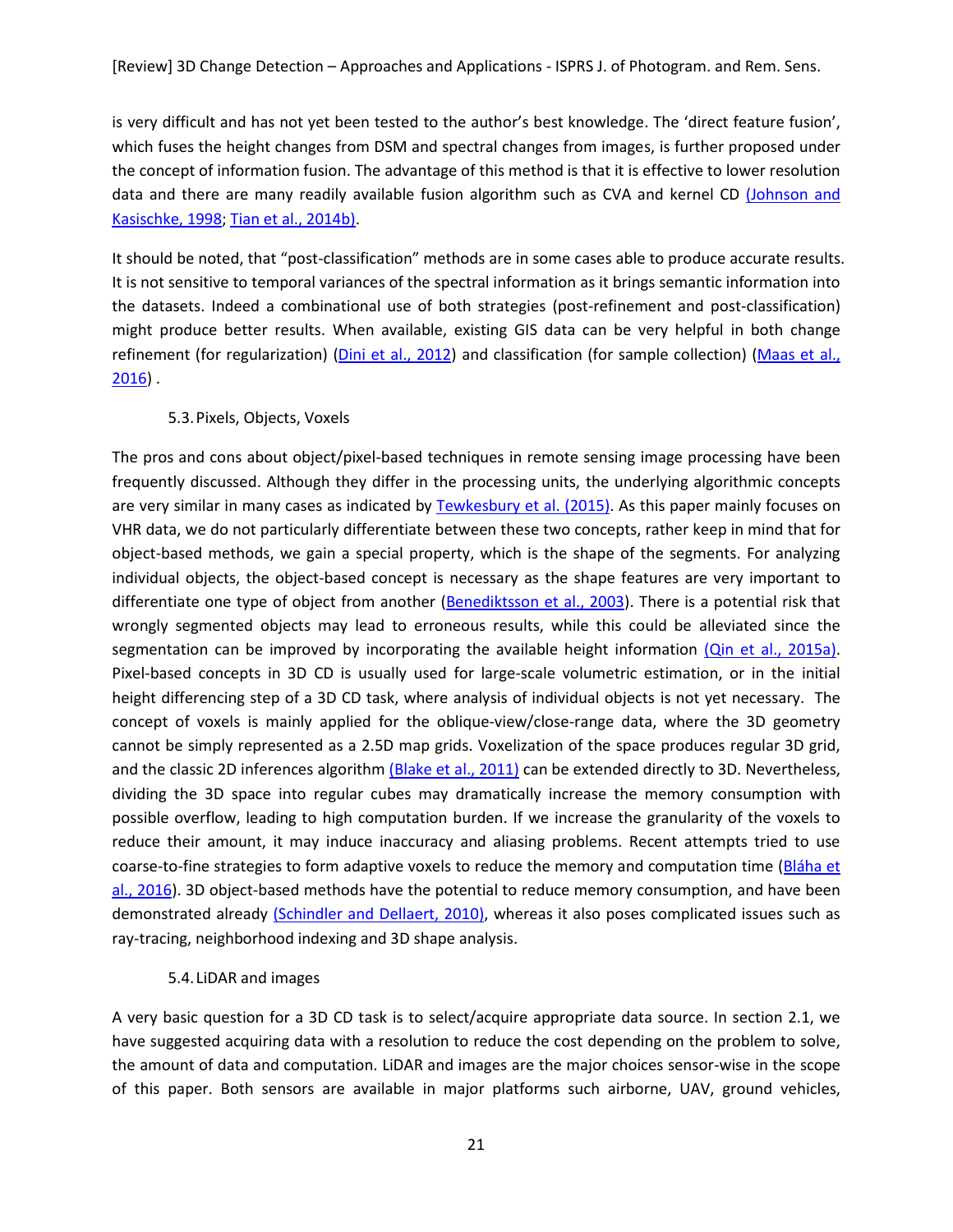terrestrial stations, except for spaceborne platforms, where only images are available. LiDAR has a consistent ranging accuracy and provides reliable measurements. Nowadays low-cost and lightweight LiDAR [\(Lin et al., 2011;](#page-28-18) [Wallace et al., 2012\)](#page-33-18) is available to be mounted on smaller platforms such as UAV. Terrestrial LiDAR and mobile LiDAR are quite mature in terms system integration and processing software. For airborne acquisition, LiDAR scanning is similarly expensive as using traditional aerial photogrammetric image acquisition. In terrestrial/close-range cases, LIDAR has a great advantage to offer high accuracy geometric information for a complex environment, in which images may fail to deliver good results.

For tasks using UAV platforms, images may be more accessible than LiDAR. Although there is progress being reported in UAV-LiDAR system, the varying quality of output point clouds is highly dependent on a good GPS receiver, the base station, the signal quality in the low altitude flying environment, as well as good attitude determination. UAV image processing software (such as pix4d, photoscan, photomodeler, acute3D, etc.) [\(Remondino et al., 2014\)](#page-31-5) is now quite mature on the market. Though the photogrammetric process is rather complicated, the enabling techniques and processing software allow the data to be processed largely or even fully automatically, flowing from importing images to the final point clouds/DSM/orthophoto/Mesh generation. Nowadays even non-photogrammetry experts can operate their UAVs and generate 3D data with these tools [\(Colomina and Molina, 2014\)](#page-25-6).

Due to the advanced development of satellite optical sensors, the resolution is not anymore an apparent disadvantage, as the highest resolution of commercial satellite goes up to 31 cm (Worldview 3) [\(DigitalGlobe, 2016\)](#page-25-19). For wide-area 3D CD (a few hundreds of  $km^2$ ), the cost of satellite data is lower than for airborne images. It is more economical to acquire satellite data if the area can be covered by only a few stereo pairs. The disadvantage of satellite image may be that they are less flexible in image configuration, and more importantly, the aerial platform is still the major carrier of multi-camera systems that capture large-scale oblique images.

## **6. Summary and Recommendations**

Nowadays we have easier access to 3D data. This paper provides a critical review of the current 3D change detection techniques. 3D CD is an extension of the very classic yet popular research - remote sensing change detection, where 3D information is used in the CD process. This has essentially facilitated a lot of new and existing applications that require 3D dynamics of the objects. The review presents the current development of 3D CD research following two rationales: 1) geometric comparison; 2) geometric-spectral analysis, on how the 3D information is implemented into the CD procedure. In addition, we also present the growing demands of 3D CD by summarizing existing and new applications in various fields.

The summary of different methods and the use of 3D data for CD applications have shown a great potential in 3D CD development. Various research works have demonstrated that 3D CD can significantly improve the reliability on CD at a very high level of detail. Height differences remain to be the most straightforward way to compute the geometric differences of two DSMs. Euclidean distance measure is slightly complicated but particularly useful for co-registration of 3D oblique data/close-range data.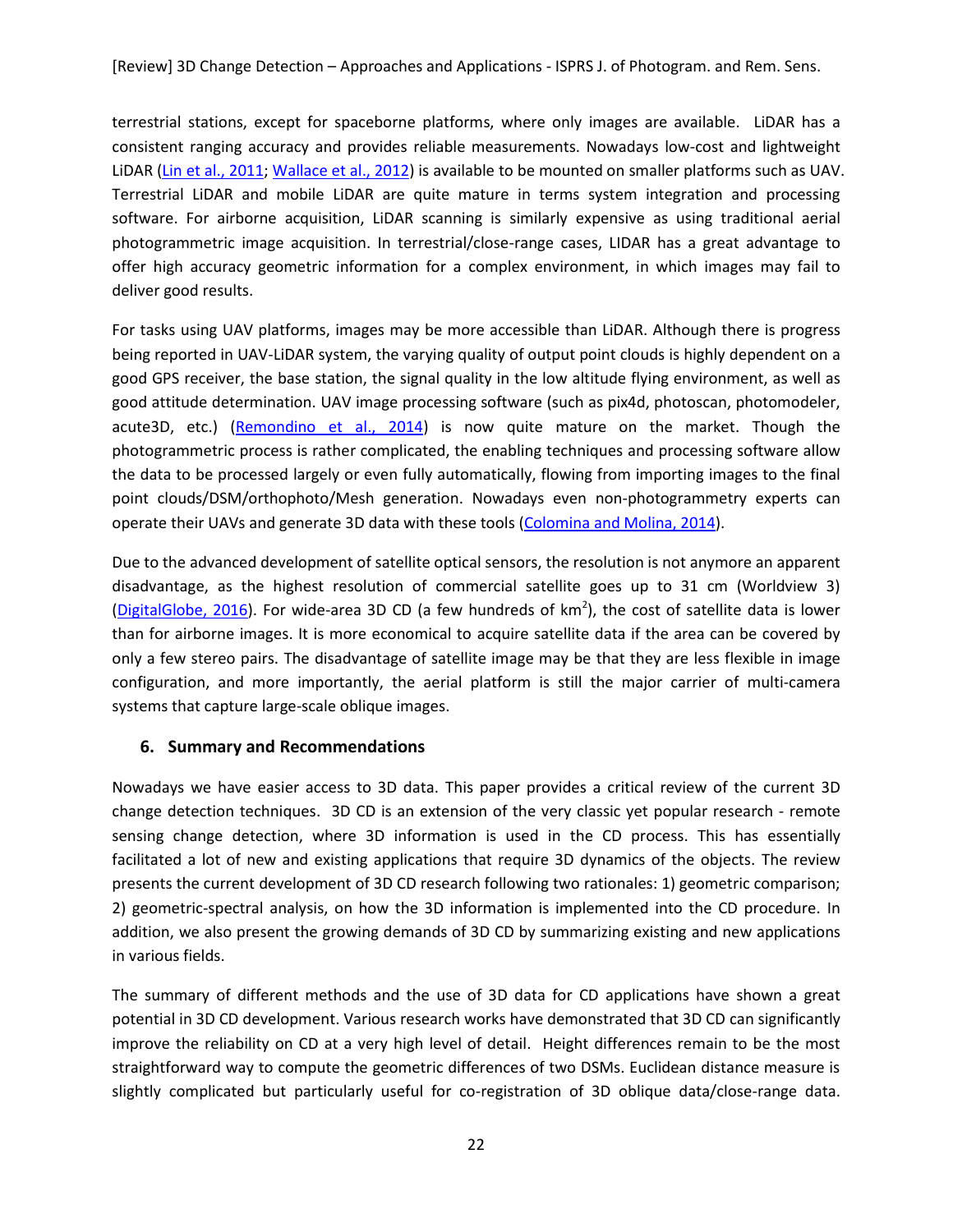Projection-based methods gradually become a standard process for geometric consistency measurements in complicated close-range/oblique scenarios. For analyzing the geometric and spectral information, "post-refinement" is currently the most popular strategy due to its ease of implementation and understanding. On the other hand, "post-classification" and "direct feature fusion" has a great potential for further development, since the available spectral information may significantly improve the CD accuracy for DSMs with lower resolution and quality. There is a clear trend that a combination of all strategies may be able to potentially compensate their single deficiencies, and finally rendering more reliable results.

Although different methods gain different levels of preferences, the 3D CD applications are so disparate that there is no universally best method/strategy that outperforms the others. Applications related to 3D CD are so diverse and have to be discussed case-by-case; therefore we synthesize and discuss algorithmic aspects according to the view scenario: 1) top-view; 2) oblique-view/close-range. Due to our experiences, we suggest the following specific considerations when performing a 3D change detection task.

- 1) Resolution and object of interest: Generally higher resolution data deliver better results on a fixed object-scale, while this also brings increasing processing regarding time and cost. In general, the data should have the matching resolution and accuracy to the range of the object. We recommend that for pixel-wise analysis, the smallest object of interest in a 3D CD task should have more than 400 pixels in the image space.
- 2) Co-registration is a must before starting a 3D CD task, different co-registration methods can be applied according to different 3D data formats. Table 5 shows our recommendations on data coregistration.

| Data format    |     | Co-registration method   Description of the method                                                                                                                                              |  |
|----------------|-----|-------------------------------------------------------------------------------------------------------------------------------------------------------------------------------------------------|--|
| 3DIMP to 3DIMP | 000 | through a bundle adjustment framework with a large number<br>of 2D tie points (Qin, 2014b)                                                                                                      |  |
| 3DIMP to 3DEXP | 00  | 3D GCP/Tie points and tie points based adjustment (Qin,                                                                                                                                         |  |
| 3DEXP to 3DEXP | 40  | $2014a$ ).<br>3D GCP/Tie based similarity transformation<br>Least squares surface matching (Gruen and Akca, 2005) and<br>ICP (Besl and Mckay, 1992), may need initial alignment from $\bigcirc$ |  |

3DIMP: implicit 3D data: multi-view or stereo view images.

3DEXP: 3D explicit data: point clouds, 3D models, DSMs etc.

- 3) For images with good photogrammetric camera network, we recommend multi-stereo matching methods, one of the best practices leverage speed and performance is semi-global matching and its sibling algorithms (such as SGM with hierarchical strategies [\(Rothermel et al., 2012\)](#page-31-19)). For images with poor camera network such as images with large intersection angles, multi-view matching methods fully consider multi-ray constraint, and occlusion handling may provide better results.
- 4) For change detection pipeline building using top-view datasets, it is recommended to perform a height differencing for a first check of the 3D data quality. Object-based methods should be used if the objective of the 3D CD task is on individual objects. For oblique-view datasets, a set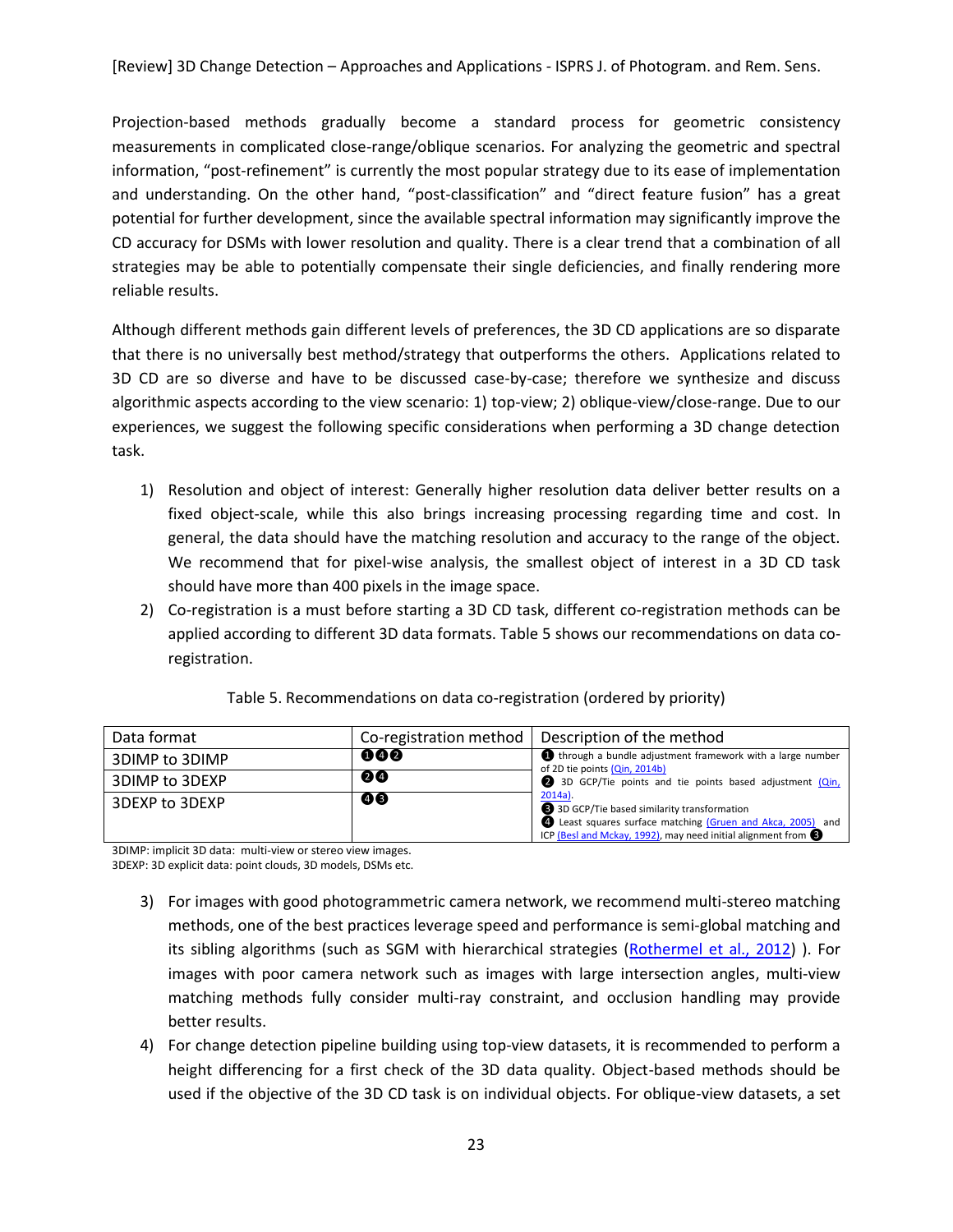of GCP is needed for a coarse co-registration. It is recommended to use projection-based methods for a first evaluation on the correct match of the dataset.

- 5) "Post-classification" method is recommended when the dataset is strongly affected by seasonal variations, this avoids direct comparison of geometric and spectral data.
- 6) "Direct feature fusion" method is recommended when DSMs have potential errors or drawbacks and pre- and post-event spectral images from the same dates are also available.
- 7) "Post-refinement + post-classification" is recommended as a potentially optimal strategy, and who goes first depends on the 3D data quality: "Post-refinement" should be applied first if the DSM quality is satisfactory, otherwise the opposite.

It may not be always comprehensive to cover all kinds of different scenarios in a CD task. If we look into the 3D CD algorithm itself, we realize that in most of the cases, the 3D CD methods rely heavily on two fundamental issues: 1) Advanced image matching algorithm for 3D data generation; 2) high-level feature extraction and machine learning techniques based on geometric and spectral data. Therefore, apart from the CD algorithm itself, the development of 3D CD techniques depends on the future endeavor of these two research aspects, where both "reliable image matching" and "high-level image understanding" techniques are important keys to push forward further successes of 3D CD methods.

## **References**

<span id="page-23-5"></span>Adams, S. M. and C. J. Friedland, 2011. A survey of unmanned aerial vehicle (UAV) usage for imagery collection in disaster research and management. publisher not identified,

<span id="page-23-4"></span>Akca, D., 2007, Least Squares 3D surface matching. Ph.D Thesis, Swiss Federal Institute of Technology, ETH, Zürich.

<span id="page-23-2"></span>Akca, D., M. Freeman, I. Sargent and A. Gruen, 2010. Quality assessment of 3D building data. The Photogrammetric Record 25 (132), 339-355.

<span id="page-23-3"></span>Akca, D., A. Gruen, M. Freeman and I. Sargent, 2009. Fast quality control of 3D city models. In: The International LIDAR Mapping Forum, New Orleans, Louisiana, USA, January 26-28, pp.

<span id="page-23-0"></span>Alsadik, B., M. Gerke and G. Vosselman, 2013. Automated camera network design for 3D modeling of cultural heritage objects. Journal of Cultural Heritage 14 (6), 515-526.

<span id="page-23-8"></span>Baily, B., P. Collier, P. Farres, R. Inkpen and A. Pearson, 2003. Comparative assessment of analytical and digital photogrammetric methods in the construction of DEMs of geomorphological forms. Earth Surface Processes and Landforms 28 (3), 307-320.

<span id="page-23-9"></span>Bajracharya, M., B. Moghaddam, A. Howard, S. Brennan and L. H. Matthies, 2009. A fast stereobased system for detecting and tracking pedestrians from a moving vehicle. The International Journal of Robotics Research 28 (11-12), 1466-1485.

<span id="page-23-6"></span>Baldi, P., M. Fabris, M. Marsella and R. Monticelli, 2005. Monitoring the morphological evolution of the Sciara del Fuoco during the 2002–2003 Stromboli eruption using multi-temporal photogrammetry. ISPRS Journal of Photogrammetry and Remote Sensing 59 (4), 199-211.

<span id="page-23-10"></span>Baldo, M., C. Bicocchi, U. Chiocchini, D. Giordan and G. Lollino, 2009. LIDAR monitoring of mass wasting processes: The Radicofani landslide, Province of Siena, Central Italy. Geomorphology 105 (3), 193-201.

<span id="page-23-1"></span>Baltsavias, E. P., 1991, Multiphoto geometrically constrained matching. Ph.D Thesis, Instittute of Geodesy and Photogrammetry, Swiss Federal Institute of Technology, ETH, Zürich.

<span id="page-23-7"></span>Baltsavias, E. P., E. Favey, A. Bauder, H. Bosch and M. Pateraki, 2001. Digital surface modelling by airborne laser scanning and digital photogrammetry for glacier monitoring. The Photogrammetric Record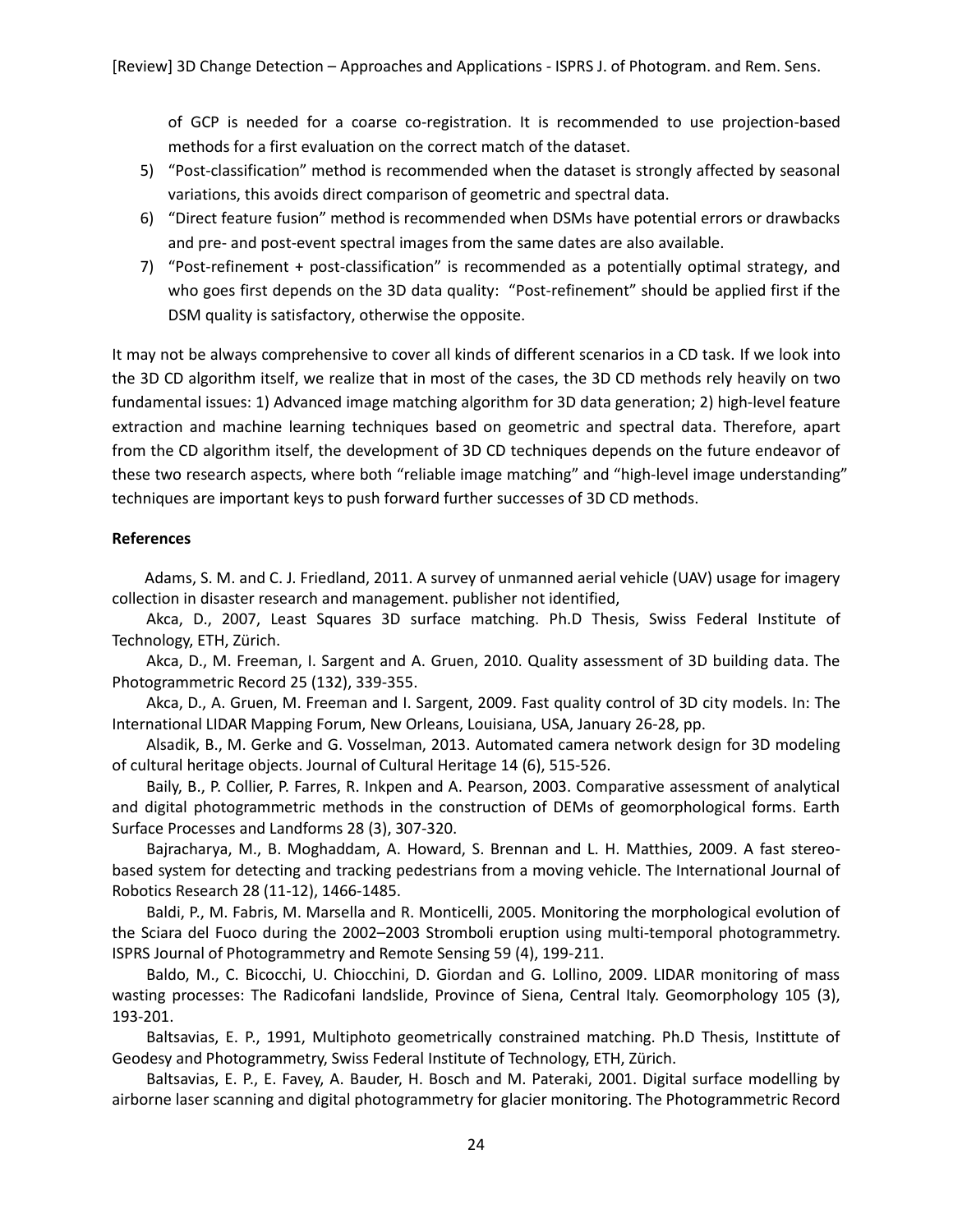17 (98), 243-273.

<span id="page-24-13"></span>Barisin, I., S. Leprince, B. Parsons and T. Wright, 2009. Surface displacements in the September 2005 Afar rifting event from satellite image matching: Asymmetric uplift and faulting. Geophysical Research Letters 36 (7),

<span id="page-24-4"></span>Barnhart, D. J., T. Vladimirova and M. N. Sweeting, 2007. Very-small-satellite design for distributed space missions. Journal of Spacecraft and Rockets 44 (6), 1294-1306.

<span id="page-24-16"></span>Bauer, A., G. Paar and A. Kaltenböck, 2005. Mass movement monitoring using terrestrial laser scanner for rock fall management. Springer, 393-406.

<span id="page-24-14"></span>Bendig, J., A. Bolten and G. Bareth, 2013. UAV-based Imaging for Multi-Temporal, very high Resolution Crop Surface Models to monitor Crop Growth VariabilityMonitoring des Pflanzenwachstums mit Hilfe multitemporaler und hoch auflösender Oberflächenmodelle von Getreidebeständen auf Basis von Bildern aus UAV-Befliegungen. Photogrammetrie-Fernerkundung-Geoinformation 2013 (6), 551-562.

<span id="page-24-17"></span>Benediktsson, J. A., M. Pesaresi and K. Amason, 2003. Classification and feature extraction for remote sensing images from urban areas based on morphological transformations. IEEE Transactions on Geoscience and Remote Sensing 41 (9), 1940-1949.

<span id="page-24-5"></span>Besl, P. and N. Mckay, 1992. A method for registration of 3-D shapes. IEEE Transactions on Pattern Analysis and Machine Intelligence 14 (2), 239-256.

<span id="page-24-18"></span>Bláha, M., C. Vogel, A. Richard, J. D. Wegner, T. Pock and K. Schindler, 2016. Large-Scale Semantic 3D Reconstruction: an Adaptive Multi-Resolution Model for Multi-Class Volumetric Labeling. IEEE Conference on Computer Vision and Pattern Recognition (CVPR), 3176-3184.

<span id="page-24-10"></span>Blake, A., P. Kohli and C. Rother, 2011. Markov random fields for vision and image processing. The MIT Press, 463.

<span id="page-24-2"></span>Blaschke, T., 2010. Object based image analysis for remote sensing. ISPRS Journal of Photogrammetry and Remote Sensing 65 (1), 2-16.

<span id="page-24-1"></span>Bouziani, M., K. Goïta and D.-C. He, 2010. Automatic change detection of buildings in urban environment from very high spatial resolution images using existing geodatabase and prior knowledge. ISPRS Journal of Photogrammetry and Remote Sensing 65 (1), 143-153.

<span id="page-24-15"></span>Brauna, A., S. Tuttasb, A. Borrmanna and U. Stillab, 2015. Automated progress monitoring based on photogrammetric point clouds and precedence relationship graphs. In: ISARC. Proceedings of the International Symposium on Automation and Robotics in Construction, pp. 1.

Breiman, L., 2001. Random forests. Machine learning 45 (1), 5-32.

<span id="page-24-12"></span><span id="page-24-0"></span>Brunner, D., G. Lemoine and L. Bruzzone, 2010. Earthquake damage assessment of buildings using VHR optical and SAR imagery. Geoscience and Remote Sensing, IEEE Transactions on 48 (5), 2403-2420.

<span id="page-24-11"></span>Bruzzone, L. and D. F. Prieto, 2002. An adaptive semiparametric and context-based approach to unsupervised change detection in multitemporal remote-sensing images. IEEE Transactions on Image Processing 11 (4), 452-466.

<span id="page-24-3"></span>Carvalho, L. d., L. Fonseca, F. Murtagh and J. Clevers, 2001. Digital change detection with the aid of multiresolution wavelet analysis. International Journal of Remote Sensing 22 (18), 3871-3876.

<span id="page-24-6"></span>Chaabouni-Chouayakh, H., P. d'Angelo, T. Krauss and P. Reinartz, 2011. Automatic urban area monitoring using digital surface models and shape features. In: Urban Remote Sensing Event (JURSE), 2011 Joint, pp. 85-88.

<span id="page-24-7"></span>Chaabouni-Chouayakh, H., T. Krauss, P. d'Angelo and P. Reinartz, 2010. 3D Change Detection Inside Urban Areas Using Different Digital Surface Models. International Archives of Photogrammetry, Remote Sensing and Spatial Information Sciences 38 86-91.

<span id="page-24-8"></span>Chaabouni-Chouayakh, H. and P. Reinartz, 2011. Towards automatic 3D change detection inside urban areas by combining height and shape information. Photogrammetrie-Fernerkundung-Geoinformation 2011 (4), 205-217.

<span id="page-24-9"></span>Champion, N., 2007. 2D building change detection from high resolution aerial images and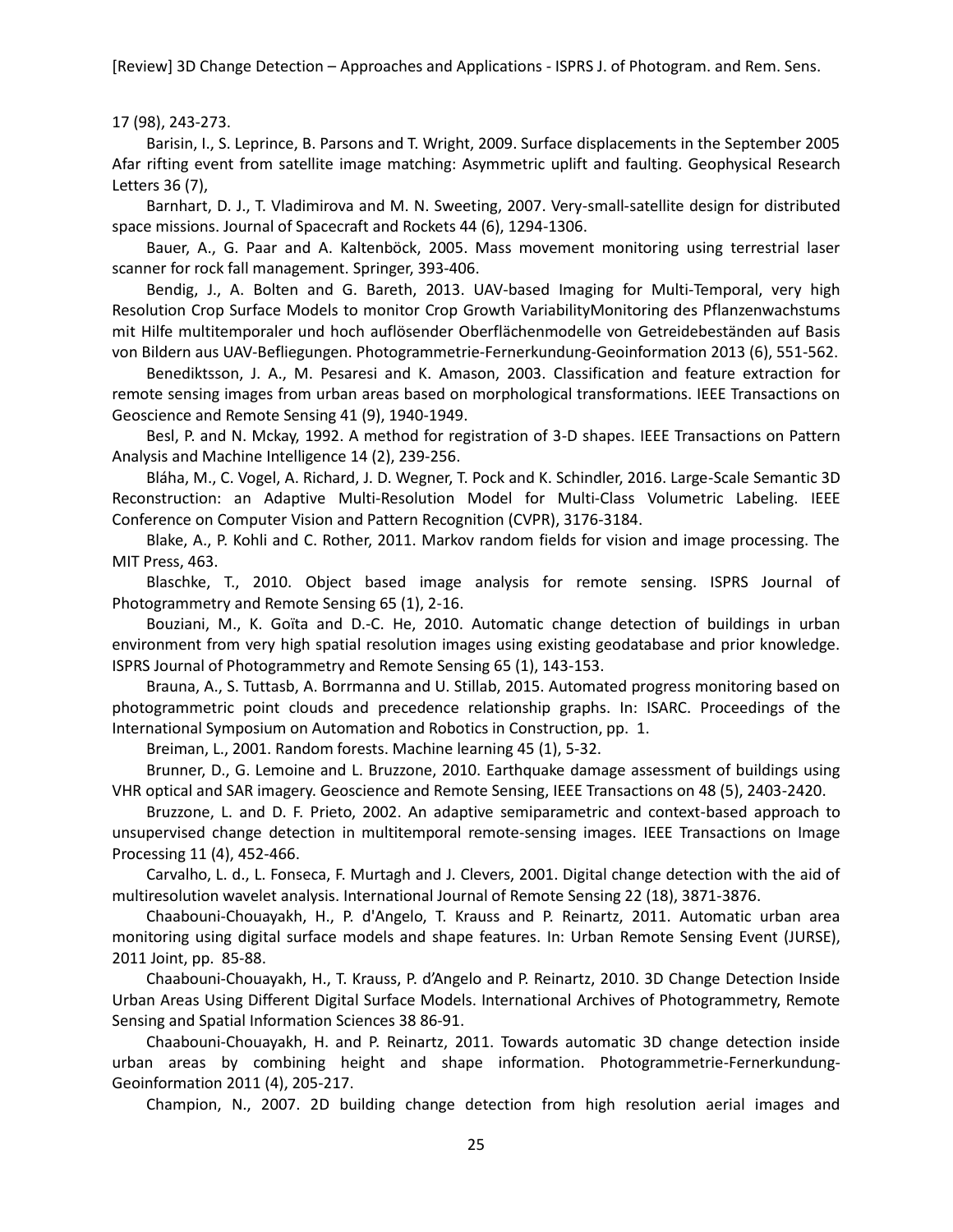correlation digital surface models. International Archives of Photogrammetry, Remote Sensing and Spatial Information Sciences 36 (3/W49A), 197-202.

<span id="page-25-11"></span>Champion, N., D. Boldo, M. Pierrot-Deseilligny and G. Stamon, 2010. 2D building change detection from high resolution satelliteimagery: A two-step hierarchical method based on 3D invariant primitives. Pattern Recognition Letters 31 (10), 1138-1147.

<span id="page-25-14"></span>Champion, N., F. Rottensteiner, L. Matikainen, X. Liang, J. Hyyppä and B. Olsen, 2009. A test of automatic building change detection approaches. International Achieves of Photogrammetry, Remote Sensing and Spatial Information Sciences 38 (Part 3/W4), 145-150.

<span id="page-25-5"></span>Chao, H., Y. Cao and Y. Chen, 2010. Autopilots for small unmanned aerial vehicles: a survey. International Journal of Control, Automation and Systems 8 (1), 36-44.

<span id="page-25-15"></span>Chehata, N., L. Guo and C. Mallet, 2009. Airborne lidar feature selection for urban classification using random forests. International Archives of Photogrammetry, Remote Sensing and Spatial Information Sciences 38 (Part 3), W8.

<span id="page-25-16"></span>Chen, B., Z. Chen, L. Deng, Y. Duan and J. Zhou, 2016. Building change detection with RGB-D map generated from UAV images. Neurocomputing

<span id="page-25-3"></span>Chen, G., K. Zhao and R. Powers, 2014. Assessment of the image misregistration effects on objectbased change detection. ISPRS Journal of Photogrammetry and Remote Sensing 87 (2014), 19-27.

<span id="page-25-18"></span>Chen, S.-E., C. Rice, C. Boyle and E. Hauser, 2011. Small-format aerial photography for highwaybridge monitoring. Journal of Performance of Constructed Facilities 25 (2), 105-112.

<span id="page-25-9"></span>Chen, Y. and G. Medioni, 1992. Object modelling by registration of multiple range images. Image and Vision Computing 10 (3), 145-155.

<span id="page-25-1"></span>Choi, K. and I. Lee, 2011. A UAV-based close-range rapid aerial monitoring system for emergency responses. Int. Arch. Photogramm. Remote Sens. Spat. Inf. Sci 38 247-252.

<span id="page-25-13"></span>Choi, K., I. Lee and S. Kim, 2009. A feature based approach to automatic change detection from Lidar data in urban areas. International Archives of Photogrammetry, Remote Sensing and Spatial Information Sciences 38 (Part 3/W8), 259-264.

<span id="page-25-6"></span>Colomina, I. and P. Molina, 2014. Unmanned aerial systems for photogrammetry and remote sensing: A review. ISPRS Journal of Photogrammetry and Remote Sensing 92 79-97.

<span id="page-25-17"></span>Copley, A., J. P. Avouac, J. Hollingsworth and S. Leprince, 2011. The 2001 Mw 7.6 Bhuj earthquake, low fault friction, and the crustal support of plate driving forces in India. Journal of Geophysical Research: Solid Earth 116 (B8),

<span id="page-25-2"></span>Coppin, P., I. Jonckheere, K. Nackaerts, B. Muys and E. Lambin, 2004. Digital change detection methods in ecosystem monitoring: a review. International Journal of Remote Sensing 25 (9), 1565-1596.

<span id="page-25-12"></span>Crispell, D., J. Mundy and G. Taubin, 2012. A variable-resolution probabilistic three-dimensional model for change detection. Geoscience and Remote Sensing, IEEE Transactions on 50 (2), 489-500.

<span id="page-25-7"></span>d'Angelo, P., C. Rossi, C. Minet, M. Eineder, M. Flory and I. Niemeyer, 2014. High Resolution 3D Earth Observation Data Analysis for Safeguards Activities. In: Symposium on International Safeguards, pp. 1-8.

<span id="page-25-8"></span>d'Angelo, P. and P. Reinartz, 2011. Semiglobal matching results on the ISPRS stereo matching benchmark. In: ISPRS Hannover Workshop 2011: High-Resolution Earth Imaging for Geospatial Information, Hannover, Germany, 14-17 June, 2011, pp. 79-84.

<span id="page-25-0"></span>Daniel, S. and M.-A. Doran, 2013. geoSmartCity: geomatics contribution to the smart city. In: Proceedings of the 14th Annual International Conference on Digital Government Research, pp. 65-71.

<span id="page-25-4"></span>Desclée, B., P. Bogaert and P. Defourny, 2006. Forest change detection by statistical object-based method. Remote Sensing of Environment 102 (1), 1-11.

DigitalGlobe, 2016. Worldview-3, [http://worldview3.digitalglobe.com/.](http://worldview3.digitalglobe.com/) (accessed 02.07.2016)

<span id="page-25-19"></span><span id="page-25-10"></span>Dini, G., K. Jacobsen, F. Rottensteiner, M. Al Rajhi and C. Heipke, 2012. 3D Building Change Detection Using High Resolution Stereo Images and a GIS Database. ISPRS-International Archives of the Photogrammetry, Remote Sensing and Spatial Information Sciences 1 299-304.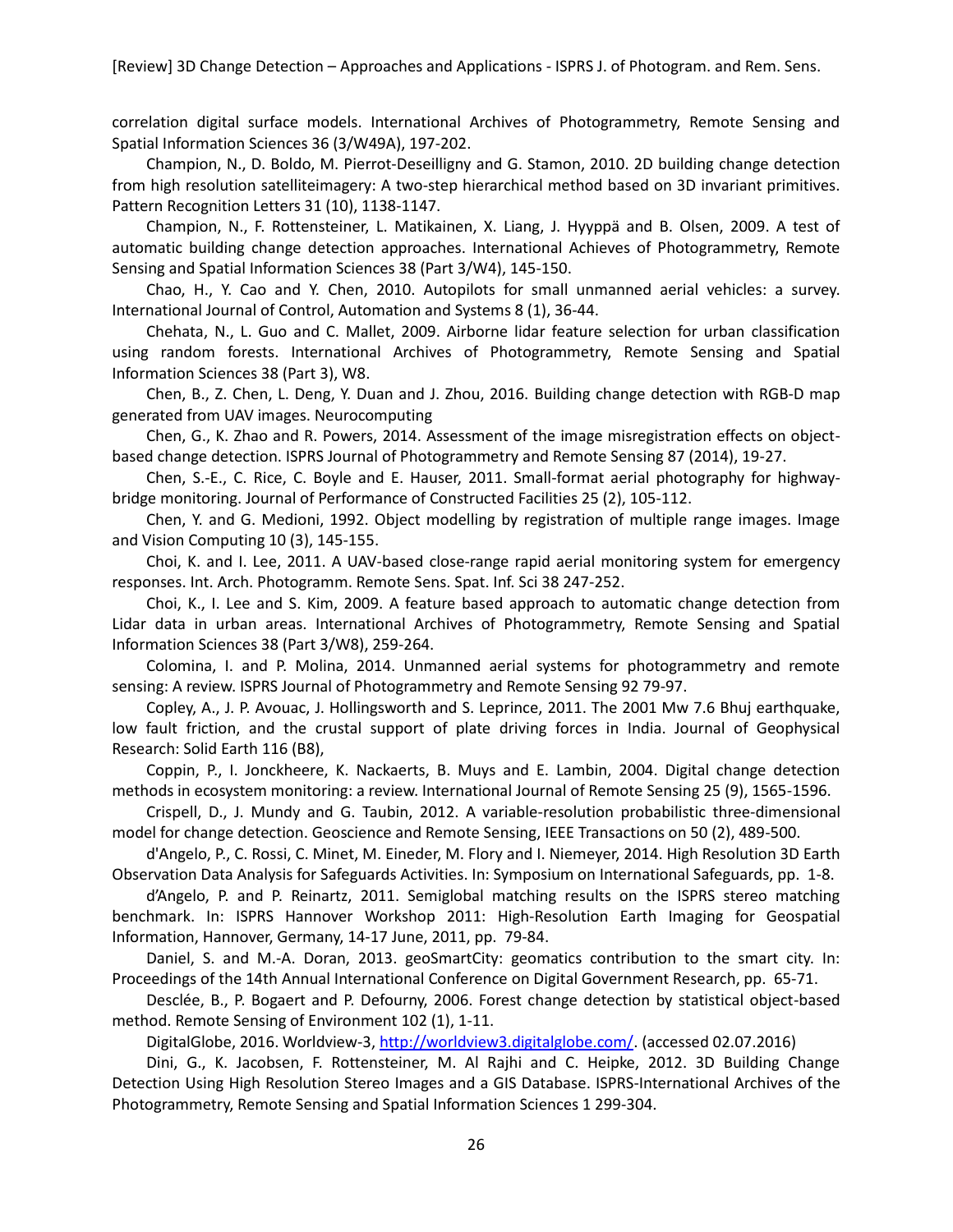<span id="page-26-18"></span>Douret, J. and R. Benosman, 2004. A multi-cameras 3d volumetric method for outdoor scenes: a road traffic monitoring application. In: Pattern Recognition, 2004. ICPR 2004. Proceedings of the 17th International Conference on, pp. 334-337.

<span id="page-26-2"></span>Durieux, L., E. Lagabrielle and A. Nelson, 2008. A method for monitoring building construction in urban sprawl areas using object-based analysis of Spot 5 images and existing GIS data. ISPRS Journal of Photogrammetry and Remote Sensing 63 (4), 399-408.

<span id="page-26-10"></span>Eden, I. and D. B. Cooper, 2008. Using 3D line segments for robust and efficient change detection from multiple noisy images. In: 10th European Conference on Computer Vision, Marseille, France, 12-18, October, pp. 172-185.

<span id="page-26-12"></span>Fan, H., J. Zhang, Z. Zhang and Z. Liu, 1999. House change detection based on DSM of aerial image in urban area. Geo-spatial Information Science 2 (1), 68-72.

<span id="page-26-7"></span>Fischler, M. A. and R. C. Bolles, 1981. Random sample consensus: a paradigm for model fitting with applications to image analysis and automated cartography. Communications of the ACM 24 (6), 381-395.

<span id="page-26-1"></span>Foody, G. M., 1996. Relating the land-cover composition of mixed pixels to artificial neural network classification output. Photogrammetric engineering and remote sensing 62 (5), 491-498.

<span id="page-26-8"></span>Fraser, C. S. and H. B. Hanley, 2003. Bias compensation in rational functions for IKONOS satellite imagery. Photogrammetric engineering and remote sensing 69 (1), 53-58.

<span id="page-26-6"></span>Furukawa, Y. and J. Ponce, 2010. Accurate, dense, and robust multiview stereopsis. Pattern Analysis and Machine Intelligence, IEEE Transactions on 32 (8), 1362-1376.

<span id="page-26-4"></span>Gehrke, S., K. Morin, M. Downey, N. Boehrer and T. Fuchs, 2010. Semi-global matching: An alternative to LIDAR for DSM generation. International Archives of the Photogrammetry, Remote Sensing and Spatial Information Sciences, Calgary, AB, 38 (B1) 6.

<span id="page-26-16"></span>Gerke, M. and N. Kerle, 2011. Automatic structural seismic damage assessment with airborne oblique Pictometry© imagery. Photogrammetric Engineering & Remote Sensing 77 (9), 885-898.

<span id="page-26-17"></span>Ghuffar, S., B. Székely, A. Roncat and N. Pfeifer, 2013. Landslide displacement monitoring using 3D range flow on airborne and terrestrial LiDAR data. Remote Sensing 5 (6), 2720-2745.

<span id="page-26-14"></span>Girardeau-Montaut, D., M. Rouxa, R. Marcb and G. Thibaultb, 2005. Change detection on point cloud data acquired with a ground Laser scanner. The International Archives of Photogrammetry, Remote Sensing and Spatial Information Sciences 36 (Part 3/W19), pp. 30-35.

<span id="page-26-9"></span>Gong, P., Greg.S. Biging and R. Standiford, 2000. Technical Note: Use of Digital Surface Model for Hardwood Rangeland Monitoring. Journal of Range Management 53 (6), 622-626.

<span id="page-26-19"></span>González-Jorge, H., I. Puente, D. Roca, J. Martínez-Sánchez, B. Conde and P. Arias, 2014. UAV photogrammetry application to the monitoring of rubble mound breakwaters. Journal of Performance of Constructed Facilities 30 (1), 04014194.

<span id="page-26-15"></span>Grigillo, D., M. Kosmatin Fras and D. Petrovič, 2011. Automatic extraction and building change detection from digital surface model and multispectral orthophoto. Geodetski Vestnik 55 (1), 28-45.

<span id="page-26-0"></span>Gruen, A., 2013. Next generation smart cities-the role of geomatics. BBC 26.17: 32.81 G 547 (25), 25.

<span id="page-26-3"></span>Gruen, A. and D. Akca, 2005. Least squares 3D surface and curve matching. ISPRS Journal of Photogrammetry and Remote Sensing 59 (3), 151-174.

<span id="page-26-13"></span>Guerin, C., R. Binet and M. Pierrot-Deseilligny, 2014. Automatic Detection of Elevation Changes by Differential DSM Analysis: Application to Urban Areas. IEEE Journal of Selected Topics in Applied Earth Observations and Remote Sensing 7 (10), 4020-4037.

<span id="page-26-5"></span>Haala, N. and M. Rothermel, 2012. Dense multiple stereo matching of highly overlapping UAV imagery. ISPRS-International Archives of the Photogrammetry, Remote Sensing and Spatial Information Sciences 39 B1.

<span id="page-26-11"></span>Habib, A., M. Ghanma, M. Morgan and R. Al-Ruzouq, 2005. Photogrammetric and LiDAR data registration using linear features. Photogrammetric Engineering & Remote Sensing 71 (6), 699-707.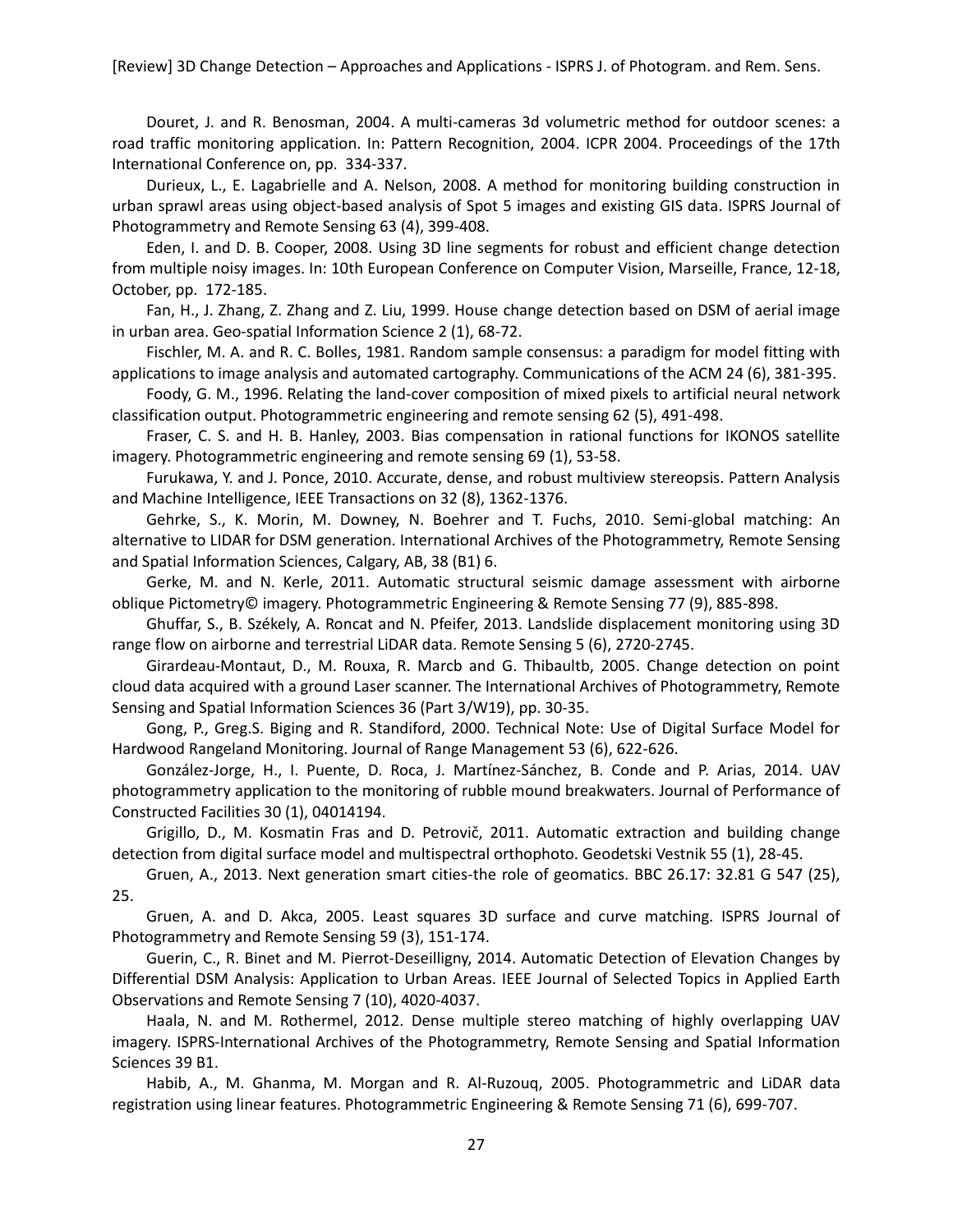<span id="page-27-5"></span>Habib, A. and T. Schenk, 1999. A new approach for matching surfaces from laser scanners and optical scanners. International Archives of Photogrammetry and Remote Sensing 32 (3/W14), 55-61.

<span id="page-27-16"></span>Han, K., J. Lin and M. Golparvar-Fard, 2015. A formalism for utilization of autonomous vision-based systems and integrated project models for construction progress monitoring. In: Proc., 2015 Conference on Autonomous and Robotic Construction of Infrastructure, pp.

<span id="page-27-0"></span>Hayes, D. J. and S. A. Sader, 2001. Comparison of change-detection techniques for monitoring tropical forest clearing and vegetation regrowth in a time series. Photogrammetric Engineering and Remote Sensing 67 (9), 1067-1075.

<span id="page-27-7"></span>Heller, A. J., Y. G. Leclerc and Q.-T. Luong, 2001. Framework for robust 3D change detection. In: International Symposium on Remote Sensing, pp. 639-649.

<span id="page-27-14"></span>Herman, F., B. Anderson and S. Leprince, 2011. Mountain glacier velocity variation during a retreat/advance cycle quantified using sub-pixel analysis of ASTER images. Journal of Glaciology 57 (202), 197-207.

<span id="page-27-4"></span>Hirschmüller, H., 2005. Accurate and efficient stereo processing by semi-global matching and mutual information. In: IEEE Computer Society Conference on Computer Vision and Pattern Recognition, pp. 807-814.

<span id="page-27-9"></span>Hirschmüller, H., 2008. Stereo processing by semiglobal matching and mutual information. IEEE Transactions on Pattern Analysis and Machine Intelligence 30 (2), 328-341.

<span id="page-27-12"></span>Huang, X., L. Zhang and W. Gong, 2011. Information fusion of aerial images and LIDAR data in urban areas: vector-stacking, re-classification and post-processing approaches. International Journal of Remote Sensing 32 (1), 69-84.

<span id="page-27-2"></span>Huang, X., L. Zhang and T. Zhu, 2014. Building change detection from multitemporal high-resolution remotely sensed images based on a morphological building index. Selected Topics in Applied Earth Observations and Remote Sensing, IEEE Journal of 7 (1), 105-115.

<span id="page-27-13"></span>Hunter, G., H. Pinkerton, R. Airey and S. Calvari, 2003. The application of a long-range laser scanner for monitoring volcanic activity on Mount Etna. Journal of Volcanology and Geothermal Research 123 (1), 203-210.

<span id="page-27-3"></span>Hussain, M., D. Chen, A. Cheng, H. Wei and D. Stanley, 2013. Change detection from remotely sensed images: From pixel-based to object-based approaches. ISPRS Journal of Photogrammetry and Remote Sensing 80 (2013), 91-106.

<span id="page-27-8"></span>Huttenlocher, D. P., G. A. Klanderman and W. J. Rucklidge, 1993. Comparing images using the Hausdorff distance. IEEE Transactions on Pattern Analysis and Machine Intelligence 15 (9), 850-863.

<span id="page-27-15"></span>Immerzeel, W., P. Kraaijenbrink, J. Shea, A. Shrestha, F. Pellicciotti, M. Bierkens and S. De Jong, 2014. High-resolution monitoring of Himalayan glacier dynamics using unmanned aerial vehicles. Remote Sensing of Environment 150 93-103.

<span id="page-27-1"></span>Ingram, K., E. Knapp and J. Robinson, 1981. Change detection technique development for improved urbanized area delineation. In: Technical Memorandum CSC/TM-81, Computer Sciences Corporation, Silver Springs, Maryland, U.S.A., pp.

<span id="page-27-18"></span>Jaboyedoff, M., T. Oppikofer, A. Abellán, M.-H. Derron, A. Loye, R. Metzger and A. Pedrazzini, 2012. Use of LIDAR in landslide investigations: a review. Natural hazards 61 (1), 5-28.

<span id="page-27-10"></span>James, L. A., M. E. Hodgson, S. Ghoshal and M. M. Latiolais, 2012. Geomorphic change detection using historic maps and DEM differencing: The temporal dimension of geospatial analysis. Geomorphology 137 (1), 181-198.

<span id="page-27-11"></span>Johnson, R. D. and E. Kasischke, 1998. Change vector analysis: a technique for the multispectral monitoring of land cover and condition. International Journal of Remote Sensing 19 (3), 411-426.

<span id="page-27-17"></span>Jones, L., 2006. Monitoring landslides in hazardous terrain using terrestrial LiDAR: an example from Montserrat. Quarterly journal of engineering geology and hydrogeology 39 (4), 371-373.

<span id="page-27-6"></span>Jung, F., 2004. Detecting building changes from multitemporal aerial stereopairs. ISPRS Journal of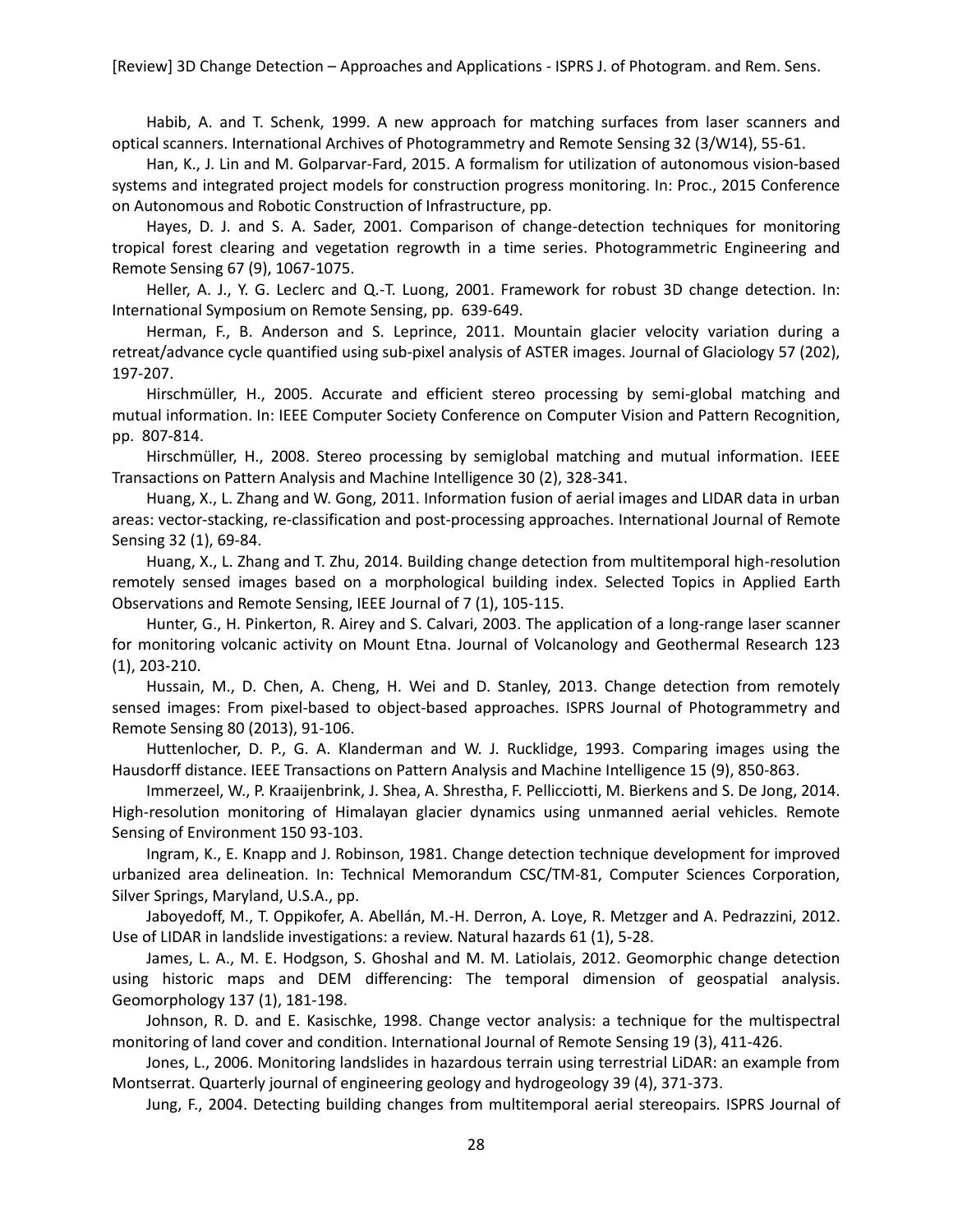Photogrammetry and Remote Sensing 58 (3), 187-201.

<span id="page-28-10"></span>Kang, Z. and Z. Lu, 2011. The change detection of building models using epochs of terrestrial point clouds. In: IEEE International Workshop on Multi-Platform/Multi-Sensor Remote Sensing and Mapping Xiamen, China, 10-12 January, pp. 1-6.

<span id="page-28-6"></span>Karras, G. E. and E. Petsa, 1993. DEM matching and detection of deformation in close-range photogrammetry without control. Photogrammetric engineering and remote sensing 59 (9), 1419-1424.

<span id="page-28-11"></span>Kasetkasem, T. and P. K. Varshney, 2002. An image change detection algorithm based on Markov random field models. IEEE Transactions on Geoscience and Remote Sensing 40 (8), 1815-1823.

<span id="page-28-0"></span>Kim, C., B. Kim and H. Kim, 2013. 4D CAD model updating using image processing-based construction progress monitoring. Automation in Construction 35 44-52.

<span id="page-28-8"></span>Knudsen, T. and B. P. Olsen, 2003. Automated change detection for updates of digital map databases. Photogrammetric Engineering and Remote Sensing 69 (11), 1289-1296.

<span id="page-28-13"></span>Kohonen, T., 1982. Self-organized formation of topologically correct feature maps. Biological cybernetics 43 (1), 59-69.

<span id="page-28-4"></span>Košecka, J., 2012. Detecting changes in images of street scenes. In: Asian Conference on Computer Vision, pp. 590-601.

<span id="page-28-5"></span>Krauß, T., P. d'Angelo, M. Schneider and V. Gstaiger, 2013. The Fully Automatic Optical Processing System CATENA at DLR. International Archives of the Photogrammetry, Remote Sensing and Spatial Information Sciences 177-181.

<span id="page-28-2"></span>Lambin, E. F. and D. Ehrlich, 1997. Land-cover changes in sub-Saharan Africa (1982–1991): Application of a change index based on remotely sensed surface temperature and vegetation indices at a continental scale. Remote Sensing of Environment 61 (2), 181-200.

<span id="page-28-17"></span>Lee, S. and Y. Choi, 2015. Topographic survey at small-scale open-pit mines using a popular rotarywing unmanned aerial vehicle (drone). Tunnel and Underground Space 25 (5), 462-469.

<span id="page-28-16"></span>Lelong, C. C., P. Burger, G. Jubelin, B. Roux, S. Labbé and F. Baret, 2008. Assessment of unmanned aerial vehicles imagery for quantitative monitoring of wheat crop in small plots. Sensors 8 (5), 3557- 3585.

<span id="page-28-14"></span>Li, M., L. Cheng, J. Gong, Y. Liu, Z. Chen, F. Li, G. Chen, D. Chen and X. Song, 2008. Post-earthquake assessment of building damage degree using LiDAR data and imagery. Science in China Series E: Technological Sciences 51 (2), 133-143.

<span id="page-28-18"></span>Lin, Y., J. Hyyppa and A. Jaakkola, 2011. Mini-UAV-borne LIDAR for fine-scale mapping. IEEE Geoscience and Remote Sensing Letters 8 (3), 426-430.

<span id="page-28-9"></span>Liu, Z., J. Zhang, Z. Zhang and H. Fan, 2003. Change detection based on DSM and image features in urban areas. Geo-spatial Information Science 6 (2), 35-41.

<span id="page-28-12"></span>Longbotham, N., F. Pacifici, T. Glenn, A. Zare, M. Volpi, D. Tuia, E. Christophe, J. Michel, J. Inglada and J. Chanussot, 2012. Multi-modal change detection, application to the detection of flooded areas: Outcome of the 2009–2010 data fusion contest. IEEE Journal of Selected Topics in Applied Earth Observations and Remote Sensing 5 (1), 331-342.

<span id="page-28-1"></span>Lu, D., P. Mausel, E. Brondizio and E. Moran, 2004. Change detection techniques. International Journal of Remote Sensing 25 (12), 2365-2401.

<span id="page-28-3"></span>Lu, D., P. Mausel, E. Brondızio and E. Moran, 2002. Change detection of successional and mature forests based on forest stand characteristics using multitemporal TM data in Altamira, Brazil. In: XXII FIG International Congress, ACSM–ASPRS Annual Conference Proceedings, Washington, DC, USA, pp. 19-26.

<span id="page-28-15"></span>Maas, A., F. Rottensteiner and C. Heipke, 2016. Using Label Noise Robust Logistic Regression for Automated Updating of Topographic Geospatial Databases. ISPRS Annals of Photogrammetry, Remote Sensing and Spatial Information Sciences 133-140.

<span id="page-28-7"></span>Maas, H.-G., 2000. Least-Squares Matching with airborne laserscanning data in a TIN structure. International Archives of Photogrammetry and Remote Sensing 33 (B3/1; PART 3), 548-555.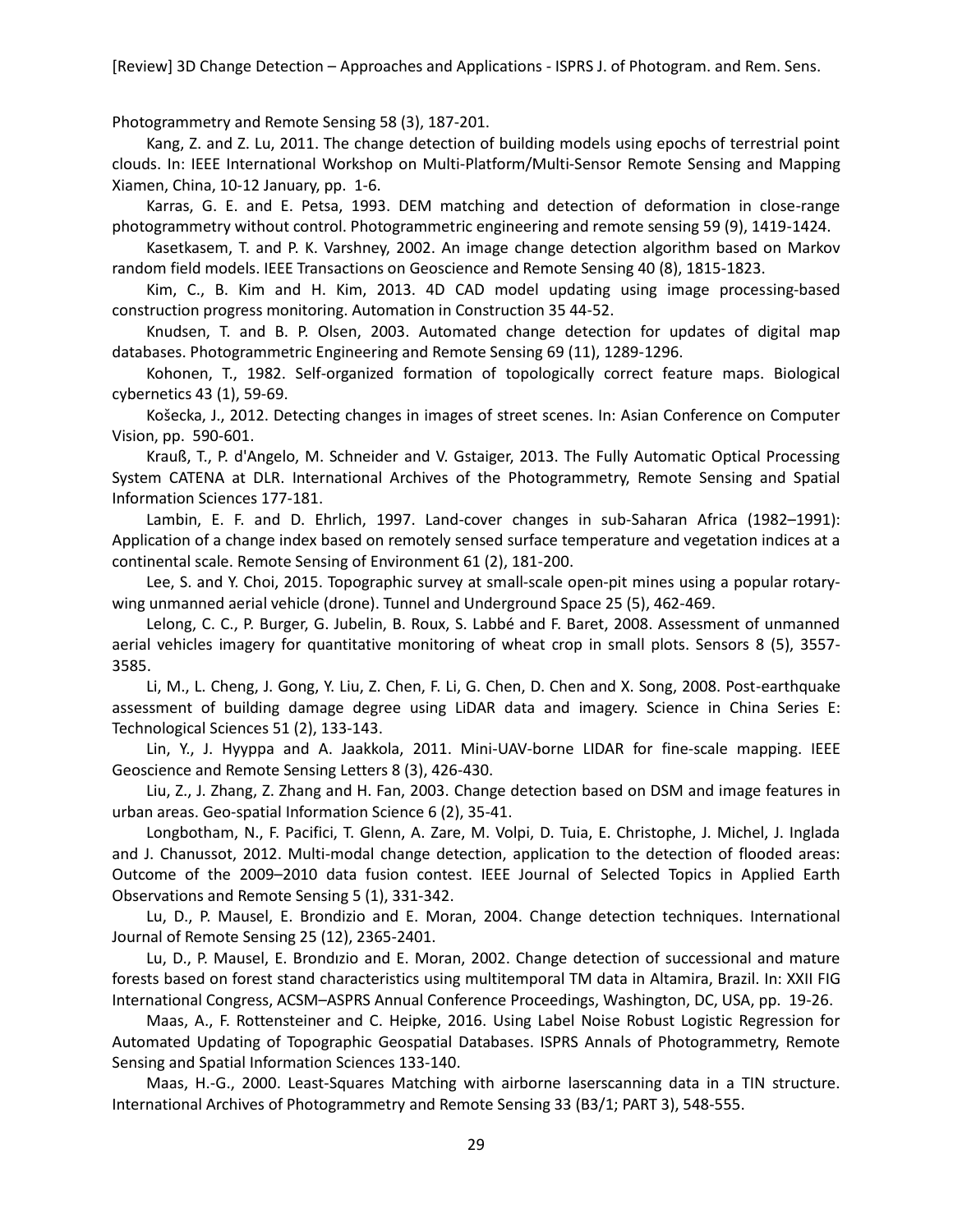<span id="page-29-17"></span>Malpica, J. A., M. C. Alonso, F. Papí, A. Arozarena and A. Martínez De Agirre, 2013. Change detection of buildings from satellite imagery and lidar data. International Journal of Remote Sensing 34 (5), 1652- 1675.

<span id="page-29-3"></span>Martha, T. R., N. Kerle, V. Jetten, C. J. van Westen and K. V. Kumar, 2010. Landslide volumetric analysis using Cartosat-1-derived DEMs. IEEE Geoscience and Remote Sensing Letters 7 (3), 582-586.

<span id="page-29-1"></span>Mas, J.-F., 1999. Monitoring land-cover changes: a comparison of change detection techniques. International Journal of Remote Sensing 20 (1), 139-152.

<span id="page-29-9"></span>Matikainen, L., J. Hyyppä, E. Ahokas, L. Markelin and H. Kaartinen, 2010. Automatic detection of buildings and changes in buildings for updating of maps. Remote Sensing 2 (5), 1217-1248.

<span id="page-29-14"></span>Mayer, H., 1999. Automatic object extraction from aerial imagery—a survey focusing on buildings. Computer vision and image understanding 74 (2), 138-149.

<span id="page-29-11"></span>Menderes, A., A. Erener and G. Sarp, 2015. Automatic Detection of Damaged Buildings after Earthquake Hazard by Using Remote Sensing and Information Technologies. Procedia Earth and Planetary Science 15 257-262.

<span id="page-29-2"></span>Metternicht, G., 1999. Change detection assessment using fuzzy sets and remotely sensed data: an application of topographic map revision. ISPRS Journal of Photogrammetry and Remote Sensing 54 (4), 221-233.

<span id="page-29-0"></span>Miller, D. R., C. P. Quine and W. Hadley, 2000. An investigation of the potential of digital photogrammetry to provide measurements of forest characteristics and abiotic damage. Forest Ecology and Management 135 (1), 279-288.

<span id="page-29-7"></span>Mitchell, H. and R. Chadwick, 1999. Digital photogrammetric concepts applied to surface deformation studies. Geomatica 53 (4), 405-414.

<span id="page-29-13"></span>Moosavi, S. V. and R. Qin, 2012. A New Automated Hierarchical Clustering Algorithm Based on Emergent Self Organizing Maps. In: 16th International Conference on Information Visualisation (IV) pp. 264-269.

<span id="page-29-6"></span>Morgan, G. L. K., J. G. Liu and H. Yan, 2010. Precise subpixel disparity measurement from very narrow baseline stereo. IEEE Transactions on Geoscience and Remote Sensing 48 (9), 3424-3433.

<span id="page-29-5"></span>Murakami, H., K. Nakagawa, H. Hasegawa, T. Shibata and E. Iwanami, 1999. Change detection of buildings using an airborne laser scanner. ISPRS Journal of Photogrammetry and Remote Sensing 54 (2), 148-152.

<span id="page-29-10"></span>Nebiker, S., N. Lack and M. Deuber, 2014. Building Change Detection from Historical Aerial Photographs Using Dense Image Matching and Object-Based Image Analysis. Remote Sensing 6 (9), 8310-8336.

<span id="page-29-8"></span>Nemmour, H. and Y. Chibani, 2006. Multiple support vector machines for land cover change detection: An application for mapping urban extensions. ISPRS Journal of Photogrammetry and Remote Sensing 61 (2), 125-133.

<span id="page-29-15"></span>Noh, M.-J. and I. M. Howat, 2014. Automated coregistration of repeat digital elevation models for surface elevation change measurement using geometric constraints. IEEE Transactions on Geoscience and Remote Sensing 52 (4), 2247-2260.

<span id="page-29-4"></span>Noh, M.-J. and I. M. Howat, 2015. Automated stereo-photogrammetric DEM generation at high latitudes: Surface Extraction with TIN-based Search-space Minimization (SETSM) validation and demonstration over glaciated regions. GIScience & Remote Sensing 52 (2), 198-217.

<span id="page-29-12"></span>Núñez, P., P. Drews, A. Bandera, R. Rocha, M. Campos and J. Dias, 2010. Change detection in 3D environments based on Gaussian Mixture Model and robust structural matching for autonomous robotic applications. In: Intelligent Robots and Systems (IROS), 2010 IEEE/RSJ International Conference on, pp. 2633-2638.

<span id="page-29-16"></span>Nurminen, K., M. Karjalainen, X. Yu, J. Hyyppä and E. Honkavaara, 2013. Performance of dense digital surface models based on image matching in the estimation of plot-level forest variables. ISPRS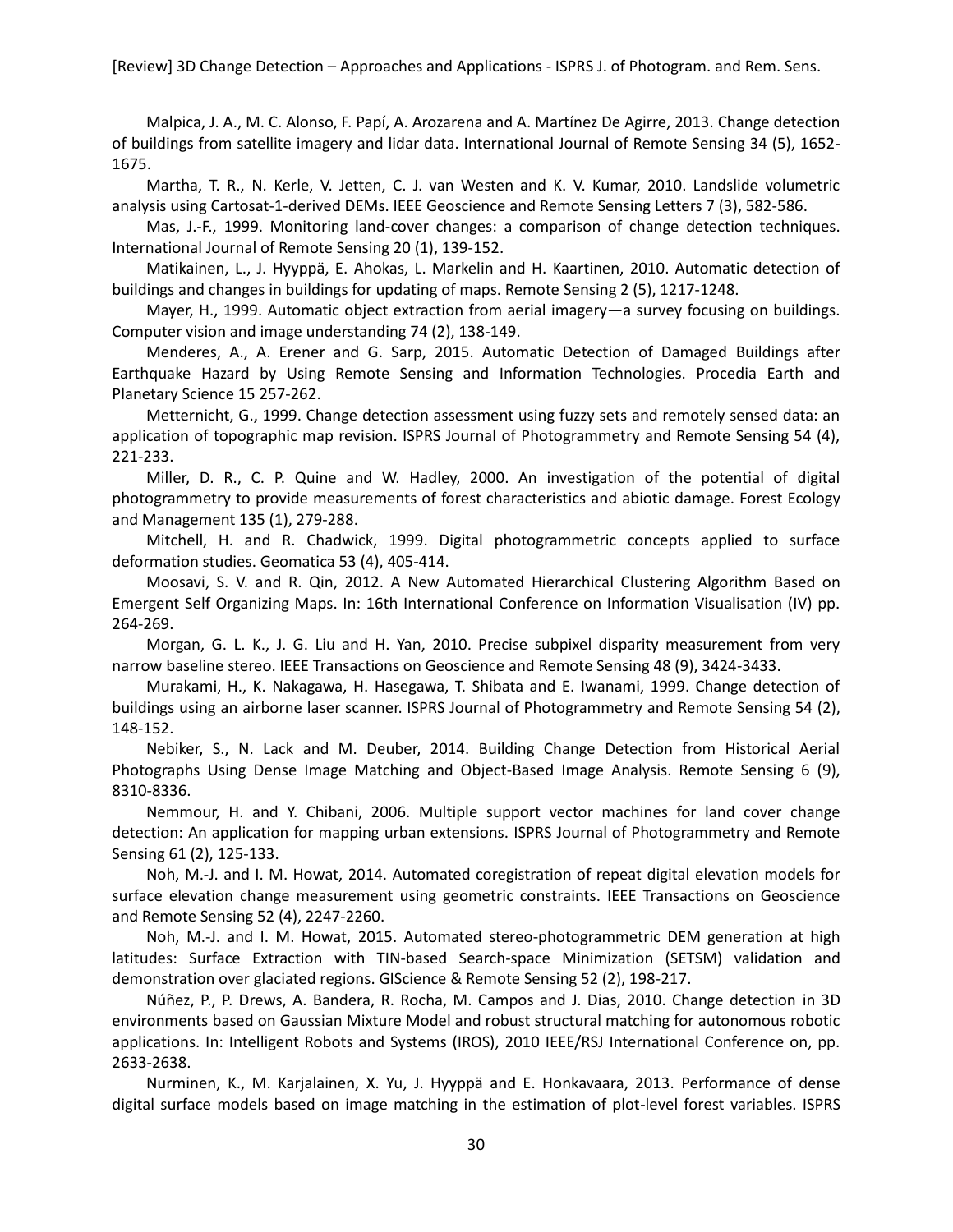Journal of Photogrammetry and Remote Sensing 83 104-115.

<span id="page-30-17"></span>Nuth, C. and A. Kääb, 2011. Co-registration and bias corrections of satellite elevation data sets for quantifying glacier thickness change. The Cryosphere 5 (1), 271-290.

<span id="page-30-15"></span>Olsen, B. P., 2004. Automatic change detection for validation of digital map databases. International Archives of Photogrammetry and Remote Sensing 34 (Part B2), 569-574.

<span id="page-30-16"></span>Olsen, B. P. and T. Knudsen, 2005. Automated change detection for validation and update of geodata. In: 6th Geomatic Week Conference, Barcelone, Spain, pp.

<span id="page-30-4"></span>Pacifici, F., F. Del Frate, C. Solimini and W. J. Emery, 2007. An innovative neural-net method to detect temporal changes in high-resolution optical satellite imagery. IEEE Transactions on Geoscience and Remote Sensing 45 (9), 2940-2952.

<span id="page-30-14"></span>Pang, S., X. Hu, Z. Wang and Y. Lu, 2014. Object-Based Analysis of Airborne LiDAR Data for Building Change Detection. Remote Sensing 6 (11), 10733-10749.

<span id="page-30-19"></span>Park, H., H. Lee, H. Adeli and I. Lee, 2007. A new approach for health monitoring of structures: terrestrial laser scanning. Computer - Aided Civil and Infrastructure Engineering 22 (1), 19-30.

<span id="page-30-5"></span>Pierrot-Deseilligny, M., L. De Luca and F. Remondino, 2011. Automated image-based procedures for accurate artifacts 3D modeling and orthoimage generation. Geoinformatics FCE CTU 6 291-299.

<span id="page-30-9"></span>Pilgrim, L., 1996. Robust estimation applied to surface matching. ISPRS Journal of Photogrammetry and Remote Sensing 51 (5), 243-257.

<span id="page-30-13"></span>Pollard, T. and J. L. Mundy, 2007. Change detection in a 3-d world. In: IEEE Computer Society Conference on Computer Vision and Pattern Recognition, Minneapolis, Minnesota, USA, 18-23 June, pp. 1-6.

<span id="page-30-8"></span>Qin, R., 2014a. Change detection on LOD 2 building models with very high resolution spaceborne stereo imagery. ISPRS Journal of Photogrammetry and Remote Sensing 96 (2014), 179-192.

<span id="page-30-7"></span>Qin, R., 2014b. An object-based hierarchical method for change detection using unmanned aerial vehicle images. Remote Sensing 6 (9), 7911-7932.

<span id="page-30-2"></span>Qin, R., J. Gong, H. Li and X. Huang, 2013. A Coarse Elevation Map-based Registration Method for Super-resolution of Three-line Scanner Images. Photogrammetric Engineering and Remote Sensing 79 (8), 717-730.

<span id="page-30-3"></span>Qin, R. and A. Gruen, 2014. 3D change detection at street level using mobile laser scanning point clouds and terrestrial images. ISPRS Journal of Photogrammetry and Remote Sensing 90 (2014), 23-35.

<span id="page-30-12"></span>Qin, R., A. Gruen and C. Fraser, 2014. Quality Assessment of Image Matchers for DSM Generation - A Comparative Study Based on UAV Images. In: Asian Conference on Remote Sensing, Nay Pyi Taw, Myanmar, 27-31, Octomber, 2014, pp.

<span id="page-30-11"></span>Qin, R., X. Huang, A. Gruen and G. Schmitt, 2015a. Object-Based 3-D Building Change Detection on Multitemporal Stereo Images. IEEE Journal of Selected Topics in Applied Earth Observations and Remote Sensing 5 (8), 2125-2137.10.1109/JSTARS.2015.2424275

<span id="page-30-6"></span>Qin, R., J. Tian and P. Reinartz, 2015b. Spatiotemporal inferences for use in building detection using series of very-high-resolution space-borne stereo images. International Journal of Remote Sensing DOI: 10.1080/01431161.2015.1066527 (ahead-of-print),

<span id="page-30-10"></span>Radke, R. J., S. Andra, O. Al-Kofahi and B. Roysam, 2005. Image change detection algorithms: a systematic survey. IEEE Transactions on Image Processing 14 (3), 294-307.

<span id="page-30-1"></span>Ram, B. and A. Kolarkar, 1993. Remote sensing application in monitoring land-use changes in arid Rajasthan. International Journal of Remote Sensing 14 (17), 3191-3200.

<span id="page-30-20"></span>Rathinam, S., Z. W. Kim and R. Sengupta, 2008. Vision-based monitoring of locally linear structures using an unmanned aerial vehicle 1. Journal of Infrastructure Systems 14 (1), 52-63.

<span id="page-30-0"></span>Rebolj, D., N. Č. Babič, A. Magdič, P. Podbreznik and M. Pšunder, 2008. Automated construction activity monitoring system. Advanced engineering informatics 22 (4), 493-503.

<span id="page-30-18"></span>Reinartz, P., M. Lachaise, E. Schmeer, T. Krauss and H. Runge, 2006. Traffic monitoring with serial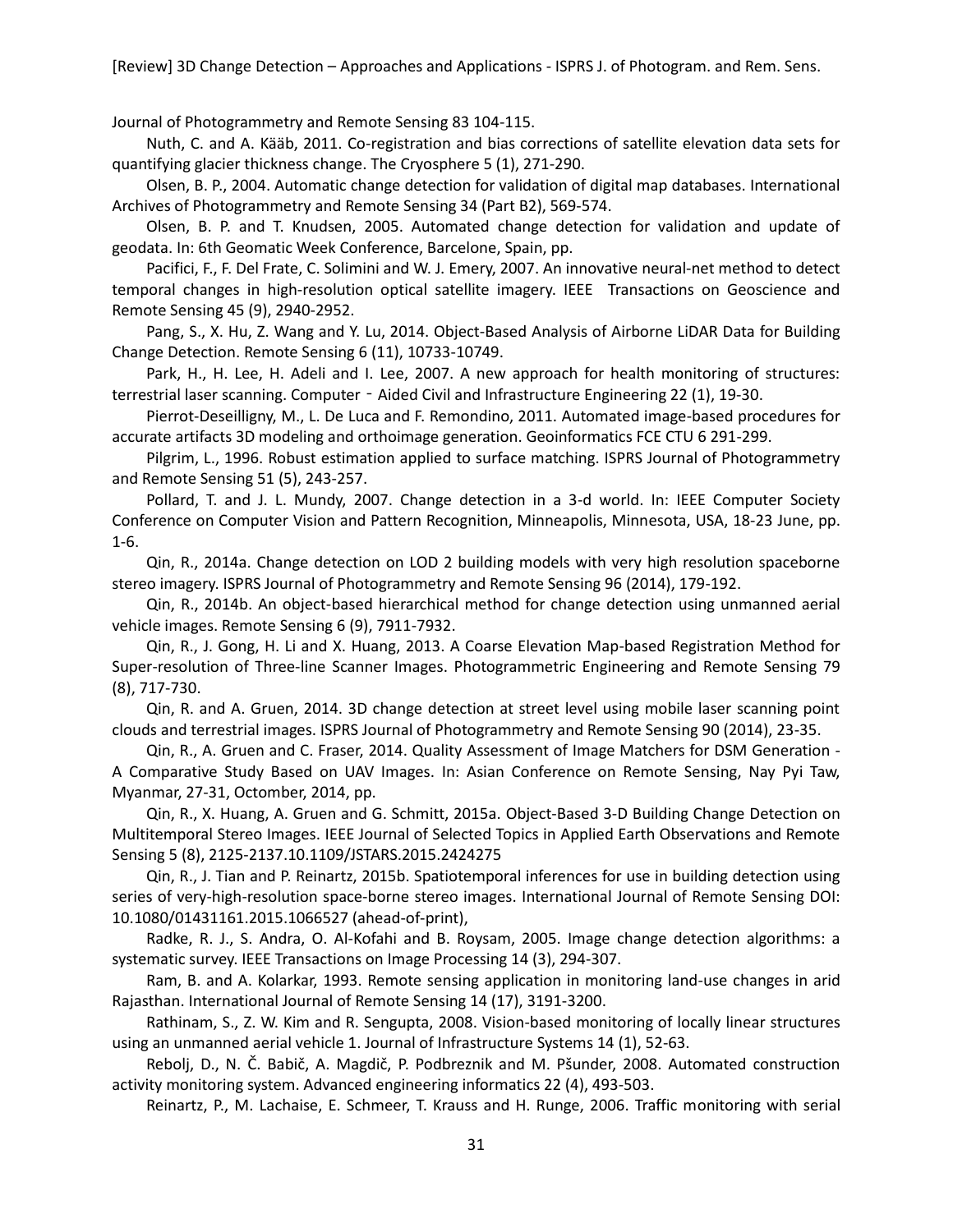images from airborne cameras. ISPRS Journal of Photogrammetry and Remote Sensing 61 (3), 149-158.

<span id="page-31-6"></span>Remondino, F. and S. El - Hakim, 2006. Image - based 3D modelling: A review. The Photogrammetric Record 21 (115), 269-291.

<span id="page-31-5"></span>Remondino, F., M. G. Spera, E. Nocerino, F. Menna and F. Nex, 2014. State of the art in high density image matching. The Photogrammetric Record 29 (146), 144-166.

<span id="page-31-11"></span>Rosenholm, D. and K. TORLEGARD, 1988. Three-dimensional absolute orientation of stereo models using digital elevation models. Photogrammetric engineering and remote sensing 54 1385-1389.

<span id="page-31-19"></span>Rothermel, M., K. Wenzel, D. Fritsch and N. Haala, 2012. SURE: Photogrammetric Surface Reconstruction from Imagery. In: Proceedings LC3D Workshop, Berlin, pp.

<span id="page-31-14"></span>Rottensteiner, F., J. Trinder, S. Clode and K. Kubik, 2007. Building detection by fusion of airborne laser scanner data and multi-spectral images: Performance evaluation and sensitivity analysis. ISPRS Journal of Photogrammetry and Remote Sensing 62 (2), 135-149.

<span id="page-31-1"></span>Saito, K., R. J. Spence, C. Going and M. Markus, 2004. Using high-resolution satellite images for postearthquake building damage assessment: a study following the 26 January 2001 Gujarat earthquake. Earthquake Spectra 20 (1), 145-169.

<span id="page-31-9"></span>Sasagawa, A., E. Baltsavias, S. K. Aksakal and J. D. Wegner, 2013. Investigation on automatic change detection using pixel-changes and DSM-changes with ALOS-PRISM triplet images. ISPRS-International Archives of the Photogrammetry, Remote Sensing and Spatial Information Sciences 1 (2), 213-217.

<span id="page-31-13"></span>Sasagawa, A., K. Watanabe, S. Nakajima, K. Koido, H. Ohno and H. Fujimura, 2008. Automatic change detection based on pixel-change and DSM-change. The International Archives of the Photogrammetry, Remote Sensing and Spatial Information Sciences 37 (Part B7), 1645-1650.

<span id="page-31-8"></span>Schenk, T., A. Krupnik and Y. Postolov, 2000. Comparative study of surface matching algorithms. International Archives of Photogrammetry and Remote Sensing 33 (B4), 518-524.

<span id="page-31-12"></span>Schindler, G. and F. Dellaert, 2010. Probabilistic temporal inference on reconstructed 3d scenes. In: IEEE Conference on Computer Vision and Pattern Recognition, pp. 1410-1417.

<span id="page-31-7"></span>Seitz, S. M., B. Curless, J. Diebel, D. Scharstein and R. Szeliski, 2006. A comparison and evaluation of multi-view stereo reconstruction algorithms. In: 2006 IEEE Computer Society Conference on Computer Vision and Pattern Recognition (CVPR'06), pp. 519-528.

<span id="page-31-17"></span>Siebert, S. and J. Teizer, 2014. Mobile 3D mapping for surveying earthwork projects using an Unmanned Aerial Vehicle (UAV) system. Automation in Construction 41 1-14.

<span id="page-31-18"></span>Singer, J., K. Thuro and U. Sambeth, 2006. Development of a continuous 3d-monitoring system for unstable slopes using time domain reflectometry. Felsbau 24 (3), 16-23.

<span id="page-31-3"></span>Singh, A., 1986. Change detection in the tropical forest environment of northeastern India using Landsat. Remote sensing and tropical land management 237-254.

<span id="page-31-0"></span>Singh, A., 1989. Digital Change Detection Techniques Using Remotely-Sensed Data. International Journal of Remote Sensing 10 (6), 989-1003.

<span id="page-31-4"></span>Snavely, N., S. M. Seitz and R. Szeliski, 2006. Photo tourism: exploring photo collections in 3D. In: ACM transactions on graphics (TOG), pp. 835-846.

<span id="page-31-16"></span>Sohn, G. and I. Dowman, 2007. Data fusion of high-resolution satellite imagery and LiDAR data for automatic building extraction. ISPRS Journal of Photogrammetry and Remote Sensing 62 (1), 43-63.

<span id="page-31-2"></span>Song, D.-X., C. Huang, J. O. Sexton, S. Channan, M. Feng and J. R. Townshend, 2014. Use of Landsat and Corona data for mapping forest cover change from the mid-1960s to 2000s: Case studies from the Eastern United States and Central Brazil. ISPRS Journal of Photogrammetry and Remote Sensing

<span id="page-31-10"></span>Stal, C., F. Tack, P. De Maeyer, A. De Wulf and R. Goossens, 2013. Airborne photogrammetry and lidar for DSM extraction and 3D change detection over an urban area–a comparative study. International Journal of Remote Sensing 34 (4), 1087-1110.

<span id="page-31-15"></span>Stepper, C., C. Straub and H. Pretzsch, 2015. Assessing height changes in a highly structured forest using regularly acquired aerial image data. Forestry 88 (3), 304-316.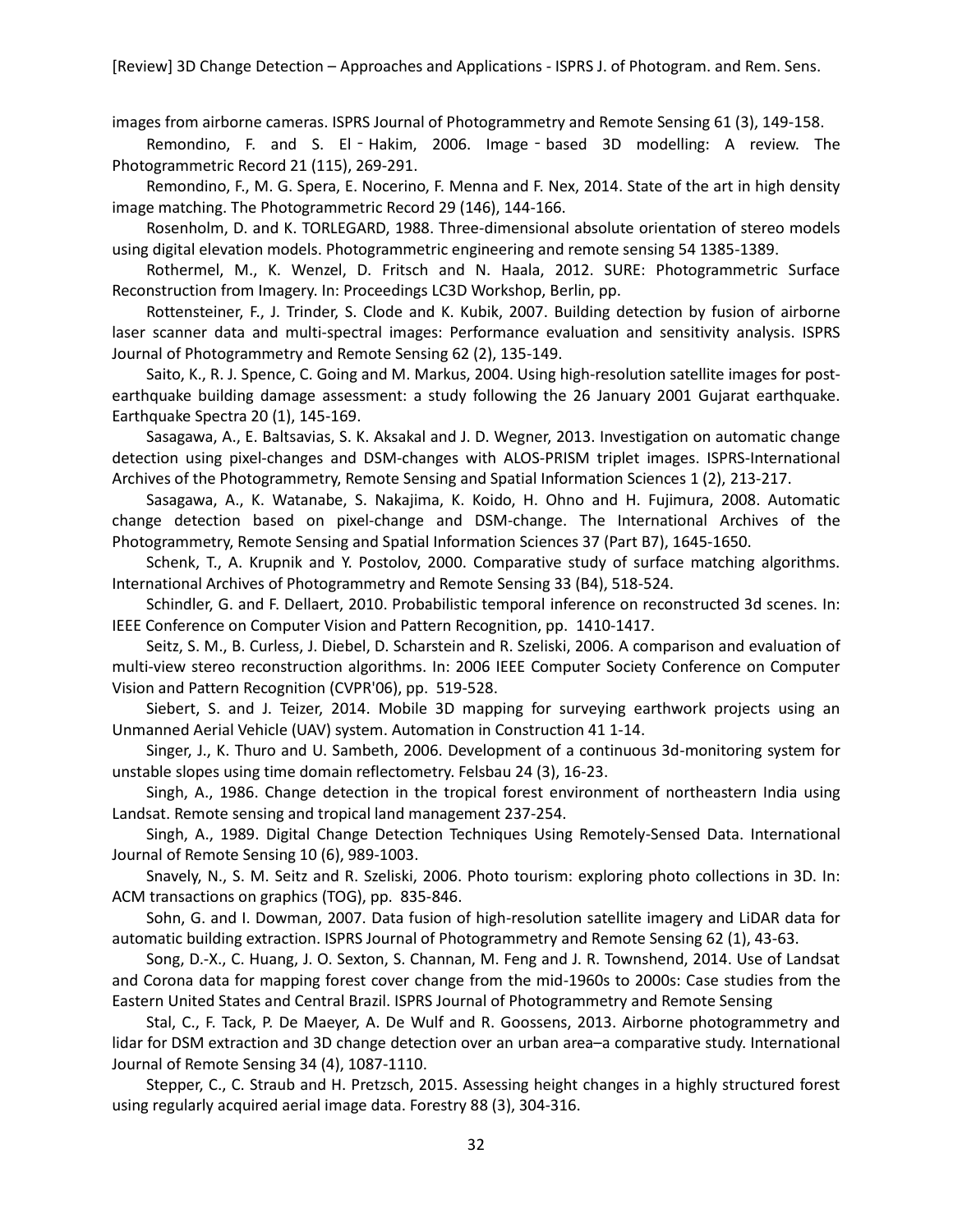<span id="page-32-19"></span>Straitstimes, 2014. Interactive 3-D map of Singapore to be ready by 2017: National Research Foundation, [http://www.straitstimes.com/singapore/interactive](http://www.straitstimes.com/singapore/interactive-3-d-map-of-singapore-to-be-ready-by-2017-national-research-foundation)-3-d-map-of-singapore-to-be-ready-by-2017-national-research-[foundation.](http://www.straitstimes.com/singapore/interactive-3-d-map-of-singapore-to-be-ready-by-2017-national-research-foundation) (accessed 23.06.2016)

<span id="page-32-9"></span>Taneja, A., L. Ballan and M. Pollefeys, 2013. City-Scale Change Detection in Cadastral 3D Models Using Images. In: IEEE Conference on Computer Vision and Pattern Recognition pp. 113-120.

<span id="page-32-16"></span>Taneja, A., L. Ballan and M. Pollefeys, 2015. Geometric change detection in urban environments using images. IEEE Transactions on Pattern Analysis and Machine Intelligence 37 (11), 2193-2206.

<span id="page-32-10"></span>Taneja, A., L. Ballan and M. Pollefeys, 2011. Image based detection of geometric changes in urban environments. In: Proceedings of IEEE International Conference on Computer Vision, Barcelona, Spain, 6-13 November, pp. 2336-2343.

<span id="page-32-17"></span>Teo, T.-A. and T.-Y. Shih, 2013. LiDAR-based change detection and change-type determination in urban areas. International Journal of Remote Sensing 34 (3), 968-981.

<span id="page-32-1"></span>Tewkesbury, A. P., A. J. Comber, N. J. Tate, A. Lamb and P. F. Fisher, 2015. A critical synthesis of remotely sensed optical image change detection techniques. Remote Sensing of Environment 160 1-14.

<span id="page-32-6"></span>Theiler, P. W., J. D. Wegner and K. Schindler, 2014. Keypoint-based 4-Points Congruent Sets– Automated marker-less registration of laser scans. ISPRS Journal of Photogrammetry and Remote Sensing 96 149-163.

<span id="page-32-12"></span>Tian, J., 2013, 3D change detection from high and very high resolution satellite stereo imagery. Ph.D Thesis, Institute for Geoinformatics and Remote Sensing (IGF) University of Osnabrück.

<span id="page-32-7"></span>Tian, J., H. Chaabouni-Chouayakh, P. Reinartz, T. Krauß and P. d'Angelo, 2010. Automatic 3D change detection based on optical satellite stereo imagery. International Archives of Photogrammetry, Remote Sensing and Spatial Information Sciences 38 (Part 7B), 586-591.

<span id="page-32-13"></span>Tian, J., S. Cui and P. Reinartz, 2014a. Building change detection based on satellite stereo imagery and digital surface models. IEEE Transactions on Geoscience and Remote Sensing 52 (1), 406-417.

<span id="page-32-3"></span>Tian, J., A. A. Nielsen and P. Reinartz, 2014b. Improving change detection in forest areas based on stereo panchromatic imagery using kernel MNF. IEEE Transactions on Geoscience and Remote Sensing 52 (11), 7130 - 7139.

<span id="page-32-8"></span>Tian, J. and P. Reinartz, 2013. Fusion of multi-spectral bands and DSM from Worldview-2 Stereo imagery for building extraction. In: Urban Remote Sensing Event (JURSE), 2013 Joint, pp. 135-138.

<span id="page-32-4"></span>Tian, J., P. Reinartz, P. d'Angelo and M. Ehlers, 2013. Region-based automatic building and forest change detection on Cartosat-1 stereo imagery. ISPRS Journal of Photogrammetry and Remote Sensing 79 226-239.

<span id="page-32-0"></span>Torres-Sánchez, J., J. Peña, A. De Castro and F. López-Granados, 2014. Multi-temporal mapping of the vegetation fraction in early-season wheat fields using images from UAV. Computers and Electronics in Agriculture 103 104-113.

<span id="page-32-18"></span>Travelletti, J., C. Delacourt, P. Allemand, J.-P. Malet, J. Schmittbuhl, R. Toussaint and M. Bastard, 2012. Correlation of multi-temporal ground-based optical images for landslide monitoring: Application, potential and limitations. ISPRS Journal of Photogrammetry and Remote Sensing 70 39-55.

<span id="page-32-5"></span>Triggs, B., P. F. McLauchlan, R. I. Hartley and A. W. Fitzgibbon, 2000. Bundle adjustment—a modern synthesis. Springer, 298-372.

<span id="page-32-14"></span>Trinder, J. and M. Salah, 2012. Aerial images and LiDAR data fusion for disaster change detection. ISPRS Ann. Photogramm. Remote Sens. Spat. Inf. Sci 1 227-232.

<span id="page-32-15"></span>Turker, M. and B. Cetinkaya, 2005. Automatic detection of earthquake - damaged buildings using DEMs created from pre - and post - earthquake stereo aerial photographs. International Journal of Remote Sensing 26 (4), 823-832.

<span id="page-32-11"></span>Ulusoy, A. O. and J. L. Mundy, 2014. Image-based 4-d reconstruction using 3-d change detection. In: European Conference on Computer Vision, pp. 31-45.

<span id="page-32-2"></span>Vakalopoulou, M., K. Karantzalos, N. Komodakis and N. Paragios, 2015. Simultaneous registration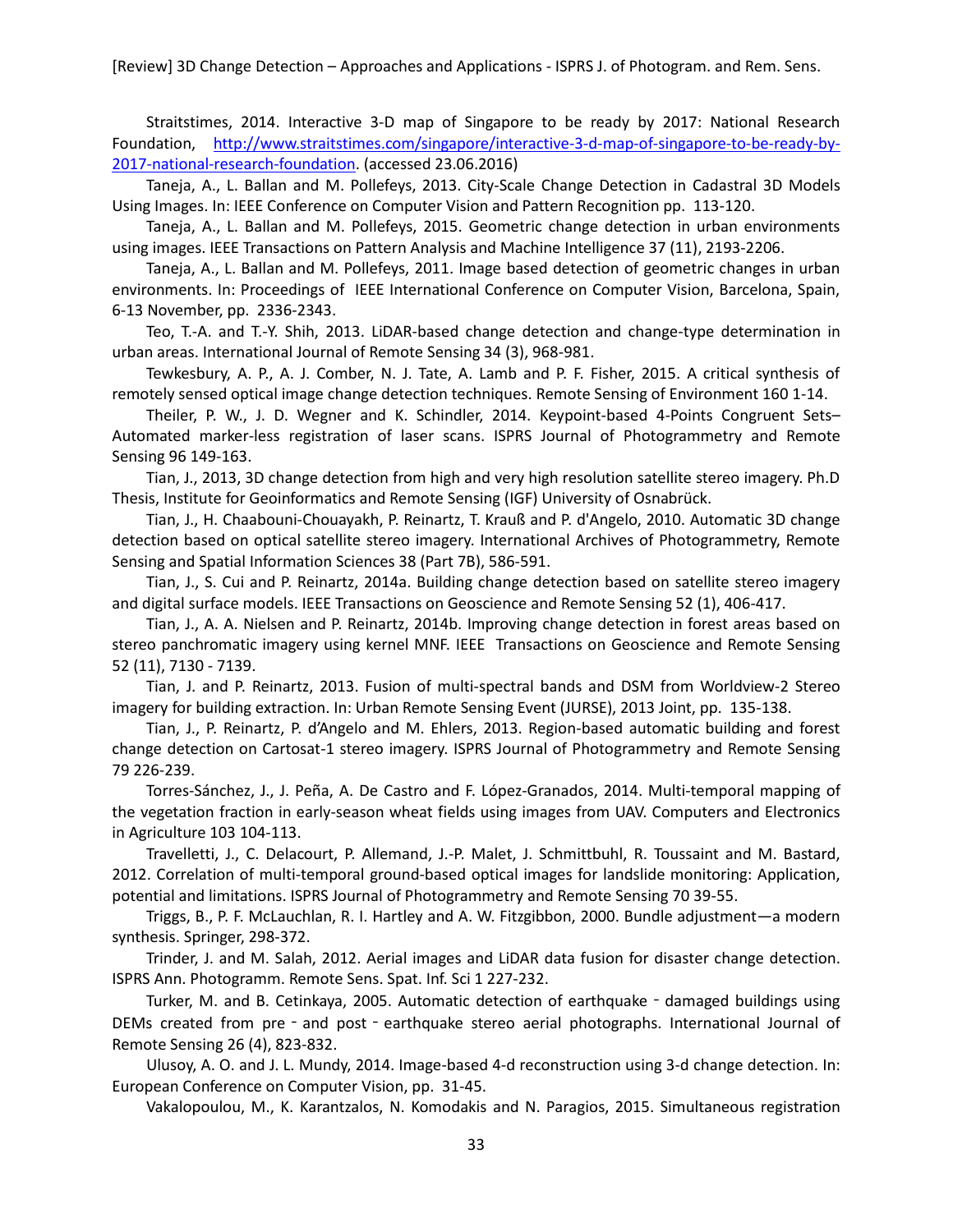and change detection in multitemporal, very high resolution remote sensing data. In: Proceedings of the IEEE Conference on Computer Vision and Pattern Recognition Workshops, pp. 61-69.

<span id="page-33-13"></span>Vapnik, V., 1963. Pattern recognition using generalized portrait method. Automation and remote control 24 774-780.

<span id="page-33-14"></span>Vapnik, V. N. and S. Kotz, 1982. Estimation of dependences based on empirical data. Springer-Verlag New York,

<span id="page-33-16"></span>Vassilopoulou, S., L. Hurni, V. Dietrich, E. Baltsavias, M. Pateraki, E. Lagios and I. Parcharidis, 2002. Orthophoto generation using IKONOS imagery and high-resolution DEM: a case study on volcanic hazard monitoring of Nisyros Island (Greece). ISPRS Journal of Photogrammetry and Remote Sensing 57 (1), 24- 38.

<span id="page-33-15"></span>Vögtle, T. and E. Steinle, 2004. Detection and recognition of changes in building geometry derived from multitemporal laserscanning data. International Archives of the Photogrammetry, Remote Sensing and Spatial Information Sciences 35 (B2), 428-433.

<span id="page-33-6"></span>Vu, T. T., M. Matsuoka and F. Yamazaki, 2004. LIDAR-based change detection of buildings in dense urban areas. In: Geoscience and Remote Sensing Symposium, 2004. IGARSS'04. Proceedings. 2004 IEEE International, pp. 3413-3416.

<span id="page-33-18"></span>Wallace, L., A. Lucieer, C. Watson and D. Turner, 2012. Development of a UAV-LiDAR system with application to forest inventory. Remote Sensing 4 (6), 1519-1543.

<span id="page-33-11"></span>Walter, V., 2004. Object-based classification of remote sensing data for change detection. ISPRS Journal of Photogrammetry and Remote Sensing 58 (3), 225-238.

Wang, L., 2005. Support Vector Machines: theory and applications. Springer, 431.

<span id="page-33-12"></span><span id="page-33-1"></span>Waser, L., E. Baltsavias, K. Ecker, H. Eisenbeiss, E. Feldmeyer-Christe, C. Ginzler, M. Küchler and L. Zhang, 2008. Assessing changes of forest area and shrub encroachment in a mire ecosystem using digital surface models and CIR aerial images. Remote Sensing of Environment 112 (5), 1956-1968.

<span id="page-33-7"></span>Waser, L. T., E. Baltsavias, H. Eisenbeiss, C. Ginzler, A. Gruen, M. Kuechler and P. Thee, 2007. Change Detection in Mire Ecosystems: Assessing Changes of Forest Area using Airborne Remote Sensing Data. In: The international archives of the photogrammetry, remote sensing and spatial information sciences, pp. 313-318.

<span id="page-33-17"></span>Wong, K., 2001. Survey of regional developments: Civil applications. In: UAV Australia Conference, Melbourne, Australia, pp. 8-9.

<span id="page-33-0"></span>Xiao, W., B. Vallet, M. Brédif and N. Paparoditis, 2015. Street environment change detection from mobile laser scanning point clouds. ISPRS Journal of Photogrammetry and Remote Sensing 107 38-49.

<span id="page-33-8"></span>Xiao, W., B. Vallet and N. Paparoditis, 2013. Change detection in 3D point clouds acquired by a mobile mapping system. ISPRS Annals of Photogrammetry, Remote Sensing and Spatial Information Sciences 1 (2), 331-336.

<span id="page-33-9"></span>Zavodny, A. G., 2012, Change detection in lidar scans of urban environments. Computer Science and Engineering, University of Notre Dame.

<span id="page-33-5"></span>Zebedin, L., J. Bauer, K. Karner and H. Bischof, 2008. Fusion of feature-and area-based information for urban buildings modeling from aerial imagery. In: European Conference on Computer Vision, pp. 873-886.

<span id="page-33-4"></span>Zhang, Q., R. Qin, X. Huang, Y. Fang and L. Liu, 2015. Classification of Ultra-High Resolution Orthophotos Combined with DSM Using a Dual Morphological Top Hat Profile. Remote Sensing 7 (12), 16422-16440.

<span id="page-33-3"></span>Zhang, T. and M. Cen, 2008. Robust DEM co-registration method for terrain changes assessment using least trimmed squares estimator. Advances in Space Research 41 (11), 1827-1835.

<span id="page-33-2"></span>Zhang, Z., 1994. Iterative point matching for registration of free-form curves and surfaces. International Journal of Computer Vision 13 (2), 119-152.

<span id="page-33-10"></span>Zhu, L., H. Shimamura, K. Tachibana, Y. Li and P. Gong, 2008. Building change detection based on